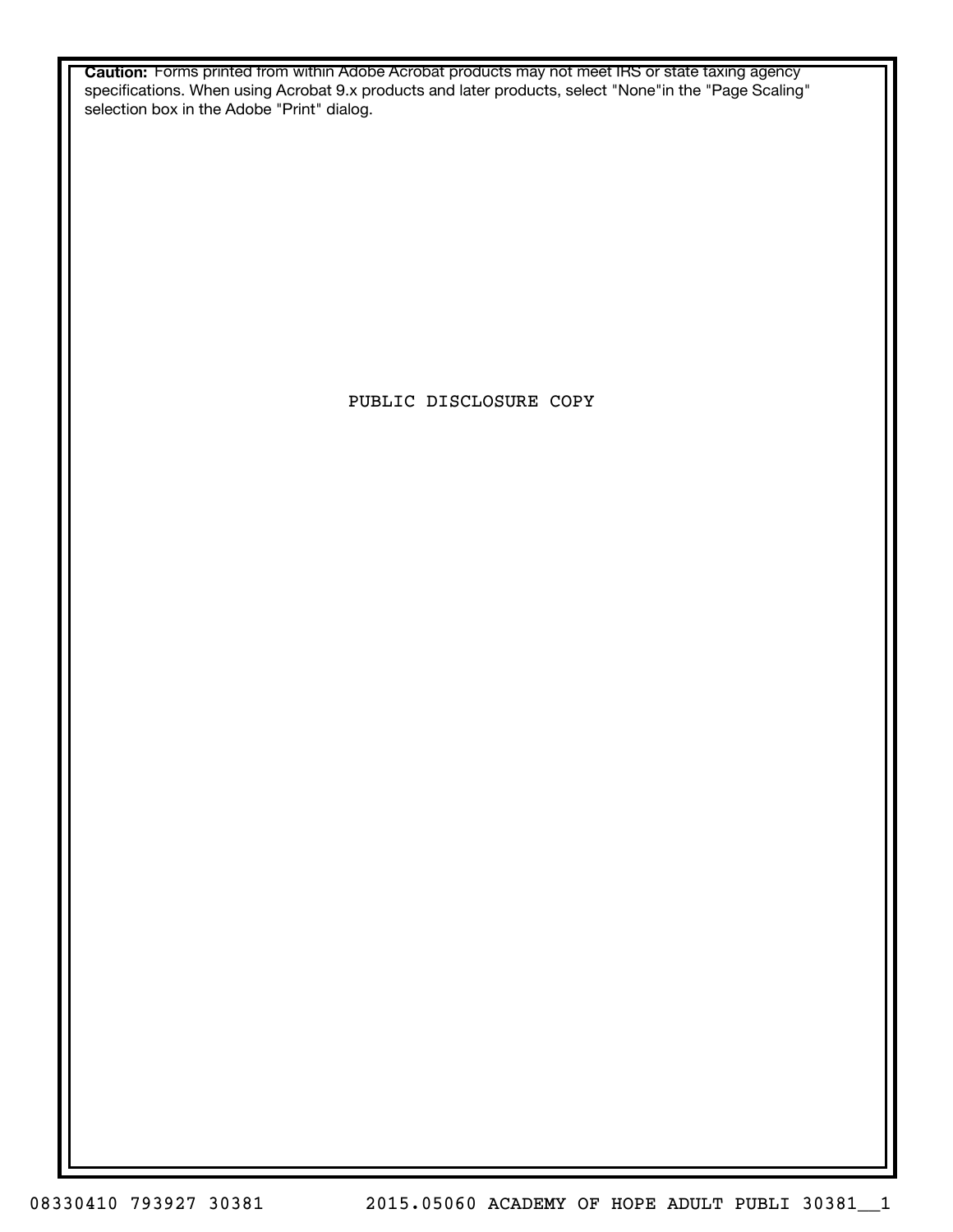|                                                                                                           |                               |                                        | ** PUBLIC DISCLOSURE COPY **                                                                                                                                               |            |                                                     |                                                                   |
|-----------------------------------------------------------------------------------------------------------|-------------------------------|----------------------------------------|----------------------------------------------------------------------------------------------------------------------------------------------------------------------------|------------|-----------------------------------------------------|-------------------------------------------------------------------|
|                                                                                                           |                               |                                        | <b>Return of Organization Exempt From Income Tax</b>                                                                                                                       |            |                                                     | OMB No. 1545-0047                                                 |
|                                                                                                           |                               | Form 990                               | Under section 501(c), 527, or 4947(a)(1) of the Internal Revenue Code (except private foundations)                                                                         |            |                                                     |                                                                   |
| Do not enter social security numbers on this form as it may be made public.<br>Department of the Treasury |                               |                                        |                                                                                                                                                                            |            |                                                     | <b>Open to Public</b>                                             |
|                                                                                                           |                               | Internal Revenue Service               | Information about Form 990 and its instructions is at www.irs.gov/form990.                                                                                                 |            |                                                     | Inspection                                                        |
|                                                                                                           |                               |                                        | A For the 2015 calendar year, or tax year beginning JUL 1, 2015                                                                                                            |            | and ending JUN 30, 2016                             |                                                                   |
|                                                                                                           | <b>B</b> Check if applicable: |                                        | <b>C</b> Name of organization                                                                                                                                              |            | D Employer identification number                    |                                                                   |
|                                                                                                           |                               |                                        | <b>ACADEMY OF HOPE</b>                                                                                                                                                     |            |                                                     |                                                                   |
|                                                                                                           | Address<br>change             |                                        | ADULT PUBLIC CHARTER SCHOOL                                                                                                                                                |            |                                                     |                                                                   |
|                                                                                                           | Name<br>change]<br>Initial    |                                        | Doing business as                                                                                                                                                          |            |                                                     | 52-1730021                                                        |
|                                                                                                           | return                        |                                        | Number and street (or P.O. box if mail is not delivered to street address)                                                                                                 | Room/suite | E Telephone number                                  |                                                                   |
|                                                                                                           | Final<br>return/<br>termin-   |                                        | 2315 18TH PLACE N.E.                                                                                                                                                       |            |                                                     | $202 - 269 - 6623$                                                |
|                                                                                                           | ated<br>Amended               |                                        | City or town, state or province, country, and ZIP or foreign postal code                                                                                                   |            | G Gross receipts \$                                 | 4,981,512.                                                        |
|                                                                                                           | Ireturn<br>Applica-           |                                        | 20018<br>WASHINGTON, DC                                                                                                                                                    |            | H(a) Is this a group return                         |                                                                   |
|                                                                                                           | ltion<br>pending              |                                        | F Name and address of principal officer: LECESTER JOHNSON                                                                                                                  |            | for subordinates?                                   | $ {\mathsf Y}$ es $ \overline{{\mathsf X}} $ No                   |
|                                                                                                           |                               |                                        | SAME AS C ABOVE                                                                                                                                                            |            | $H(b)$ Are all subordinates included? $\Box$ Yes    | l No                                                              |
|                                                                                                           |                               | Tax-exempt status: $X \over 301(c)(3)$ | $501(c)$ (<br>$\sqrt{\frac{1}{1}}$ (insert no.)<br>$4947(a)(1)$ or<br>J Website: WWW.AOHDC.ORG                                                                             | 527        |                                                     | If "No," attach a list. (see instructions)                        |
|                                                                                                           |                               |                                        | <b>K</b> Form of organization: $\boxed{\mathbf{X}}$ Corporation<br>Trust<br>Other $\blacktriangleright$<br>Association                                                     |            | $H(c)$ Group exemption number $\blacktriangleright$ | L Year of formation: $1990 \text{ m}$ State of legal domicile: DC |
|                                                                                                           | Part I                        | <b>Summary</b>                         |                                                                                                                                                                            |            |                                                     |                                                                   |
|                                                                                                           |                               |                                        | Briefly describe the organization's mission or most significant activities: ACADEMY OF HOPE'S MISSION IS TO                                                                |            |                                                     |                                                                   |
|                                                                                                           | 1                             |                                        | PROVIDE HIGH QUALITY ADULT BASIC EDUCATION IN A MANNER THAT CHANGES                                                                                                        |            |                                                     |                                                                   |
| Governance                                                                                                |                               |                                        | Check this box $\blacktriangleright$ $\Box$ if the organization discontinued its operations or disposed of more than 25% of its net assets.                                |            |                                                     |                                                                   |
|                                                                                                           | 2                             |                                        | Number of voting members of the governing body (Part VI, line 1a)                                                                                                          |            | 3                                                   | 11                                                                |
|                                                                                                           | 3<br>4                        |                                        |                                                                                                                                                                            |            | $\overline{\mathbf{4}}$                             | $\overline{11}$                                                   |
|                                                                                                           | 5                             |                                        |                                                                                                                                                                            |            | 5                                                   | $\overline{51}$                                                   |
|                                                                                                           | 6                             |                                        |                                                                                                                                                                            |            | 6                                                   | 67                                                                |
| <b>Activities &amp;</b>                                                                                   |                               |                                        |                                                                                                                                                                            |            | 7a                                                  | $\overline{0}$ .                                                  |
|                                                                                                           |                               |                                        |                                                                                                                                                                            |            | <b>7b</b>                                           | $\overline{0}$ .                                                  |
|                                                                                                           |                               |                                        |                                                                                                                                                                            |            | <b>Prior Year</b>                                   | <b>Current Year</b>                                               |
|                                                                                                           | 8                             |                                        |                                                                                                                                                                            |            | 1,311,913.                                          | 1,018,708.                                                        |
| Revenue                                                                                                   | 9                             |                                        | Program service revenue (Part VIII, line 2g)                                                                                                                               |            | 2,965,117.                                          | 3,950,230.                                                        |
|                                                                                                           | 10                            |                                        |                                                                                                                                                                            |            | $\overline{$ 1,690.}                                | 5,292.                                                            |
|                                                                                                           | 11                            |                                        | Other revenue (Part VIII, column (A), lines 5, 6d, 8c, 9c, 10c, and 11e)                                                                                                   |            | 66.                                                 | 7,282.                                                            |
|                                                                                                           | 12                            |                                        | Total revenue - add lines 8 through 11 (must equal Part VIII, column (A), line 12)                                                                                         |            | 4, 275, 406.                                        | 4,981,512.                                                        |
|                                                                                                           | 13                            |                                        | Grants and similar amounts paid (Part IX, column (A), lines 1-3)                                                                                                           |            | $\overline{0}$ .                                    | Ο.                                                                |
|                                                                                                           |                               |                                        |                                                                                                                                                                            |            | $\overline{0}$ .                                    | $\overline{0}$ .                                                  |
|                                                                                                           |                               |                                        | Salaries, other compensation, employee benefits (Part IX, column (A), lines 5-10)                                                                                          |            | 2,494,658.                                          | 2,905,435.                                                        |
|                                                                                                           |                               |                                        |                                                                                                                                                                            |            | 142,021.                                            | 200, 960.                                                         |
| Expenses                                                                                                  |                               |                                        |                                                                                                                                                                            |            |                                                     |                                                                   |
|                                                                                                           |                               |                                        |                                                                                                                                                                            |            | 1,159,518.                                          | 1,583,108.                                                        |
|                                                                                                           | 18                            |                                        | Total expenses. Add lines 13-17 (must equal Part IX, column (A), line 25)                                                                                                  |            | 3,796,197.                                          | 4,689,503.                                                        |
|                                                                                                           | 19                            |                                        |                                                                                                                                                                            |            | 479,209.                                            | 292,009.                                                          |
| Net Assets or                                                                                             |                               |                                        |                                                                                                                                                                            |            | <b>Beginning of Current Year</b>                    | <b>End of Year</b>                                                |
|                                                                                                           | 20                            | Total assets (Part X, line 16)         |                                                                                                                                                                            |            | 1,554,464.                                          | 6,503,498.                                                        |
|                                                                                                           | 21                            |                                        | Total liabilities (Part X, line 26)                                                                                                                                        |            | 254, 159.                                           | 4,911,184.                                                        |
|                                                                                                           | 22                            |                                        |                                                                                                                                                                            |            | 1,300,305.                                          | 1,592,314.                                                        |
|                                                                                                           | Part II                       | <b>Signature Block</b>                 |                                                                                                                                                                            |            |                                                     |                                                                   |
|                                                                                                           |                               |                                        | Under penalties of perjury, I declare that I have examined this return, including accompanying schedules and statements, and to the best of my knowledge and belief, it is |            |                                                     |                                                                   |
|                                                                                                           |                               |                                        | true, correct, and complete. Declaration of preparer (other than officer) is based on all information of which preparer has any knowledge.                                 |            |                                                     |                                                                   |
|                                                                                                           |                               |                                        | Signature of officer                                                                                                                                                       |            | Date                                                |                                                                   |
| Sign<br>Here                                                                                              |                               |                                        | LECESTER JOHNSON, CHIEF EXECUTIVE OFFICER                                                                                                                                  |            |                                                     |                                                                   |
|                                                                                                           |                               |                                        | Type or print name and title                                                                                                                                               |            |                                                     |                                                                   |
|                                                                                                           |                               |                                        |                                                                                                                                                                            |            |                                                     |                                                                   |

|          | Print/Type preparer's name                                                                            | Preparer's signature | Date | PHN<br>Check                                    |  |  |  |
|----------|-------------------------------------------------------------------------------------------------------|----------------------|------|-------------------------------------------------|--|--|--|
| Paid     | DAVID JONES                                                                                           |                      |      | P01361002<br>self-emploved                      |  |  |  |
| Preparer | JONES MARESCA & MCQUADE PA<br>Firm's name                                                             |                      |      | 52-1853933<br>Firm's EIN                        |  |  |  |
| Use Only | Firm's address 1730 RHODE ISLAND AVE, N.W.,                                                           | SUITE 800            |      |                                                 |  |  |  |
|          | WASHINGTON, DC 20036                                                                                  |                      |      | Phone no. $202 - 296 - 3306$                    |  |  |  |
|          | Yes<br><b>No</b><br>May the IRS discuss this return with the preparer shown above? (see instructions) |                      |      |                                                 |  |  |  |
|          |                                                                                                       |                      |      | $\mathbf{r} = \mathbf{0} \mathbf{0} \mathbf{0}$ |  |  |  |

532001 12-16-15 **For Paperwork Reduction Act Notice, see the separate instructions.** LHA Form (2015) SEE SCHEDULE O FOR ORGANIZATION MISSION STATEMENT CONTINUATION

Form **990** (2015)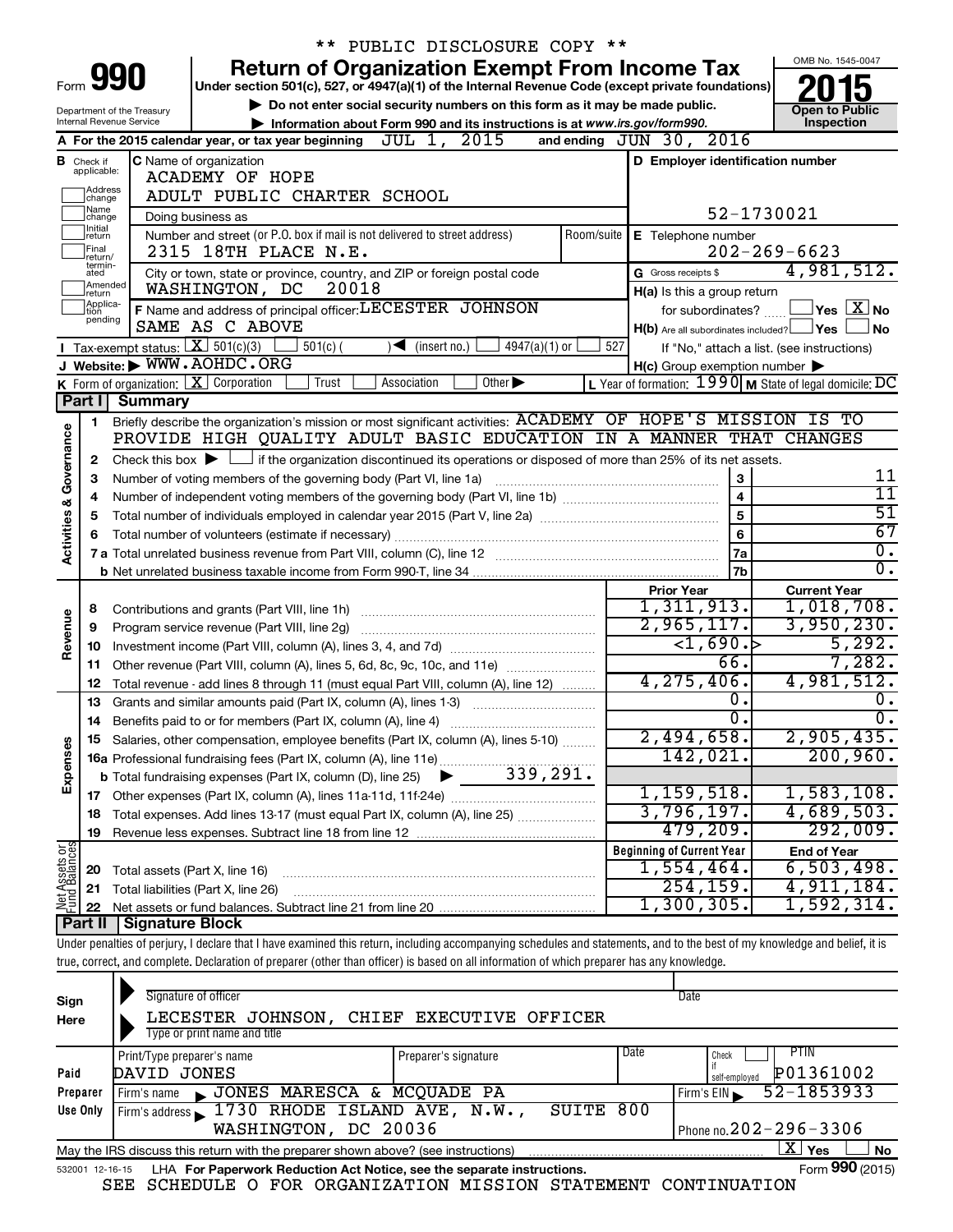|              | <b>ACADEMY OF HOPE</b><br>ADULT PUBLIC CHARTER SCHOOL<br>Form 990 (2015)                                                                                                                                                                                                             | 52-1730021                              | Page 2 |
|--------------|--------------------------------------------------------------------------------------------------------------------------------------------------------------------------------------------------------------------------------------------------------------------------------------|-----------------------------------------|--------|
|              | Part III   Statement of Program Service Accomplishments                                                                                                                                                                                                                              |                                         |        |
| 1            | Briefly describe the organization's mission:                                                                                                                                                                                                                                         |                                         |        |
|              | TO PROVIDE HIGH QUALITY ADULT BASIC EDUCATION IN A MANNER THAT CHANGES                                                                                                                                                                                                               |                                         |        |
|              | LIVES AND IMPROVES OUR COMMUNITY.                                                                                                                                                                                                                                                    |                                         |        |
| $\mathbf{2}$ | Did the organization undertake any significant program services during the year which were not listed on                                                                                                                                                                             |                                         |        |
|              | If "Yes," describe these new services on Schedule O.                                                                                                                                                                                                                                 | $\Box$ Yes $[\overline{\mathrm{X}}]$ No |        |
| 3            | Did the organization cease conducting, or make significant changes in how it conducts, any program services?<br>If "Yes," describe these changes on Schedule O.                                                                                                                      | $\Box$ Yes $[\overline{\mathrm{X}}]$ No |        |
| 4            | Describe the organization's program service accomplishments for each of its three largest program services, as measured by expenses.<br>Section 501(c)(3) and 501(c)(4) organizations are required to report the amount of grants and allocations to others, the total expenses, and |                                         |        |
|              | revenue, if any, for each program service reported.                                                                                                                                                                                                                                  |                                         |        |
| 4a           | 3,833,245. including grants of \$<br>) (Expenses \$<br>) (Revenue \$<br>(Code:<br>TO PROVIDE TUITION-FREE INSTRUCTION TO INDIVIDUALS IN BASIC LITERACY,                                                                                                                              | 3,919,427.                              |        |
|              | GED PREPARATION AND JOB SKILLS TRAINING.                                                                                                                                                                                                                                             |                                         |        |
|              |                                                                                                                                                                                                                                                                                      |                                         |        |
|              |                                                                                                                                                                                                                                                                                      |                                         |        |
|              |                                                                                                                                                                                                                                                                                      |                                         |        |
|              |                                                                                                                                                                                                                                                                                      |                                         |        |
|              |                                                                                                                                                                                                                                                                                      |                                         |        |
|              |                                                                                                                                                                                                                                                                                      |                                         |        |
| 4b           |                                                                                                                                                                                                                                                                                      |                                         |        |
|              |                                                                                                                                                                                                                                                                                      |                                         |        |
|              |                                                                                                                                                                                                                                                                                      |                                         |        |
|              |                                                                                                                                                                                                                                                                                      |                                         |        |
|              |                                                                                                                                                                                                                                                                                      |                                         |        |
|              |                                                                                                                                                                                                                                                                                      |                                         |        |
|              |                                                                                                                                                                                                                                                                                      |                                         |        |
|              |                                                                                                                                                                                                                                                                                      |                                         |        |
| 4с           | ) (Expenses \$<br>$\left(\text{Code:}\right)$<br>including grants of \$<br>(Revenue \$                                                                                                                                                                                               |                                         |        |
|              |                                                                                                                                                                                                                                                                                      |                                         |        |
|              |                                                                                                                                                                                                                                                                                      |                                         |        |
|              |                                                                                                                                                                                                                                                                                      |                                         |        |
|              |                                                                                                                                                                                                                                                                                      |                                         |        |
|              |                                                                                                                                                                                                                                                                                      |                                         |        |
|              |                                                                                                                                                                                                                                                                                      |                                         |        |
|              |                                                                                                                                                                                                                                                                                      |                                         |        |
|              |                                                                                                                                                                                                                                                                                      |                                         |        |
| 4d           | Other program services (Describe in Schedule O.)<br>(Expenses \$<br>(Revenue \$<br>including grants of \$                                                                                                                                                                            |                                         |        |
| 4е           | 3,833,245.<br>Total program service expenses                                                                                                                                                                                                                                         |                                         |        |
|              |                                                                                                                                                                                                                                                                                      | Form 990 (2015)                         |        |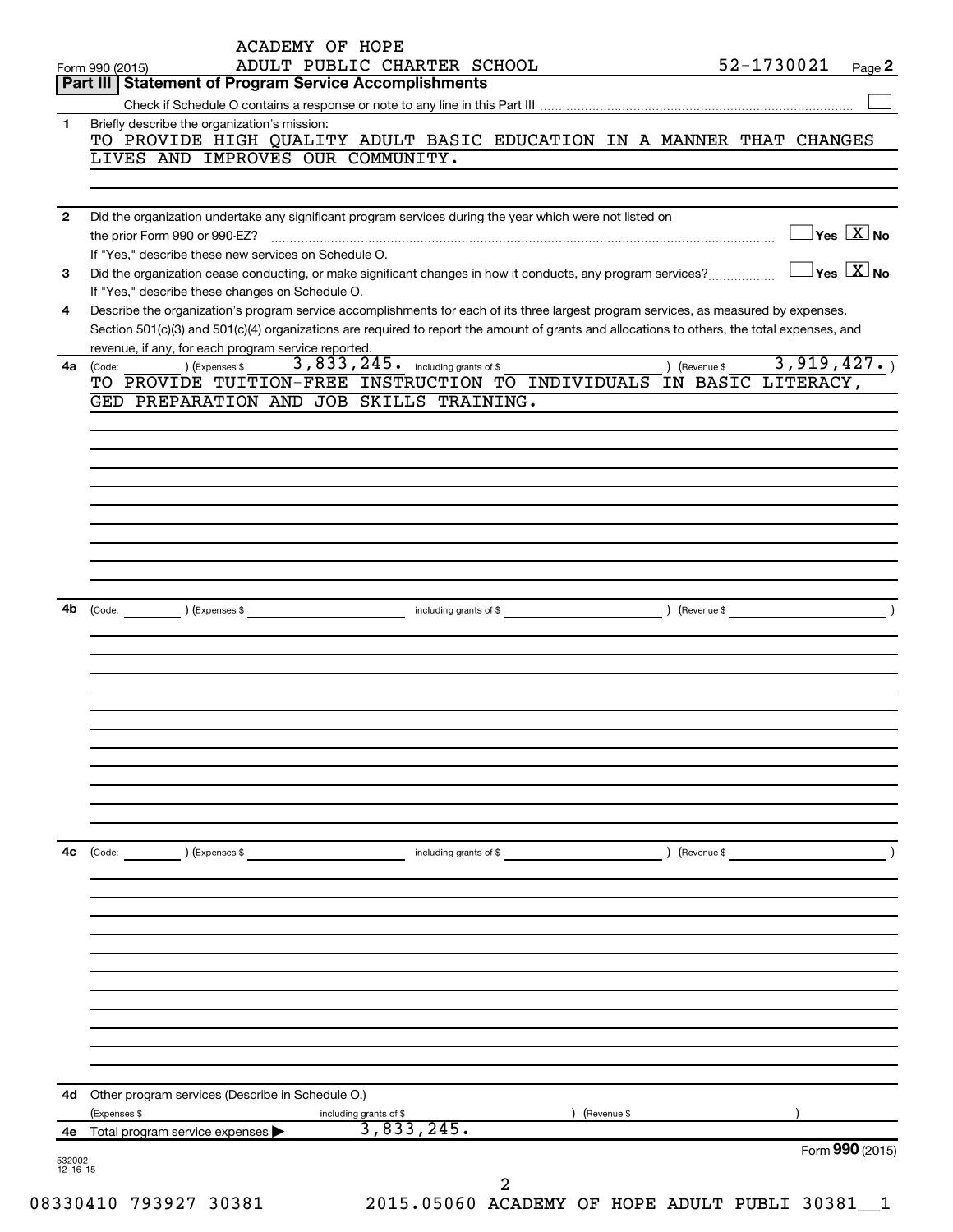|     | Part IV   Checklist of Required Schedules                                                                                                                                                                                           |                |                         |    |
|-----|-------------------------------------------------------------------------------------------------------------------------------------------------------------------------------------------------------------------------------------|----------------|-------------------------|----|
|     |                                                                                                                                                                                                                                     |                | Yes                     | No |
| 1   | Is the organization described in section 501(c)(3) or $4947(a)(1)$ (other than a private foundation)?                                                                                                                               |                |                         |    |
|     |                                                                                                                                                                                                                                     | 1              | X                       |    |
| 2   |                                                                                                                                                                                                                                     | $\overline{2}$ | $\overline{\text{x}}$   |    |
| 3   | Did the organization engage in direct or indirect political campaign activities on behalf of or in opposition to candidates for                                                                                                     |                |                         |    |
|     |                                                                                                                                                                                                                                     | 3              |                         | x  |
| 4   | Section 501(c)(3) organizations. Did the organization engage in lobbying activities, or have a section 501(h) election in effect                                                                                                    |                |                         |    |
|     |                                                                                                                                                                                                                                     | 4              |                         | x  |
| 5   | Is the organization a section 501(c)(4), 501(c)(5), or 501(c)(6) organization that receives membership dues, assessments, or                                                                                                        |                |                         |    |
|     |                                                                                                                                                                                                                                     | 5              |                         | х  |
| 6   | Did the organization maintain any donor advised funds or any similar funds or accounts for which donors have the right to                                                                                                           |                |                         |    |
|     | provide advice on the distribution or investment of amounts in such funds or accounts? If "Yes," complete Schedule D, Part I                                                                                                        | 6              |                         | х  |
| 7   | Did the organization receive or hold a conservation easement, including easements to preserve open space,                                                                                                                           |                |                         |    |
|     | the environment, historic land areas, or historic structures? If "Yes," complete Schedule D, Part II                                                                                                                                | $\overline{7}$ |                         | х  |
| 8   | Did the organization maintain collections of works of art, historical treasures, or other similar assets? If "Yes," complete                                                                                                        |                |                         |    |
|     | Schedule D, Part III <b>Marting Community</b> Contract of the Community Contract of the Community Contract of the Community Contract of the Community Contract of the Community Contract of the Community Community Community Contr | 8              |                         | х  |
| 9   | Did the organization report an amount in Part X, line 21, for escrow or custodial account liability, serve as a custodian for                                                                                                       |                |                         |    |
|     | amounts not listed in Part X; or provide credit counseling, debt management, credit repair, or debt negotiation services?                                                                                                           |                |                         |    |
|     | If "Yes," complete Schedule D, Part IV                                                                                                                                                                                              | 9              |                         | х  |
| 10  | Did the organization, directly or through a related organization, hold assets in temporarily restricted endowments, permanent                                                                                                       |                |                         |    |
|     |                                                                                                                                                                                                                                     | 10             |                         | х  |
| 11  | If the organization's answer to any of the following questions is "Yes," then complete Schedule D, Parts VI, VII, VIII, IX, or X                                                                                                    |                |                         |    |
|     | as applicable.                                                                                                                                                                                                                      |                |                         |    |
|     | a Did the organization report an amount for land, buildings, and equipment in Part X, line 10? If "Yes," complete Schedule D,                                                                                                       |                |                         |    |
|     | Part VI                                                                                                                                                                                                                             | 11a            | X                       |    |
|     | <b>b</b> Did the organization report an amount for investments - other securities in Part X, line 12 that is 5% or more of its total                                                                                                |                |                         |    |
|     |                                                                                                                                                                                                                                     | 11b            |                         | x  |
|     | c Did the organization report an amount for investments - program related in Part X, line 13 that is 5% or more of its total                                                                                                        |                |                         |    |
|     |                                                                                                                                                                                                                                     | 11c            |                         | x  |
|     | d Did the organization report an amount for other assets in Part X, line 15 that is 5% or more of its total assets reported in                                                                                                      |                |                         |    |
|     |                                                                                                                                                                                                                                     | 11d            |                         | х  |
|     | e Did the organization report an amount for other liabilities in Part X, line 25? If "Yes," complete Schedule D, Part X                                                                                                             | 11e            | $\overline{\textbf{x}}$ |    |
| f.  | Did the organization's separate or consolidated financial statements for the tax year include a footnote that addresses                                                                                                             |                |                         |    |
|     | the organization's liability for uncertain tax positions under FIN 48 (ASC 740)? If "Yes," complete Schedule D, Part X                                                                                                              | 11f            | X                       |    |
|     | 12a Did the organization obtain separate, independent audited financial statements for the tax year? If "Yes," complete                                                                                                             |                |                         |    |
|     | Schedule D, Parts XI and XII                                                                                                                                                                                                        | 12a            | X                       |    |
| b   | Was the organization included in consolidated, independent audited financial statements for the tax year?                                                                                                                           |                |                         |    |
|     | If "Yes," and if the organization answered "No" to line 12a, then completing Schedule D, Parts XI and XII is optional                                                                                                               | 12b            |                         | х  |
| 13  |                                                                                                                                                                                                                                     | 13             | $\overline{\textbf{x}}$ |    |
| 14a |                                                                                                                                                                                                                                     | 14a            |                         | х  |
| b   | Did the organization have aggregate revenues or expenses of more than \$10,000 from grantmaking, fundraising, business,                                                                                                             |                |                         |    |
|     | investment, and program service activities outside the United States, or aggregate foreign investments valued at \$100,000                                                                                                          |                |                         |    |
|     |                                                                                                                                                                                                                                     | 14b            |                         | х  |
| 15  | Did the organization report on Part IX, column (A), line 3, more than \$5,000 of grants or other assistance to or for any                                                                                                           |                |                         |    |
|     |                                                                                                                                                                                                                                     | 15             |                         | x  |
| 16  | Did the organization report on Part IX, column (A), line 3, more than \$5,000 of aggregate grants or other assistance to                                                                                                            |                |                         |    |
|     |                                                                                                                                                                                                                                     | 16             |                         | x  |
| 17  | Did the organization report a total of more than \$15,000 of expenses for professional fundraising services on Part IX,                                                                                                             |                |                         |    |
|     |                                                                                                                                                                                                                                     | 17             |                         |    |
| 18  | Did the organization report more than \$15,000 total of fundraising event gross income and contributions on Part VIII, lines                                                                                                        |                | X                       |    |
|     |                                                                                                                                                                                                                                     | 18             |                         | x  |
| 19  | Did the organization report more than \$15,000 of gross income from gaming activities on Part VIII, line 9a? If "Yes,"                                                                                                              |                |                         |    |
|     |                                                                                                                                                                                                                                     | 19             |                         | x  |

Form **990** (2015)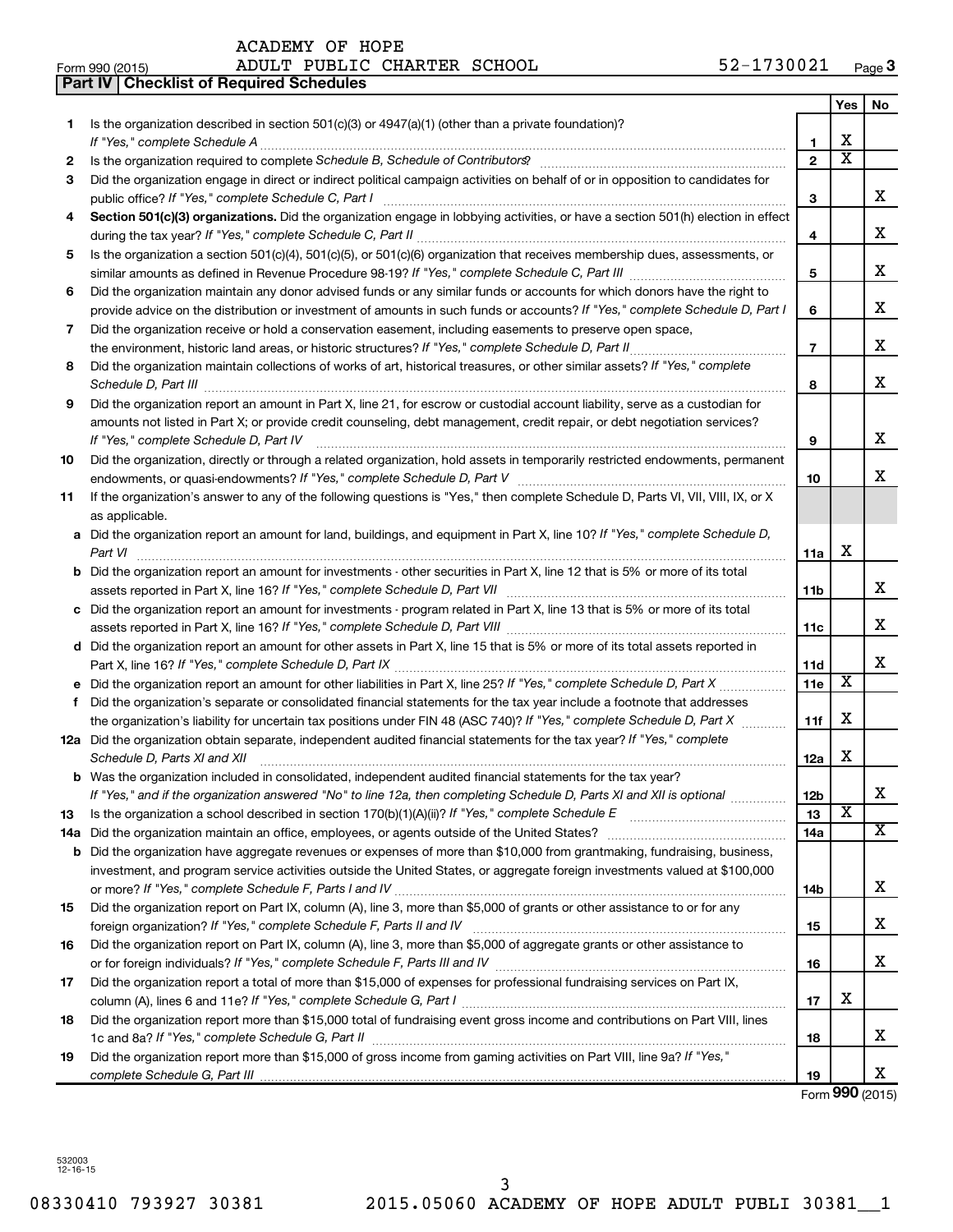| ACADEMY OF HOPE |  |  |
|-----------------|--|--|
|-----------------|--|--|

| Form 990 (2015) | PUBLIC CHARTER SCHOOL<br>ADULT | 1730021<br><u>- ^</u><br>– ∠د<br>Page 4 |
|-----------------|--------------------------------|-----------------------------------------|
|-----------------|--------------------------------|-----------------------------------------|

|    | <b>Part IV   Checklist of Required Schedules (continued)</b>                                                                        |                 |     |                         |
|----|-------------------------------------------------------------------------------------------------------------------------------------|-----------------|-----|-------------------------|
|    |                                                                                                                                     |                 | Yes | No                      |
|    | 20a Did the organization operate one or more hospital facilities? If "Yes," complete Schedule H                                     | 20a             |     | x                       |
|    |                                                                                                                                     | 20 <sub>b</sub> |     |                         |
| 21 | Did the organization report more than \$5,000 of grants or other assistance to any domestic organization or                         |                 |     |                         |
|    |                                                                                                                                     | 21              |     | x                       |
| 22 | Did the organization report more than \$5,000 of grants or other assistance to or for domestic individuals on                       |                 |     |                         |
|    |                                                                                                                                     | 22              |     | x                       |
| 23 | Did the organization answer "Yes" to Part VII, Section A, line 3, 4, or 5 about compensation of the organization's current          |                 |     |                         |
|    | and former officers, directors, trustees, key employees, and highest compensated employees? If "Yes," complete                      |                 |     |                         |
|    | Schedule J                                                                                                                          | 23              | X   |                         |
|    | 24a Did the organization have a tax-exempt bond issue with an outstanding principal amount of more than \$100,000 as of the         |                 |     |                         |
|    | last day of the year, that was issued after December 31, 2002? If "Yes," answer lines 24b through 24d and complete                  |                 |     | x                       |
|    | Schedule K. If "No", go to line 25a                                                                                                 | 24a             |     |                         |
|    |                                                                                                                                     | 24b             |     |                         |
|    | c Did the organization maintain an escrow account other than a refunding escrow at any time during the year to defease              |                 |     |                         |
|    | d Did the organization act as an "on behalf of" issuer for bonds outstanding at any time during the year?                           | 24c<br>24d      |     |                         |
|    |                                                                                                                                     |                 |     |                         |
|    | 25a Section 501(c)(3), 501(c)(4), and 501(c)(29) organizations. Did the organization engage in an excess benefit                    | 25a             |     | x                       |
|    | <b>b</b> Is the organization aware that it engaged in an excess benefit transaction with a disqualified person in a prior year, and |                 |     |                         |
|    | that the transaction has not been reported on any of the organization's prior Forms 990 or 990-EZ? If "Yes," complete               |                 |     |                         |
|    | Schedule L, Part I                                                                                                                  | 25b             |     | x                       |
| 26 | Did the organization report any amount on Part X, line 5, 6, or 22 for receivables from or payables to any current or               |                 |     |                         |
|    | former officers, directors, trustees, key employees, highest compensated employees, or disqualified persons? If "Yes,"              |                 |     |                         |
|    | complete Schedule L, Part II                                                                                                        | 26              |     | x                       |
| 27 | Did the organization provide a grant or other assistance to an officer, director, trustee, key employee, substantial                |                 |     |                         |
|    | contributor or employee thereof, a grant selection committee member, or to a 35% controlled entity or family member                 |                 |     |                         |
|    |                                                                                                                                     | 27              |     | х                       |
| 28 | Was the organization a party to a business transaction with one of the following parties (see Schedule L, Part IV                   |                 |     |                         |
|    | instructions for applicable filing thresholds, conditions, and exceptions):                                                         |                 |     |                         |
| а  | A current or former officer, director, trustee, or key employee? If "Yes," complete Schedule L, Part IV                             | 28a             |     | x                       |
| b  | A family member of a current or former officer, director, trustee, or key employee? If "Yes," complete Schedule L, Part IV          | 28b             |     | $\overline{\mathtt{x}}$ |
|    | c An entity of which a current or former officer, director, trustee, or key employee (or a family member thereof) was an officer,   |                 |     |                         |
|    | director, trustee, or direct or indirect owner? If "Yes," complete Schedule L, Part IV                                              | 28c             |     | x                       |
| 29 |                                                                                                                                     | 29              |     | $\overline{\mathtt{x}}$ |
| 30 | Did the organization receive contributions of art, historical treasures, or other similar assets, or qualified conservation         |                 |     |                         |
|    |                                                                                                                                     | 30              |     | Χ                       |
| 31 | Did the organization liquidate, terminate, or dissolve and cease operations?                                                        |                 |     |                         |
|    | Did the organization sell, exchange, dispose of, or transfer more than 25% of its net assets?/f "Yes," complete                     | 31              |     | x                       |
| 32 |                                                                                                                                     | 32              |     | х                       |
| 33 | Did the organization own 100% of an entity disregarded as separate from the organization under Regulations                          |                 |     |                         |
|    |                                                                                                                                     | 33              |     | x                       |
| 34 | Was the organization related to any tax-exempt or taxable entity? If "Yes," complete Schedule R, Part II, III, or IV, and           |                 |     |                         |
|    | Part V, line 1                                                                                                                      | 34              |     | x                       |
|    |                                                                                                                                     | 35a             |     | $\overline{\mathtt{x}}$ |
|    | b If "Yes" to line 35a, did the organization receive any payment from or engage in any transaction with a controlled entity         |                 |     |                         |
|    |                                                                                                                                     | 35 <sub>b</sub> |     |                         |
| 36 | Section 501(c)(3) organizations. Did the organization make any transfers to an exempt non-charitable related organization?          |                 |     |                         |
|    |                                                                                                                                     | 36              |     | x                       |
| 37 | Did the organization conduct more than 5% of its activities through an entity that is not a related organization                    |                 |     |                         |
|    |                                                                                                                                     | 37              |     | х                       |
| 38 | Did the organization complete Schedule O and provide explanations in Schedule O for Part VI, lines 11b and 19?                      |                 |     |                         |
|    |                                                                                                                                     | 38              | х   |                         |
|    |                                                                                                                                     |                 |     | Form 990 (2015)         |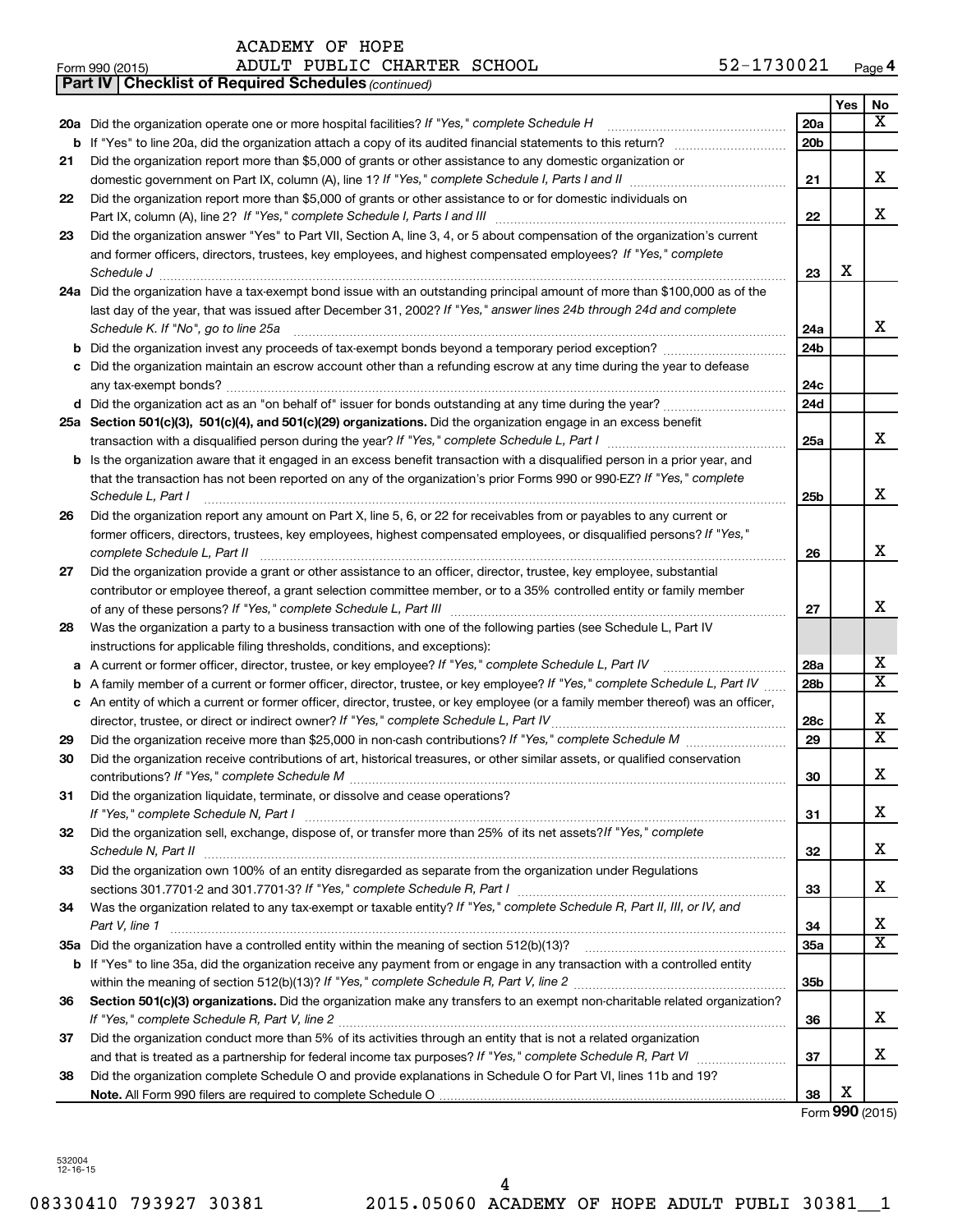|               | ADULT PUBLIC CHARTER SCHOOL<br>Form 990 (2015)                                                                                                  |                        | 52-1730021     |                |     | Page 5                |
|---------------|-------------------------------------------------------------------------------------------------------------------------------------------------|------------------------|----------------|----------------|-----|-----------------------|
| <b>Part V</b> | <b>Statements Regarding Other IRS Filings and Tax Compliance</b>                                                                                |                        |                |                |     |                       |
|               | Check if Schedule O contains a response or note to any line in this Part V                                                                      |                        |                |                |     |                       |
|               |                                                                                                                                                 |                        |                |                | Yes | No                    |
|               |                                                                                                                                                 | 1a                     | 18             |                |     |                       |
| b             | Enter the number of Forms W-2G included in line 1a. Enter -0- if not applicable                                                                 | 1 <sub>b</sub>         | $\overline{0}$ |                |     |                       |
| c             | Did the organization comply with backup withholding rules for reportable payments to vendors and reportable gaming                              |                        |                |                |     |                       |
|               |                                                                                                                                                 |                        |                | 1c             | х   |                       |
|               | 2a Enter the number of employees reported on Form W-3, Transmittal of Wage and Tax Statements,                                                  |                        |                |                |     |                       |
|               | filed for the calendar year ending with or within the year covered by this return                                                               | 2a                     | 51             |                |     |                       |
|               |                                                                                                                                                 |                        |                | 2 <sub>b</sub> | X   |                       |
|               |                                                                                                                                                 |                        |                |                |     |                       |
|               | 3a Did the organization have unrelated business gross income of \$1,000 or more during the year?                                                |                        |                | 3a             |     | х                     |
|               | b If "Yes," has it filed a Form 990-T for this year? If "No," to line 3b, provide an explanation in Schedule O                                  |                        |                | 3b             |     |                       |
|               | 4a At any time during the calendar year, did the organization have an interest in, or a signature or other authority over, a                    |                        |                |                |     |                       |
|               | financial account in a foreign country (such as a bank account, securities account, or other financial account)?                                |                        |                | 4a             |     | x                     |
|               | <b>b</b> If "Yes," enter the name of the foreign country: $\blacktriangleright$                                                                 |                        |                |                |     |                       |
|               | See instructions for filing requirements for FinCEN Form 114, Report of Foreign Bank and Financial Accounts (FBAR).                             |                        |                |                |     |                       |
|               |                                                                                                                                                 |                        |                | 5a             |     | х                     |
| b             |                                                                                                                                                 |                        |                | 5b             |     | $\overline{\text{X}}$ |
|               |                                                                                                                                                 |                        |                | 5c             |     |                       |
|               | 6a Does the organization have annual gross receipts that are normally greater than \$100,000, and did the organization solicit                  |                        |                |                |     |                       |
|               |                                                                                                                                                 |                        |                | 6a             |     | x                     |
|               | <b>b</b> If "Yes," did the organization include with every solicitation an express statement that such contributions or gifts                   |                        |                |                |     |                       |
|               | were not tax deductible?                                                                                                                        |                        |                | 6b             |     |                       |
| 7             | Organizations that may receive deductible contributions under section 170(c).                                                                   |                        |                |                |     |                       |
| a             | Did the organization receive a payment in excess of \$75 made partly as a contribution and partly for goods and services provided to the payor? |                        |                |                |     | x                     |
| b             |                                                                                                                                                 |                        |                | 7b             |     |                       |
|               | c Did the organization sell, exchange, or otherwise dispose of tangible personal property for which it was required                             |                        |                |                |     |                       |
|               |                                                                                                                                                 |                        |                | 7c             |     | x                     |
|               |                                                                                                                                                 | 7d                     |                |                |     |                       |
|               |                                                                                                                                                 |                        |                | 7e             |     | х                     |
| Ť.            | Did the organization, during the year, pay premiums, directly or indirectly, on a personal benefit contract?                                    |                        |                | 7f             |     | $\overline{\text{X}}$ |
| g             | If the organization received a contribution of qualified intellectual property, did the organization file Form 8899 as required?                |                        |                | 7g             |     |                       |
|               | h If the organization received a contribution of cars, boats, airplanes, or other vehicles, did the organization file a Form 1098-C?            |                        |                | 7h             |     |                       |
| 8             | Sponsoring organizations maintaining donor advised funds. Did a donor advised fund maintained by the                                            |                        |                |                |     |                       |
|               |                                                                                                                                                 |                        |                | 8              |     |                       |
|               | Sponsoring organizations maintaining donor advised funds.                                                                                       |                        |                |                |     |                       |
| а             | Did the sponsoring organization make any taxable distributions under section 4966?                                                              |                        |                | 9а             |     |                       |
| b             | Did the sponsoring organization make a distribution to a donor, donor advisor, or related person?                                               |                        |                | 9b             |     |                       |
| 10            | Section 501(c)(7) organizations. Enter:                                                                                                         |                        |                |                |     |                       |
| a             | Gross receipts, included on Form 990, Part VIII, line 12, for public use of club facilities                                                     | 10a<br>10 <sub>b</sub> |                |                |     |                       |
| b             |                                                                                                                                                 |                        |                |                |     |                       |
| 11            | Section 501(c)(12) organizations. Enter:                                                                                                        | 11a                    |                |                |     |                       |
| а             | Gross income from other sources (Do not net amounts due or paid to other sources against                                                        |                        |                |                |     |                       |
| b             |                                                                                                                                                 | 11b                    |                |                |     |                       |
|               | 12a Section 4947(a)(1) non-exempt charitable trusts. Is the organization filing Form 990 in lieu of Form 1041?                                  |                        |                | 12a            |     |                       |
|               | <b>b</b> If "Yes," enter the amount of tax-exempt interest received or accrued during the year                                                  | 12b                    |                |                |     |                       |
| 13            | Section 501(c)(29) qualified nonprofit health insurance issuers.                                                                                |                        |                |                |     |                       |
| а             |                                                                                                                                                 |                        |                | 1За            |     |                       |
|               | Note. See the instructions for additional information the organization must report on Schedule O.                                               |                        |                |                |     |                       |
|               | <b>b</b> Enter the amount of reserves the organization is required to maintain by the states in which the                                       |                        |                |                |     |                       |
|               |                                                                                                                                                 | 13b                    |                |                |     |                       |
|               |                                                                                                                                                 | 13c                    |                |                |     |                       |
|               | 14a Did the organization receive any payments for indoor tanning services during the tax year?                                                  |                        |                | 14a            |     | х                     |
|               |                                                                                                                                                 |                        |                | 14b            |     |                       |
|               |                                                                                                                                                 |                        |                |                |     |                       |

Form (2015) **990**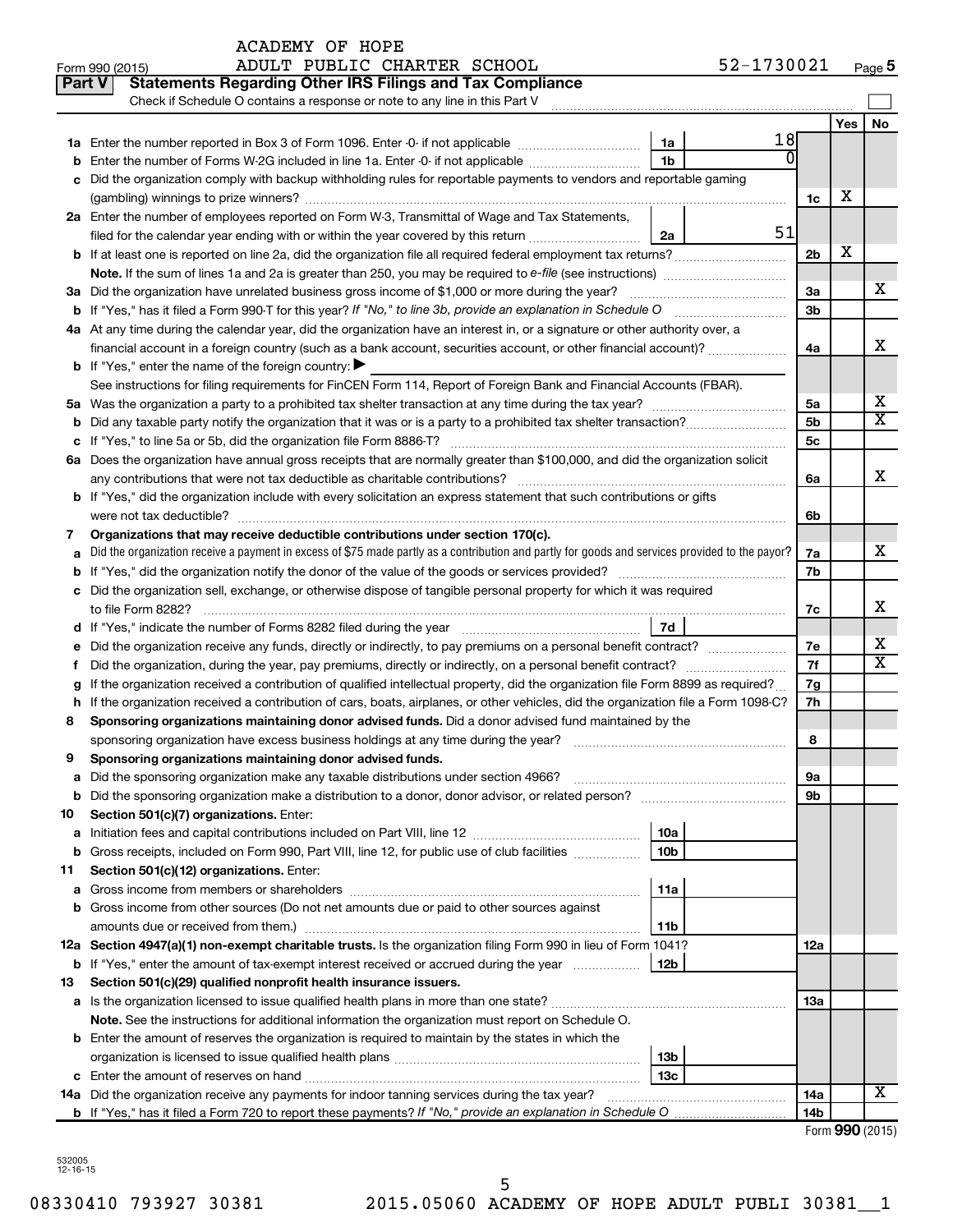|    | <b>ACADEMY OF HOPE</b>                                                                                                                                                                |                         |                              |                         |
|----|---------------------------------------------------------------------------------------------------------------------------------------------------------------------------------------|-------------------------|------------------------------|-------------------------|
|    | 52-1730021<br>ADULT PUBLIC CHARTER SCHOOL<br>Form 990 (2015)                                                                                                                          |                         |                              | Page 6                  |
|    | Governance, Management, and Disclosure For each "Yes" response to lines 2 through 7b below, and for a "No" response<br>Part VI                                                        |                         |                              |                         |
|    | to line 8a, 8b, or 10b below, describe the circumstances, processes, or changes in Schedule O. See instructions.                                                                      |                         |                              |                         |
|    | Check if Schedule O contains a response or note to any line in this Part VI [11] [11] [11] [11] [11] [11] Check if Schedule O contains a response or note to any line in this Part VI |                         |                              | $\overline{\mathbf{x}}$ |
|    | <b>Section A. Governing Body and Management</b>                                                                                                                                       |                         |                              |                         |
|    |                                                                                                                                                                                       |                         | Yes                          | No.                     |
|    | 11<br>1a Enter the number of voting members of the governing body at the end of the tax year<br>1a                                                                                    |                         |                              |                         |
|    | If there are material differences in voting rights among members of the governing body, or if the governing                                                                           |                         |                              |                         |
|    | body delegated broad authority to an executive committee or similar committee, explain in Schedule O.                                                                                 |                         |                              |                         |
| b  | 11<br>Enter the number of voting members included in line 1a, above, who are independent<br>1b                                                                                        |                         |                              |                         |
| 2  | Did any officer, director, trustee, or key employee have a family relationship or a business relationship with any other                                                              |                         |                              |                         |
|    |                                                                                                                                                                                       | 2                       |                              | x                       |
| 3  | Did the organization delegate control over management duties customarily performed by or under the direct supervision                                                                 |                         |                              |                         |
|    |                                                                                                                                                                                       | 3                       |                              | x                       |
| 4  |                                                                                                                                                                                       | $\overline{\mathbf{4}}$ | $\overline{\textbf{x}}$      |                         |
|    | Did the organization make any significant changes to its governing documents since the prior Form 990 was filed?                                                                      | 5                       |                              | $\overline{\mathbf{X}}$ |
| 5  |                                                                                                                                                                                       | 6                       |                              | $\overline{\mathtt{x}}$ |
| 6  |                                                                                                                                                                                       |                         |                              |                         |
|    | 7a Did the organization have members, stockholders, or other persons who had the power to elect or appoint one or                                                                     |                         |                              | х                       |
|    |                                                                                                                                                                                       | 7a                      |                              |                         |
|    | <b>b</b> Are any governance decisions of the organization reserved to (or subject to approval by) members, stockholders, or                                                           |                         |                              | x.                      |
|    | persons other than the governing body?<br>Did the organization contemporaneously document the meetings held or written actions undertaken during the year by the following:           | 7b                      |                              |                         |
| 8  |                                                                                                                                                                                       |                         |                              |                         |
|    |                                                                                                                                                                                       | 8а                      | x<br>$\overline{\texttt{x}}$ |                         |
|    |                                                                                                                                                                                       | 8b                      |                              |                         |
| 9  | Is there any officer, director, trustee, or key employee listed in Part VII, Section A, who cannot be reached at the                                                                  |                         |                              | x                       |
|    | organization's mailing address? If "Yes," provide the names and addresses in Schedule O manual content content                                                                        | 9                       |                              |                         |
|    | Section B. Policies (This Section B requests information about policies not required by the Internal Revenue Code.)                                                                   |                         |                              |                         |
|    |                                                                                                                                                                                       |                         | Yes                          | No<br>X                 |
|    |                                                                                                                                                                                       | 10a                     |                              |                         |
|    | <b>b</b> If "Yes," did the organization have written policies and procedures governing the activities of such chapters, affiliates,                                                   |                         |                              |                         |
|    | and branches to ensure their operations are consistent with the organization's exempt purposes?                                                                                       | 10b                     |                              |                         |
|    | 11a Has the organization provided a complete copy of this Form 990 to all members of its governing body before filing the form?                                                       | 11a                     | X                            |                         |
|    | <b>b</b> Describe in Schedule O the process, if any, used by the organization to review this Form 990.                                                                                |                         |                              |                         |
|    | 12a Did the organization have a written conflict of interest policy? If "No," go to line 13                                                                                           | 12a                     | х                            |                         |
| b  | Were officers, directors, or trustees, and key employees required to disclose annually interests that could give rise to conflicts?                                                   | 12b                     | $\overline{\textbf{x}}$      |                         |
|    | c Did the organization regularly and consistently monitor and enforce compliance with the policy? If "Yes," describe                                                                  |                         |                              |                         |
|    | in Schedule O how this was done encounteral contracts and a set of the set of the set of the set of the set of                                                                        | 12c                     | X                            |                         |
| 13 |                                                                                                                                                                                       | 13                      | х                            |                         |
| 14 |                                                                                                                                                                                       | 14                      | $\overline{\mathbf{x}}$      |                         |
| 15 | Did the process for determining compensation of the following persons include a review and approval by independent                                                                    |                         |                              |                         |
|    | persons, comparability data, and contemporaneous substantiation of the deliberation and decision?                                                                                     |                         |                              |                         |
|    |                                                                                                                                                                                       | 15a                     | x                            |                         |
| b  |                                                                                                                                                                                       | 15b                     |                              | х                       |
|    | If "Yes" to line 15a or 15b, describe the process in Schedule O (see instructions).                                                                                                   |                         |                              |                         |
|    | <b>16a</b> Did the organization invest in, contribute assets to, or participate in a joint venture or similar arrangement with a                                                      |                         |                              |                         |
|    | taxable entity during the year?                                                                                                                                                       | 16a                     |                              | х                       |
|    | b If "Yes," did the organization follow a written policy or procedure requiring the organization to evaluate its participation                                                        |                         |                              |                         |
|    | in joint venture arrangements under applicable federal tax law, and take steps to safeguard the organization's                                                                        |                         |                              |                         |

| <b>Section C. Disclosure</b> |  |                             |  |
|------------------------------|--|-----------------------------|--|
|                              |  | $\sim$ $\sim$ $\sim$ $\sim$ |  |

exempt status with respect to such arrangements?

List the states with which a copy of this Form 990 is required to be filed  $\blacktriangleright$ MD, VA

| 17 | List the states with which a copy of this Form 990 is required to be filed $\blacktriangleright$ ML , V A                                                                                                          |
|----|--------------------------------------------------------------------------------------------------------------------------------------------------------------------------------------------------------------------|
| 18 | Section 6104 requires an organization to make its Forms 1023 (or 1024 if applicable), 990, and 990-T (Section 501(c)(3)s only) available                                                                           |
|    | for public inspection. Indicate how you made these available. Check all that apply.<br>$\boxed{\mathbf{X}}$ Upon request $\boxed{\phantom{a}}$ Other (explain in Schedule O)<br>Another's website<br>∫ Own website |
| 19 | Describe in Schedule O whether (and if so, how) the organization made its governing documents, conflict of interest policy, and financial                                                                          |
|    | statements available to the public during the tax year.                                                                                                                                                            |
| 20 | State the name, address, and telephone number of the person who possesses the organization's books and records:<br>HOPE ADULT PUBLIC CHARTER SCHOOL - 202-269-6623<br>OF.<br>ACADEMY                               |
|    | 2315 18TH PLACE N.E. WASHINGTON, DC 20018                                                                                                                                                                          |
|    | Form 990 (2015)<br>532006 12-16-15                                                                                                                                                                                 |
|    |                                                                                                                                                                                                                    |

08330410 793927 30381 2015.05060 ACADEMY OF HOPE ADULT PUBLI 30381 1

**16b**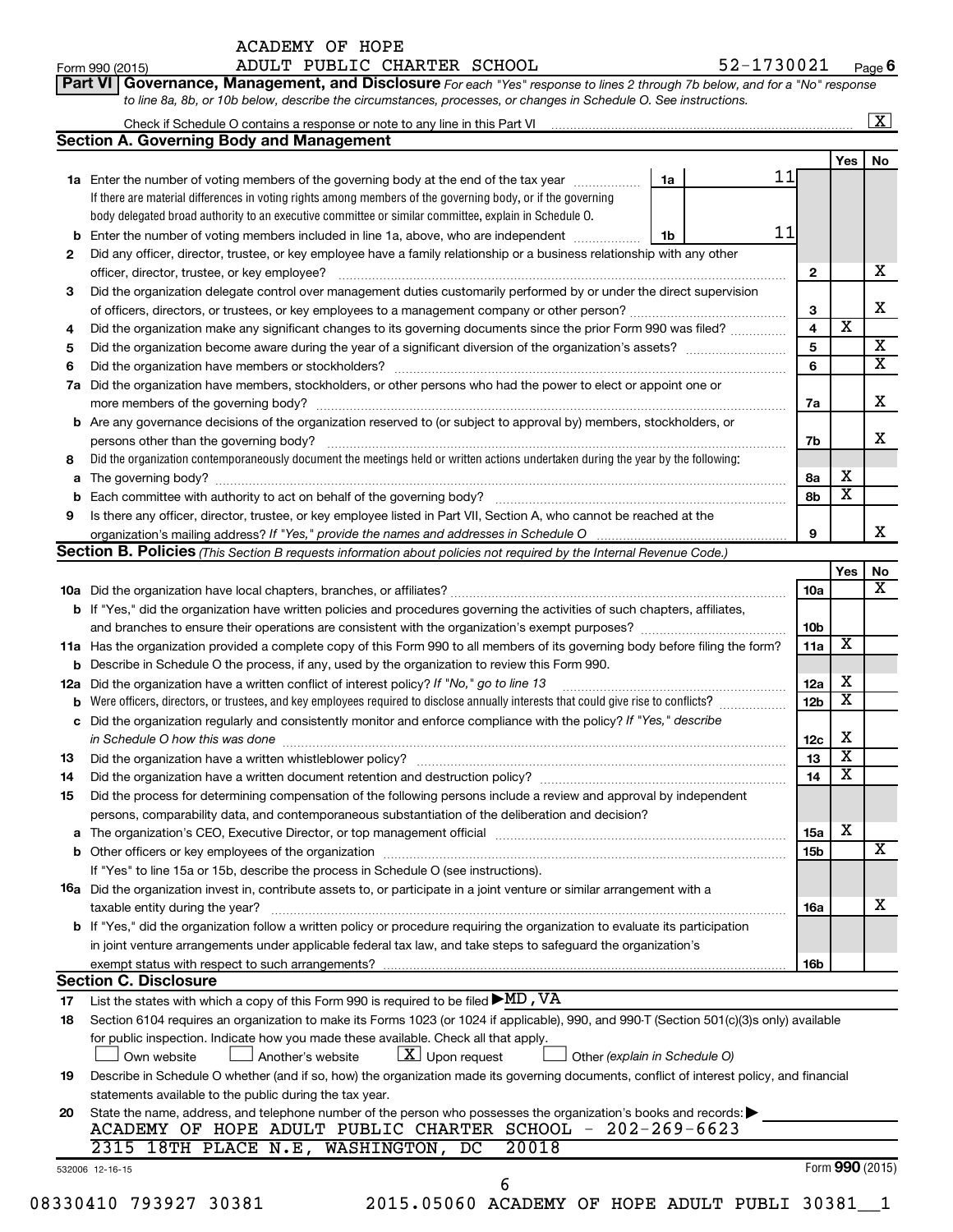Form 990 (2015) Page ADULT PUBLIC CHARTER SCHOOL 52-1730021

| <b>Part VIII Compensation of Officers, Directors, Trustees, Key Employees, Highest Compensated</b> |  |
|----------------------------------------------------------------------------------------------------|--|
| <b>Employees, and Independent Contractors</b>                                                      |  |
| Check if Schedule O contains a response or note to any line in this Part VII                       |  |

**Section A. Officers, Directors, Trustees, Key Employees, and Highest Compensated Employees**

**1a**  Complete this table for all persons required to be listed. Report compensation for the calendar year ending with or within the organization's tax year.

**•** List all of the organization's current officers, directors, trustees (whether individuals or organizations), regardless of amount of compensation. Enter -0- in columns  $(D)$ ,  $(E)$ , and  $(F)$  if no compensation was paid.

**•** List all of the organization's **current** key employees, if any. See instructions for definition of "key employee."

**•** List the organization's five current highest compensated employees (other than an officer, director, trustee, or key employee) who received reportable compensation (Box 5 of Form W-2 and/or Box 7 of Form 1099-MISC) of more than \$100,000 from the organization and any related organizations.

**•** List all of the organization's former officers, key employees, and highest compensated employees who received more than \$100,000 of reportable compensation from the organization and any related organizations.

**•** List all of the organization's former directors or trustees that received, in the capacity as a former director or trustee of the organization, more than \$10,000 of reportable compensation from the organization and any related organizations.

List persons in the following order: individual trustees or directors; institutional trustees; officers; key employees; highest compensated employees; and former such persons.

Check this box if neither the organization nor any related organization compensated any current officer, director, or trustee.  $\Box$ 

| (A)                                    | (B)            |                                |                       |             | (C)          |                                                                  |        | (D)             | (E)             | (F)                |
|----------------------------------------|----------------|--------------------------------|-----------------------|-------------|--------------|------------------------------------------------------------------|--------|-----------------|-----------------|--------------------|
| Name and Title                         | Average        |                                |                       |             | Position     | (do not check more than one                                      |        | Reportable      | Reportable      | Estimated          |
|                                        | hours per      |                                |                       |             |              | box, unless person is both an<br>officer and a director/trustee) |        | compensation    | compensation    | amount of          |
|                                        | week           |                                |                       |             |              |                                                                  |        | from            | from related    | other              |
|                                        | (list any      |                                |                       |             |              |                                                                  |        | the             | organizations   | compensation       |
|                                        | hours for      |                                |                       |             |              |                                                                  |        | organization    | (W-2/1099-MISC) | from the           |
|                                        | related        |                                |                       |             |              |                                                                  |        | (W-2/1099-MISC) |                 | organization       |
|                                        | organizations  |                                |                       |             |              |                                                                  |        |                 |                 | and related        |
|                                        | below<br>line) | Individual trustee or director | Institutional trustee | Officer     | Key employee | Highest compensated<br>employee                                  | Former |                 |                 | organizations      |
| PATRINA CLARK<br>(1)                   | 1.00           |                                |                       |             |              |                                                                  |        |                 |                 |                    |
| CHAIR                                  |                | $\mathbf X$                    |                       | $\mathbf X$ |              |                                                                  |        | $\mathbf 0$ .   | $\mathbf 0$ .   | $\mathbf 0$ .      |
| (2)<br>TERRY SALINGER                  | 1.00           |                                |                       |             |              |                                                                  |        |                 |                 |                    |
| VICE CHAIR                             |                | $\mathbf X$                    |                       | $\mathbf X$ |              |                                                                  |        | 0               | $\mathbf 0$ .   | $\mathbf 0$ .      |
| HAZEL DENTON<br>(3)                    | 1.00           |                                |                       |             |              |                                                                  |        |                 |                 |                    |
| <b>SECRETARY</b>                       |                | X                              |                       | $\mathbf X$ |              |                                                                  |        | $\mathbf 0$     | $\mathbf 0$     | $\boldsymbol{0}$ . |
| (4)                                    | 1.00           |                                |                       |             |              |                                                                  |        |                 |                 |                    |
| <b>MARK KUTNER</b><br><b>TREASURER</b> |                | $\mathbf X$                    |                       | $\mathbf X$ |              |                                                                  |        | $\mathbf 0$ .   | $\mathbf 0$ .   | $\boldsymbol{0}$ . |
| (5)<br>ARTHUR BUDICH                   | 1.00           |                                |                       |             |              |                                                                  |        |                 |                 |                    |
| <b>MEMBER</b>                          |                | X                              |                       |             |              |                                                                  |        | 0.              | $\mathbf 0$ .   | $\mathbf 0$ .      |
| (6)<br>DIANE FOLCKEMMER                | 1.00           |                                |                       |             |              |                                                                  |        |                 |                 |                    |
| <b>MEMBER</b>                          |                | $\mathbf X$                    |                       |             |              |                                                                  |        | $\mathbf 0$ .   | $\mathbf 0$ .   | $\mathbf 0$ .      |
| SCOTT HALLWORTH<br>(7)                 | 1.00           |                                |                       |             |              |                                                                  |        |                 |                 |                    |
| <b>MEMBER</b>                          |                | $\mathbf x$                    |                       |             |              |                                                                  |        | 0.              | $\mathbf 0$ .   | $\mathbf 0$ .      |
| MAURICE TAYLOR<br>(8)                  | 1.00           |                                |                       |             |              |                                                                  |        |                 |                 |                    |
| <b>MEMBER</b>                          |                | $\mathbf X$                    |                       |             |              |                                                                  |        | 0.              | $\mathbf 0$ .   | $\mathbf 0$ .      |
| <b>JESSICA VENEGAS</b><br>(9)          | 1.00           |                                |                       |             |              |                                                                  |        |                 |                 |                    |
| <b>MEMBER</b>                          |                | $\mathbf x$                    |                       |             |              |                                                                  |        | 0.              | $\mathbf 0$ .   | $\mathbf 0$ .      |
| (10) MARY ZRARA                        | 1.00           |                                |                       |             |              |                                                                  |        |                 |                 |                    |
| <b>MEMBER</b>                          |                | $\mathbf X$                    |                       |             |              |                                                                  |        | 0.              | 0.              | $\mathbf 0$ .      |
| (11) THOMASENIA DUNCAN                 | 1.00           |                                |                       |             |              |                                                                  |        |                 |                 |                    |
| <b>MEMBER</b>                          |                | $\mathbf x$                    |                       |             |              |                                                                  |        | 0.              | $\mathbf 0$ .   | $\mathbf 0$ .      |
| (12) LECESTER JOHNSON                  | 40.00          |                                |                       |             |              |                                                                  |        |                 |                 |                    |
| CHIEF EXECUTIVE OFFICER                |                |                                |                       | $\mathbf X$ |              |                                                                  |        | 164,852.        | 0.              | 7,030.             |
| (13) PATRICIA DEFERRARI                | 40.00          |                                |                       |             |              |                                                                  |        |                 |                 |                    |
| CHIEF PROGRAM OFFICER                  |                |                                |                       |             |              | X                                                                |        | 101,151.        | 0.              | 9,544.             |
| (14) BRIAN MCNAMEE                     | 40.00          |                                |                       |             |              |                                                                  |        |                 |                 |                    |
| CHIEF OPERATIONS OFFICER               |                |                                |                       |             |              | X                                                                |        | 102,340.        | 0.              | 6,707.             |
|                                        |                |                                |                       |             |              |                                                                  |        |                 |                 |                    |
|                                        |                |                                |                       |             |              |                                                                  |        |                 |                 |                    |
|                                        |                |                                |                       |             |              |                                                                  |        |                 |                 |                    |
|                                        |                |                                |                       |             |              |                                                                  |        |                 |                 |                    |
|                                        |                |                                |                       |             |              |                                                                  |        |                 |                 |                    |
|                                        |                |                                |                       |             |              |                                                                  |        |                 |                 |                    |

7

532007 12-16-15

Form (2015) **990**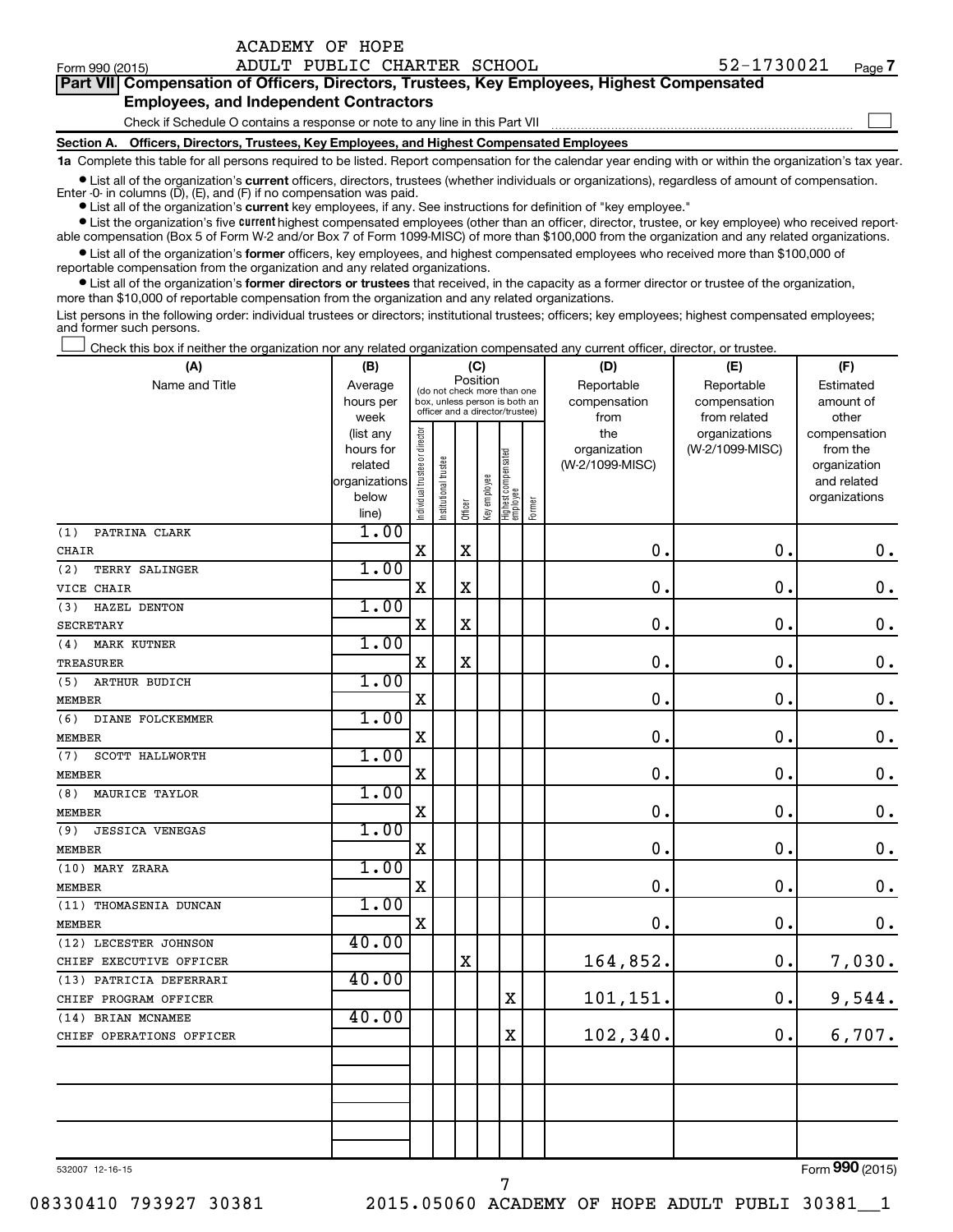|        | <b>ACADEMY OF HOPE</b><br>ADULT PUBLIC CHARTER SCHOOL                                                                                                                                                                                                  |                                                                      |                                                                                                                    |                       |         |              |                                 |        |                                           | 52-1730021                                        |                                   |                                        |                                                                          |                             |
|--------|--------------------------------------------------------------------------------------------------------------------------------------------------------------------------------------------------------------------------------------------------------|----------------------------------------------------------------------|--------------------------------------------------------------------------------------------------------------------|-----------------------|---------|--------------|---------------------------------|--------|-------------------------------------------|---------------------------------------------------|-----------------------------------|----------------------------------------|--------------------------------------------------------------------------|-----------------------------|
|        | Form 990 (2015)<br><b>Part VII</b><br>Section A. Officers, Directors, Trustees, Key Employees, and Highest Compensated Employees (continued)                                                                                                           |                                                                      |                                                                                                                    |                       |         |              |                                 |        |                                           |                                                   |                                   |                                        |                                                                          | Page 8                      |
|        | (A)<br>Name and title                                                                                                                                                                                                                                  | (B)<br>Average<br>hours per<br>week                                  | (C)<br>Position<br>(do not check more than one<br>box, unless person is both an<br>officer and a director/trustee) |                       |         |              |                                 |        | (D)<br>Reportable<br>compensation<br>from | (E)<br>Reportable<br>compensation<br>from related |                                   | (F)<br>Estimated<br>amount of<br>other |                                                                          |                             |
|        |                                                                                                                                                                                                                                                        | (list any<br>hours for<br>related<br>organizations<br>below<br>line) | Individual trustee or director                                                                                     | Institutional trustee | Officer | Key employee | Highest compensated<br>employee | Former | the<br>organization<br>(W-2/1099-MISC)    | organizations<br>(W-2/1099-MISC)                  |                                   |                                        | compensation<br>from the<br>organization<br>and related<br>organizations |                             |
|        |                                                                                                                                                                                                                                                        |                                                                      |                                                                                                                    |                       |         |              |                                 |        |                                           |                                                   |                                   |                                        |                                                                          |                             |
|        |                                                                                                                                                                                                                                                        |                                                                      |                                                                                                                    |                       |         |              |                                 |        |                                           |                                                   |                                   |                                        |                                                                          |                             |
|        |                                                                                                                                                                                                                                                        |                                                                      |                                                                                                                    |                       |         |              |                                 |        |                                           |                                                   |                                   |                                        |                                                                          |                             |
|        |                                                                                                                                                                                                                                                        |                                                                      |                                                                                                                    |                       |         |              |                                 |        |                                           |                                                   |                                   |                                        |                                                                          |                             |
|        |                                                                                                                                                                                                                                                        |                                                                      |                                                                                                                    |                       |         |              |                                 |        |                                           |                                                   |                                   |                                        |                                                                          |                             |
|        |                                                                                                                                                                                                                                                        |                                                                      |                                                                                                                    |                       |         |              |                                 |        |                                           |                                                   |                                   |                                        |                                                                          |                             |
|        | 1b Sub-total                                                                                                                                                                                                                                           |                                                                      |                                                                                                                    |                       |         |              |                                 |        | 368, 343.                                 |                                                   | $\overline{0}$ .                  |                                        |                                                                          | 23,281.                     |
|        |                                                                                                                                                                                                                                                        |                                                                      |                                                                                                                    |                       |         |              |                                 |        | $\overline{0}$ .<br>368, 343.             |                                                   | $\overline{\mathfrak{o}}$ .<br>σ. |                                        |                                                                          | 0.<br>23,281.               |
| 2      | Total number of individuals (including but not limited to those listed above) who received more than \$100,000 of reportable                                                                                                                           |                                                                      |                                                                                                                    |                       |         |              |                                 |        |                                           |                                                   |                                   |                                        |                                                                          |                             |
|        | compensation from the organization $\blacktriangleright$                                                                                                                                                                                               |                                                                      |                                                                                                                    |                       |         |              |                                 |        |                                           |                                                   |                                   |                                        |                                                                          | 1                           |
| З      | Did the organization list any <b>former</b> officer, director, or trustee, key employee, or highest compensated employee on<br>line 1a? If "Yes," complete Schedule J for such individual manufactured content content from the content of the         |                                                                      |                                                                                                                    |                       |         |              |                                 |        |                                           |                                                   |                                   | 3                                      | Yes                                                                      | No<br>$\overline{\text{X}}$ |
| 4      | For any individual listed on line 1a, is the sum of reportable compensation and other compensation from the organization                                                                                                                               |                                                                      |                                                                                                                    |                       |         |              |                                 |        |                                           |                                                   |                                   | 4                                      | x                                                                        |                             |
| 5      | Did any person listed on line 1a receive or accrue compensation from any unrelated organization or individual for services                                                                                                                             |                                                                      |                                                                                                                    |                       |         |              |                                 |        |                                           |                                                   |                                   |                                        |                                                                          | x                           |
|        | <b>Section B. Independent Contractors</b>                                                                                                                                                                                                              |                                                                      |                                                                                                                    |                       |         |              |                                 |        |                                           |                                                   |                                   | 5                                      |                                                                          |                             |
| 1      | Complete this table for your five highest compensated independent contractors that received more than \$100,000 of compensation from<br>the organization. Report compensation for the calendar year ending with or within the organization's tax year. |                                                                      |                                                                                                                    |                       |         |              |                                 |        |                                           |                                                   |                                   |                                        |                                                                          |                             |
|        | (A)<br>Name and business address                                                                                                                                                                                                                       |                                                                      |                                                                                                                    |                       |         |              |                                 |        | (B)<br>Description of services            |                                                   |                                   | (C)<br>Compensation                    |                                                                          |                             |
|        | LASSITER & ASSOCIATES LLC, 2 WISCONSIN<br>CIRCLE SUITE 700, CHEVY CHASE, MD 20815                                                                                                                                                                      |                                                                      |                                                                                                                    |                       |         |              |                                 |        | FUND-RAISING                              |                                                   |                                   |                                        |                                                                          | 203,659.                    |
|        | <b>MCN BUILD LLC</b>                                                                                                                                                                                                                                   |                                                                      |                                                                                                                    |                       |         |              |                                 |        |                                           |                                                   |                                   |                                        |                                                                          |                             |
|        | 1214 28TH STREET NW, WASHINGTON, DC 20007CONSTRUCTION                                                                                                                                                                                                  |                                                                      |                                                                                                                    |                       |         |              |                                 |        |                                           |                                                   |                                   |                                        |                                                                          | 155,923.                    |
|        |                                                                                                                                                                                                                                                        |                                                                      |                                                                                                                    |                       |         |              |                                 |        |                                           |                                                   |                                   |                                        |                                                                          |                             |
|        |                                                                                                                                                                                                                                                        |                                                                      |                                                                                                                    |                       |         |              |                                 |        |                                           |                                                   |                                   |                                        |                                                                          |                             |
| 2      | Total number of independent contractors (including but not limited to those listed above) who received more than<br>\$100,000 of compensation from the organization                                                                                    |                                                                      |                                                                                                                    |                       |         |              | 2                               |        |                                           |                                                   |                                   |                                        |                                                                          |                             |
| 532008 |                                                                                                                                                                                                                                                        |                                                                      |                                                                                                                    |                       |         |              |                                 |        |                                           |                                                   |                                   | Form 990 (2015)                        |                                                                          |                             |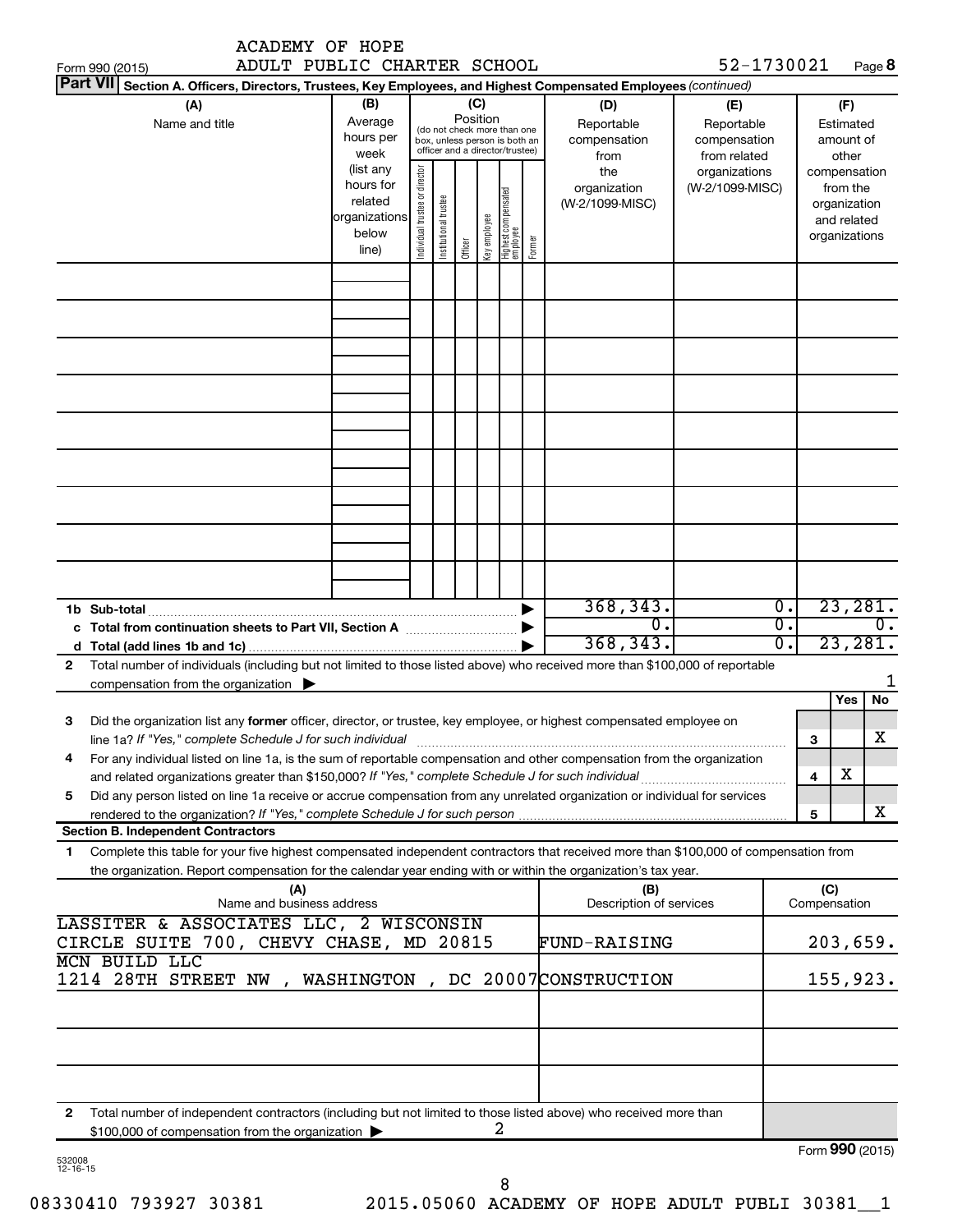Form 990 (2015) Page ADULT PUBLIC CHARTER SCHOOL 52-1730021 **Part VIII Statement of Revenue**<br> **Part VIII** Statement of Revenue

|                                                           | <u>. a.c. will</u> | <b>URIGHIGHL UI HEIGHUG</b>                              |                |                       |                                        |                                                 |                                         |                                                                      |
|-----------------------------------------------------------|--------------------|----------------------------------------------------------|----------------|-----------------------|----------------------------------------|-------------------------------------------------|-----------------------------------------|----------------------------------------------------------------------|
|                                                           |                    |                                                          |                |                       | (A)<br>Total revenue                   | (B)<br>Related or<br>exempt function<br>revenue | (C)<br>Unrelated<br>business<br>revenue | (D)<br>Revenue excluded<br>from tax under<br>sections<br>$512 - 514$ |
| Contributions, Gifts, Grants<br>and Other Similar Amounts |                    | <b>1 a</b> Federated campaigns                           | 1a             |                       |                                        |                                                 |                                         |                                                                      |
|                                                           |                    | <b>b</b> Membership dues                                 | 1 <sub>b</sub> |                       |                                        |                                                 |                                         |                                                                      |
|                                                           |                    | c Fundraising events                                     | 1 <sub>c</sub> |                       |                                        |                                                 |                                         |                                                                      |
|                                                           |                    | d Related organizations                                  | 1 <sub>d</sub> |                       |                                        |                                                 |                                         |                                                                      |
|                                                           |                    | e Government grants (contributions)                      | 1e             | 352,484.              |                                        |                                                 |                                         |                                                                      |
|                                                           |                    | f All other contributions, gifts, grants, and            |                |                       |                                        |                                                 |                                         |                                                                      |
|                                                           |                    | similar amounts not included above                       | 1f             | 666,224.              |                                        |                                                 |                                         |                                                                      |
|                                                           | g                  | Noncash contributions included in lines 1a-1f: \$        |                | 2,000.                |                                        |                                                 |                                         |                                                                      |
|                                                           |                    |                                                          |                | $\blacktriangleright$ | 1,018,708.                             |                                                 |                                         |                                                                      |
|                                                           |                    |                                                          |                | <b>Business Code</b>  |                                        |                                                 |                                         |                                                                      |
|                                                           |                    | 2 a PER PUPIL APPROPRIATIO                               |                |                       | $900099$ 2,870,719. 2,870,719.         |                                                 |                                         |                                                                      |
|                                                           |                    | <b>b</b> PER PUPIL FACILITIES A                          |                | 900099                | 900099 1,043,416.1,043,416.<br>36,095. | 36,095.                                         |                                         |                                                                      |
|                                                           |                    | <b>EARNED REVENUE</b>                                    |                |                       |                                        |                                                 |                                         |                                                                      |
|                                                           | d                  |                                                          |                |                       |                                        |                                                 |                                         |                                                                      |
| Program Service<br>Revenue                                |                    |                                                          |                |                       |                                        |                                                 |                                         |                                                                      |
|                                                           |                    | All other program service revenue <i></i>                |                |                       | $\blacktriangleright$ 3,950,230.       |                                                 |                                         |                                                                      |
|                                                           | 3                  | Investment income (including dividends, interest, and    |                |                       |                                        |                                                 |                                         |                                                                      |
|                                                           |                    |                                                          |                | ▶                     | 5,292.                                 | 5, 292.                                         |                                         |                                                                      |
|                                                           | 4                  | Income from investment of tax-exempt bond proceeds       |                |                       |                                        |                                                 |                                         |                                                                      |
|                                                           | 5                  |                                                          |                |                       |                                        |                                                 |                                         |                                                                      |
|                                                           |                    |                                                          | (i) Real       | (ii) Personal         |                                        |                                                 |                                         |                                                                      |
|                                                           | 6а                 | Gross rents                                              |                |                       |                                        |                                                 |                                         |                                                                      |
|                                                           |                    | <b>b</b> Less: rental expenses <i>many</i>               |                |                       |                                        |                                                 |                                         |                                                                      |
|                                                           |                    | c Rental income or (loss)                                |                |                       |                                        |                                                 |                                         |                                                                      |
|                                                           |                    |                                                          |                | $\blacktriangleright$ |                                        |                                                 |                                         |                                                                      |
|                                                           |                    | 7 a Gross amount from sales of                           | (i) Securities | (ii) Other            |                                        |                                                 |                                         |                                                                      |
|                                                           |                    | assets other than inventory                              |                |                       |                                        |                                                 |                                         |                                                                      |
|                                                           |                    | <b>b</b> Less: cost or other basis                       |                |                       |                                        |                                                 |                                         |                                                                      |
|                                                           |                    | and sales expenses <i>www.res</i>                        |                |                       |                                        |                                                 |                                         |                                                                      |
|                                                           |                    |                                                          |                |                       |                                        |                                                 |                                         |                                                                      |
|                                                           |                    |                                                          |                |                       |                                        |                                                 |                                         |                                                                      |
| Ф                                                         |                    | 8 a Gross income from fundraising events (not            |                |                       |                                        |                                                 |                                         |                                                                      |
|                                                           |                    | including \$                                             | оf             |                       |                                        |                                                 |                                         |                                                                      |
|                                                           |                    | contributions reported on line 1c). See                  |                |                       |                                        |                                                 |                                         |                                                                      |
| <b>Other Revenu</b>                                       |                    |                                                          | а              |                       |                                        |                                                 |                                         |                                                                      |
|                                                           |                    | <b>b</b> Less: direct expenses <i>manually contained</i> |                |                       |                                        |                                                 |                                         |                                                                      |
|                                                           |                    | c Net income or (loss) from fundraising events           |                | .                     |                                        |                                                 |                                         |                                                                      |
|                                                           |                    | 9 a Gross income from gaming activities. See             |                |                       |                                        |                                                 |                                         |                                                                      |
|                                                           |                    |                                                          |                |                       |                                        |                                                 |                                         |                                                                      |
|                                                           |                    | c Net income or (loss) from gaming activities            | b              |                       |                                        |                                                 |                                         |                                                                      |
|                                                           |                    |                                                          |                |                       |                                        |                                                 |                                         |                                                                      |
|                                                           |                    | 10 a Gross sales of inventory, less returns              |                |                       |                                        |                                                 |                                         |                                                                      |
|                                                           |                    |                                                          | b              |                       |                                        |                                                 |                                         |                                                                      |
|                                                           |                    | c Net income or (loss) from sales of inventory           |                |                       |                                        |                                                 |                                         |                                                                      |
|                                                           |                    | Miscellaneous Revenue                                    |                | <b>Business Code</b>  |                                        |                                                 |                                         |                                                                      |
|                                                           |                    | 11 a INSURANCE REIMBURSEMEN                              |                | 900099                | 7,263.                                 |                                                 |                                         | 7,263.                                                               |
|                                                           | b                  | CREDIT CARD REWARDS                                      |                | 900099                | 19                                     |                                                 |                                         | 19                                                                   |
|                                                           | с                  |                                                          |                |                       |                                        |                                                 |                                         |                                                                      |
|                                                           |                    |                                                          |                |                       |                                        |                                                 |                                         |                                                                      |
|                                                           |                    |                                                          |                |                       | 7,282.                                 |                                                 |                                         |                                                                      |
|                                                           | 12                 |                                                          |                |                       | 4,981,512.3,955,522.                   |                                                 | 0.                                      | 7,282.                                                               |
|                                                           | 532009 12-16-15    |                                                          |                |                       |                                        |                                                 |                                         | Form 990 (2015)                                                      |

9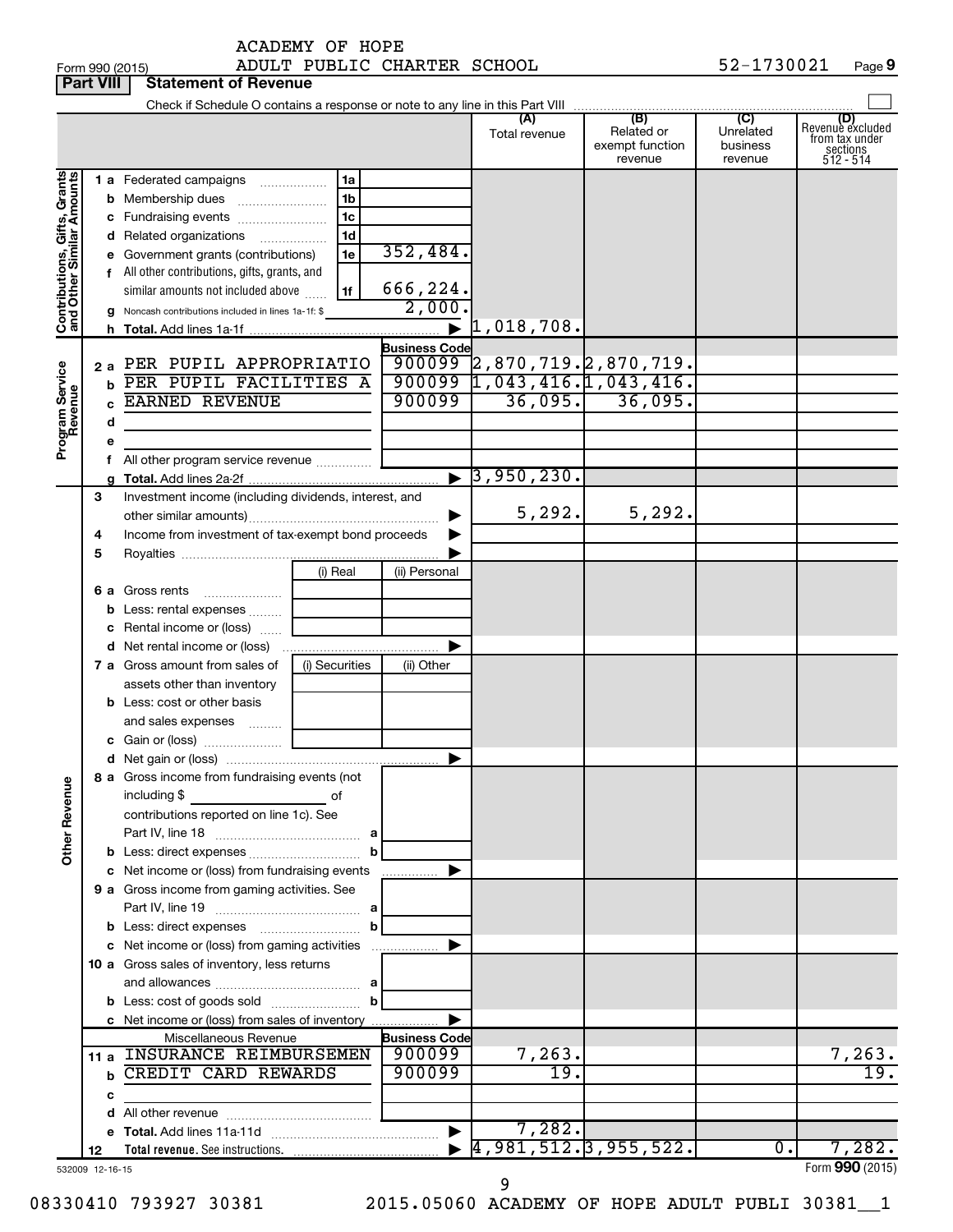### Form 990 (2015) Page ADULT PUBLIC CHARTER SCHOOL 52-1730021

|          | <b>Part IX Statement of Functional Expenses</b>                                                                                                                                                               |                       |                                    |                                           |                                |  |  |  |  |
|----------|---------------------------------------------------------------------------------------------------------------------------------------------------------------------------------------------------------------|-----------------------|------------------------------------|-------------------------------------------|--------------------------------|--|--|--|--|
|          | Section 501(c)(3) and 501(c)(4) organizations must complete all columns. All other organizations must complete column (A).                                                                                    |                       |                                    |                                           |                                |  |  |  |  |
|          | Check if Schedule O contains a response or note to any line in this Part IX.                                                                                                                                  |                       |                                    |                                           |                                |  |  |  |  |
|          | Do not include amounts reported on lines 6b,<br>7b, 8b, 9b, and 10b of Part VIII.                                                                                                                             | (A)<br>Total expenses | (B)<br>Program service<br>expenses | (C)<br>Management and<br>general expenses | (D)<br>Fundraising<br>expenses |  |  |  |  |
| 1.       | Grants and other assistance to domestic organizations                                                                                                                                                         |                       |                                    |                                           |                                |  |  |  |  |
|          | and domestic governments. See Part IV, line 21                                                                                                                                                                |                       |                                    |                                           |                                |  |  |  |  |
| 2        | Grants and other assistance to domestic                                                                                                                                                                       |                       |                                    |                                           |                                |  |  |  |  |
|          | individuals. See Part IV, line 22                                                                                                                                                                             |                       |                                    |                                           |                                |  |  |  |  |
| 3        | Grants and other assistance to foreign                                                                                                                                                                        |                       |                                    |                                           |                                |  |  |  |  |
|          | organizations, foreign governments, and foreign                                                                                                                                                               |                       |                                    |                                           |                                |  |  |  |  |
|          | individuals. See Part IV, lines 15 and 16                                                                                                                                                                     |                       |                                    |                                           |                                |  |  |  |  |
| 4        | Benefits paid to or for members                                                                                                                                                                               |                       |                                    |                                           |                                |  |  |  |  |
| 5        | Compensation of current officers, directors,                                                                                                                                                                  | 184,069.              | 157,389.                           | 21,427.                                   | 5,253.                         |  |  |  |  |
|          | trustees, and key employees                                                                                                                                                                                   |                       |                                    |                                           |                                |  |  |  |  |
| 6        | Compensation not included above, to disqualified<br>persons (as defined under section 4958(f)(1)) and                                                                                                         |                       |                                    |                                           |                                |  |  |  |  |
|          | persons described in section 4958(c)(3)(B)                                                                                                                                                                    |                       |                                    |                                           |                                |  |  |  |  |
| 7        | Other salaries and wages                                                                                                                                                                                      | 2, 217, 174.          | 1,899,092.                         | 254, 496.                                 | 63,586.                        |  |  |  |  |
| 8        | Pension plan accruals and contributions (include                                                                                                                                                              |                       |                                    |                                           |                                |  |  |  |  |
|          | section 401(k) and 403(b) employer contributions)                                                                                                                                                             |                       |                                    |                                           |                                |  |  |  |  |
| 9        | Other employee benefits                                                                                                                                                                                       | 326, 127.             | 267,004.                           | 50,914.                                   |                                |  |  |  |  |
| 10       |                                                                                                                                                                                                               | 178,065.              | 143,304.                           | 30,061.                                   | $\frac{8,209}{4,700}$          |  |  |  |  |
| 11       | Fees for services (non-employees):                                                                                                                                                                            |                       |                                    |                                           |                                |  |  |  |  |
| а        |                                                                                                                                                                                                               |                       |                                    |                                           |                                |  |  |  |  |
| b        |                                                                                                                                                                                                               | 1,338.                | $\frac{1,097.}{67,352.}$           | 147.                                      | 94.                            |  |  |  |  |
| с        |                                                                                                                                                                                                               | 82,137.               |                                    | 9,035.                                    | $\overline{5,750}$ .           |  |  |  |  |
| d        |                                                                                                                                                                                                               |                       |                                    |                                           |                                |  |  |  |  |
|          | Professional fundraising services. See Part IV, line 17                                                                                                                                                       | 200,960.              |                                    |                                           | 200,960.                       |  |  |  |  |
| f        | Investment management fees                                                                                                                                                                                    |                       |                                    |                                           |                                |  |  |  |  |
| g        | Other. (If line 11g amount exceeds 10% of line 25,                                                                                                                                                            |                       |                                    |                                           |                                |  |  |  |  |
|          | column (A) amount, list line 11g expenses on Sch O.)                                                                                                                                                          | 456,547.              | 423,006.                           | 17,289.                                   | 16, 252.                       |  |  |  |  |
| 12       |                                                                                                                                                                                                               | 68,444.               | 44,885.                            | 16,080.                                   |                                |  |  |  |  |
| 13       |                                                                                                                                                                                                               | 114,934.              | 102, 255.                          | 9,587.                                    | $\frac{7,479}{3,092}$          |  |  |  |  |
| 14       |                                                                                                                                                                                                               |                       |                                    |                                           |                                |  |  |  |  |
| 15<br>16 |                                                                                                                                                                                                               | 407,012.              | 338,734.                           | 63,211                                    | 5,067.                         |  |  |  |  |
| 17       | Travel                                                                                                                                                                                                        |                       |                                    |                                           |                                |  |  |  |  |
| 18       | Payments of travel or entertainment expenses                                                                                                                                                                  |                       |                                    |                                           |                                |  |  |  |  |
|          | for any federal, state, or local public officials                                                                                                                                                             |                       |                                    |                                           |                                |  |  |  |  |
| 19       | Conferences, conventions, and meetings                                                                                                                                                                        | 29,075.               | 28,117.                            | 958.                                      |                                |  |  |  |  |
| 20       | Interest                                                                                                                                                                                                      | 32,808.               | 28, 184.                           | 3,761                                     | 863.                           |  |  |  |  |
| 21       |                                                                                                                                                                                                               |                       |                                    |                                           |                                |  |  |  |  |
| 22       | Depreciation, depletion, and amortization                                                                                                                                                                     | 207, 315.             | 187,149.                           | 14,437.                                   | 5,729.                         |  |  |  |  |
| 23       | Insurance                                                                                                                                                                                                     | 8,071.                | 6,933.                             | 926.                                      | 212.                           |  |  |  |  |
| 24       | Other expenses. Itemize expenses not covered<br>above. (List miscellaneous expenses in line 24e. If line<br>24e amount exceeds 10% of line 25, column (A)<br>amount, list line 24e expenses on Schedule O.) [ |                       |                                    |                                           |                                |  |  |  |  |
| a        | DIRECT STUDENT COSTS                                                                                                                                                                                          | $77,846$ .            | 71,321.                            | 6,525.                                    |                                |  |  |  |  |
| b        | <b>ADMINISTRATIVE FEE</b>                                                                                                                                                                                     | 45, 163.              | 39,626.                            | 4,324.                                    | 1,213.                         |  |  |  |  |
| C        | DUES, SUBSCRIPTIONS AND                                                                                                                                                                                       | 40,512.               | 26,037.                            | $13,062$ .                                | 1,413.                         |  |  |  |  |
| d        | <b>MISCELLANEOUS</b>                                                                                                                                                                                          | 11,906.               | 1,760.                             | 727.                                      | 9,419.                         |  |  |  |  |
| е        | All other expenses                                                                                                                                                                                            | 4,689,503.            | 3,833,245.                         | 516, 967.                                 | 339, 291.                      |  |  |  |  |
| 25       | Total functional expenses. Add lines 1 through 24e<br>Joint costs. Complete this line only if the organization                                                                                                |                       |                                    |                                           |                                |  |  |  |  |
| 26       | reported in column (B) joint costs from a combined                                                                                                                                                            |                       |                                    |                                           |                                |  |  |  |  |
|          | educational campaign and fundraising solicitation.                                                                                                                                                            |                       |                                    |                                           |                                |  |  |  |  |
|          | Check here $\blacktriangleright$<br>if following SOP 98-2 (ASC 958-720)                                                                                                                                       |                       |                                    |                                           |                                |  |  |  |  |

532010 12-16-15

Form (2015) **990**

08330410 793927 30381 2015.05060 ACADEMY OF HOPE ADULT PUBLI 30381\_1

10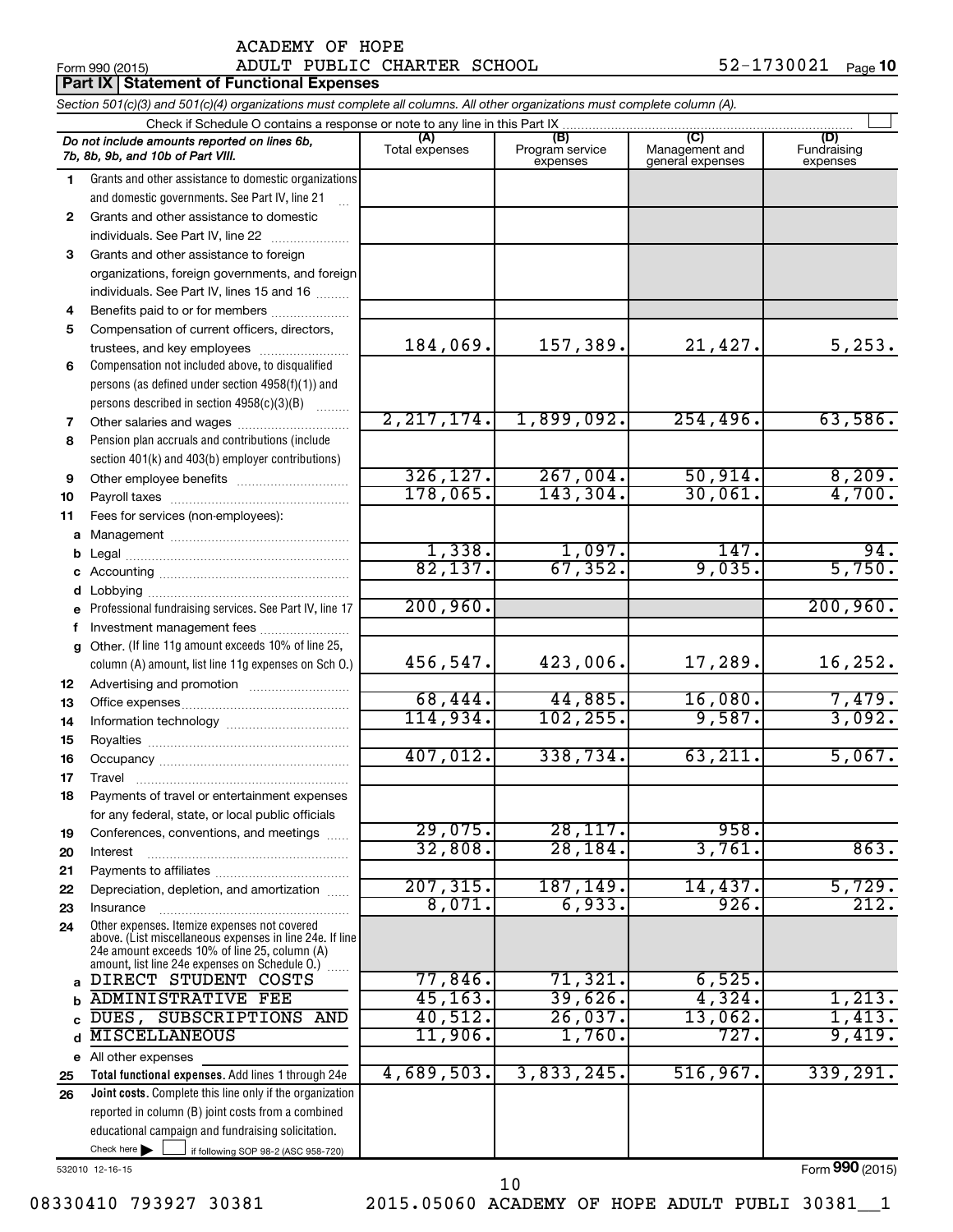# Form 990 (2015) Page ADULT PUBLIC CHARTER SCHOOL 52-1730021

|                      | Part X | <b>Balance Sheet</b>                                                                                                         |  |                          |                         |                                 |
|----------------------|--------|------------------------------------------------------------------------------------------------------------------------------|--|--------------------------|-------------------------|---------------------------------|
|                      |        |                                                                                                                              |  |                          |                         |                                 |
|                      |        |                                                                                                                              |  | (A)<br>Beginning of year |                         | (B)<br>End of year              |
|                      | 1      |                                                                                                                              |  | 144, 145.                | 1                       | 231,964.                        |
|                      | 2      |                                                                                                                              |  | 610, 246.                | $\overline{2}$          | 729,220.                        |
|                      | З      |                                                                                                                              |  |                          | 3                       | 123,450.                        |
|                      | 4      |                                                                                                                              |  | 257,400.                 | $\overline{\mathbf{4}}$ | 17,463.                         |
|                      | 5      | Loans and other receivables from current and former officers, directors,                                                     |  |                          |                         |                                 |
|                      |        | trustees, key employees, and highest compensated employees. Complete                                                         |  |                          |                         |                                 |
|                      |        | Part II of Schedule L                                                                                                        |  |                          | 5                       |                                 |
|                      | 6      | Loans and other receivables from other disqualified persons (as defined under                                                |  |                          |                         |                                 |
|                      |        | section $4958(f)(1)$ , persons described in section $4958(c)(3)(B)$ , and contributing                                       |  |                          |                         |                                 |
|                      |        | employers and sponsoring organizations of section 501(c)(9) voluntary                                                        |  |                          |                         |                                 |
|                      |        | employees' beneficiary organizations (see instr). Complete Part II of Sch L                                                  |  |                          | 6                       |                                 |
| Assets               | 7      |                                                                                                                              |  |                          | 7                       |                                 |
|                      | 8      |                                                                                                                              |  |                          | 8                       |                                 |
|                      | 9      |                                                                                                                              |  | 45,958.                  | 9                       | 15,091.                         |
|                      |        | <b>10a</b> Land, buildings, and equipment: cost or other                                                                     |  |                          |                         |                                 |
|                      |        |                                                                                                                              |  |                          |                         |                                 |
|                      |        |                                                                                                                              |  | 480,282.                 | 10 <sub>c</sub>         | 5,179,788.                      |
|                      | 11     |                                                                                                                              |  |                          | 11                      |                                 |
|                      | 12     |                                                                                                                              |  |                          | 12                      |                                 |
|                      | 13     |                                                                                                                              |  |                          | 13                      |                                 |
|                      | 14     |                                                                                                                              |  |                          | 14                      |                                 |
|                      | 15     |                                                                                                                              |  | 16,433.                  | 15                      | 206,522.                        |
|                      | 16     |                                                                                                                              |  | 1,554,464.               | 16                      | 6,503,498.                      |
|                      | 17     |                                                                                                                              |  | 210,901.                 | 17                      | 571,474.                        |
|                      | 18     |                                                                                                                              |  |                          | 18                      |                                 |
|                      | 19     |                                                                                                                              |  |                          | 19                      |                                 |
|                      | 20     |                                                                                                                              |  |                          | 20                      |                                 |
|                      | 21     | Escrow or custodial account liability. Complete Part IV of Schedule D                                                        |  |                          | 21                      |                                 |
|                      | 22     | Loans and other payables to current and former officers, directors, trustees,                                                |  |                          |                         |                                 |
|                      |        | key employees, highest compensated employees, and disqualified persons.                                                      |  |                          |                         |                                 |
| Liabilities          |        |                                                                                                                              |  |                          | 22                      |                                 |
|                      | 23     | Secured mortgages and notes payable to unrelated third parties                                                               |  |                          | 23                      | 4,307,820.                      |
|                      | 24     | Unsecured notes and loans payable to unrelated third parties                                                                 |  |                          | 24                      |                                 |
|                      | 25     | Other liabilities (including federal income tax, payables to related third                                                   |  |                          |                         |                                 |
|                      |        | parties, and other liabilities not included on lines 17-24). Complete Part X of                                              |  |                          |                         |                                 |
|                      |        | Schedule D                                                                                                                   |  | 43,258.                  | 25                      | 31,890.                         |
|                      | 26     | Total liabilities. Add lines 17 through 25                                                                                   |  | 254, 159.                | 26                      | 4,911,184.                      |
|                      |        | Organizations that follow SFAS 117 (ASC 958), check here $\blacktriangleright \begin{array}{c} \boxed{X} \\ \end{array}$ and |  |                          |                         |                                 |
|                      |        | complete lines 27 through 29, and lines 33 and 34.                                                                           |  |                          |                         |                                 |
|                      | 27     |                                                                                                                              |  | 944,757.                 | 27                      | 1,511,314.                      |
|                      | 28     |                                                                                                                              |  | 355,548.                 | 28                      | 81,000.                         |
| <b>Fund Balances</b> | 29     | Permanently restricted net assets                                                                                            |  |                          | 29                      |                                 |
|                      |        | Organizations that do not follow SFAS 117 (ASC 958), check here >                                                            |  |                          |                         |                                 |
|                      |        | and complete lines 30 through 34.                                                                                            |  |                          |                         |                                 |
|                      | 30     |                                                                                                                              |  |                          | 30                      |                                 |
|                      | 31     | Paid-in or capital surplus, or land, building, or equipment fund                                                             |  |                          | 31                      |                                 |
| Net Assets or        | 32     | Retained earnings, endowment, accumulated income, or other funds                                                             |  |                          | 32                      |                                 |
|                      | 33     |                                                                                                                              |  | 1,300,305.               | 33                      | 1,592,314.                      |
|                      | 34     |                                                                                                                              |  | 1,554,464.               | 34                      | 6,503,498.<br>$000 \text{ mas}$ |

Form (2015) **990**

532011 12-16-15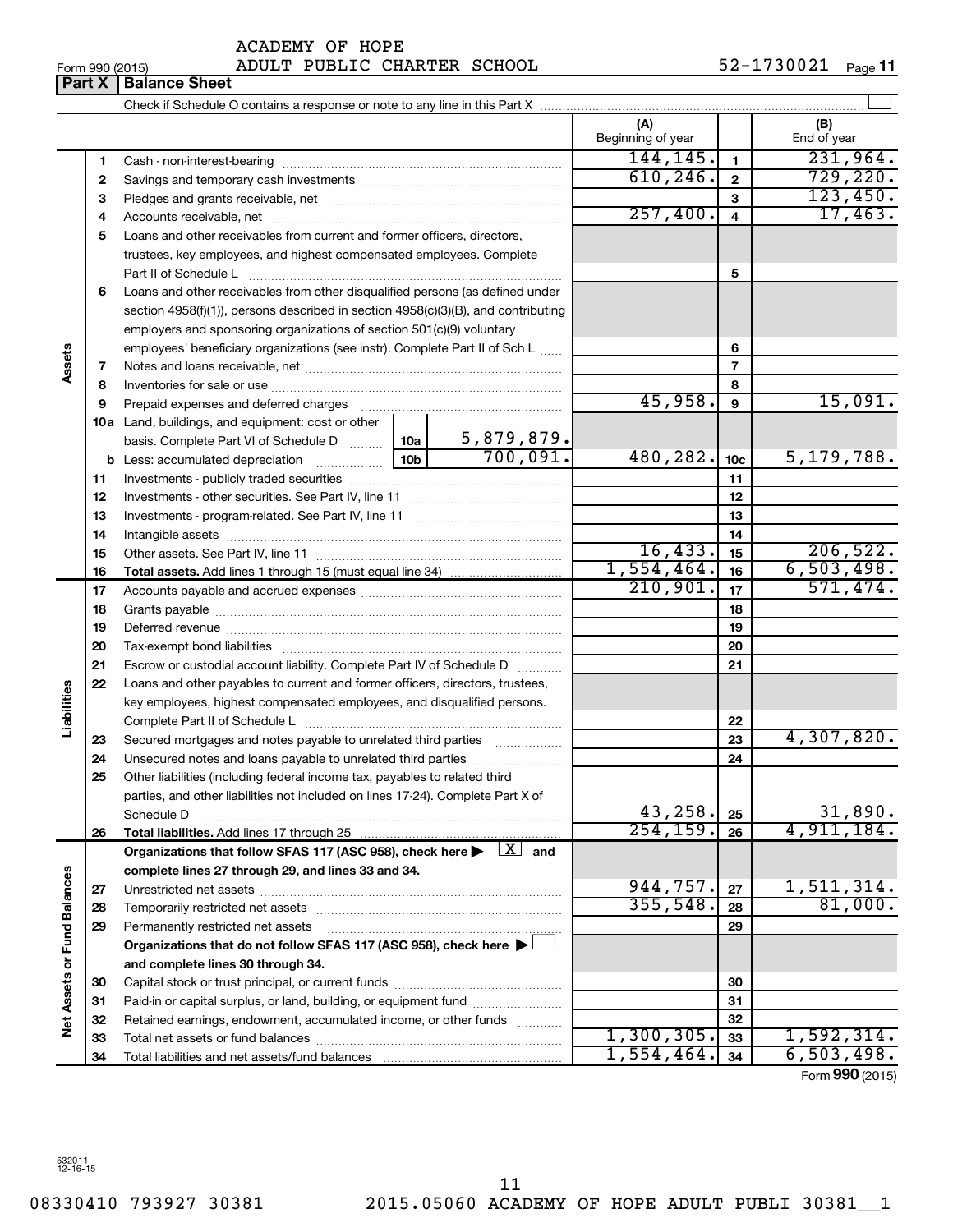|    | <b>ACADEMY OF HOPE</b>                                                                                                          |                         |                |     |                  |  |
|----|---------------------------------------------------------------------------------------------------------------------------------|-------------------------|----------------|-----|------------------|--|
|    | ADULT PUBLIC CHARTER SCHOOL<br>Form 990 (2015)                                                                                  |                         | 52-1730021     |     | Page 12          |  |
|    | Part XI<br><b>Reconciliation of Net Assets</b>                                                                                  |                         |                |     |                  |  |
|    |                                                                                                                                 |                         |                |     |                  |  |
|    |                                                                                                                                 |                         |                |     |                  |  |
| 1  |                                                                                                                                 | 1                       | 4,981,512.     |     |                  |  |
| 2  |                                                                                                                                 | $\mathbf{2}$            | 4,689,503.     |     |                  |  |
| 3  | Revenue less expenses. Subtract line 2 from line 1                                                                              | 3                       |                |     | 292,009.         |  |
| 4  |                                                                                                                                 | $\overline{\mathbf{4}}$ | 1,300,305.     |     |                  |  |
| 5  |                                                                                                                                 | 5                       |                |     |                  |  |
| 6  | Donated services and use of facilities                                                                                          | 6                       |                |     |                  |  |
| 7  | Investment expenses                                                                                                             | $\overline{7}$          |                |     |                  |  |
| 8  | Prior period adjustments                                                                                                        | 8                       |                |     | $\overline{0}$ . |  |
| 9  | 9                                                                                                                               |                         |                |     |                  |  |
| 10 | Net assets or fund balances at end of year. Combine lines 3 through 9 (must equal Part X, line 33,                              |                         |                |     |                  |  |
|    | 1,592,314.<br>10<br>column (B))                                                                                                 |                         |                |     |                  |  |
|    | Part XII Financial Statements and Reporting                                                                                     |                         |                |     |                  |  |
|    |                                                                                                                                 |                         |                |     | X                |  |
|    |                                                                                                                                 |                         |                | Yes | No               |  |
| 1  | $\boxed{\text{X}}$ Accrual<br>Accounting method used to prepare the Form 990: $\Box$ Cash<br>Other                              |                         |                |     |                  |  |
|    | If the organization changed its method of accounting from a prior year or checked "Other," explain in Schedule O.               |                         |                |     |                  |  |
|    |                                                                                                                                 |                         | 2a             |     | x                |  |
|    | If "Yes," check a box below to indicate whether the financial statements for the year were compiled or reviewed on a            |                         |                |     |                  |  |
|    | separate basis, consolidated basis, or both:                                                                                    |                         |                |     |                  |  |
|    | Separate basis<br><b>Consolidated basis</b><br>Both consolidated and separate basis                                             |                         |                |     |                  |  |
|    |                                                                                                                                 |                         | 2 <sub>b</sub> | х   |                  |  |
|    | If "Yes," check a box below to indicate whether the financial statements for the year were audited on a separate basis,         |                         |                |     |                  |  |
|    | consolidated basis, or both:                                                                                                    |                         |                |     |                  |  |
|    | $\lfloor x \rfloor$ Separate basis<br>Consolidated basis<br>Both consolidated and separate basis                                |                         |                |     |                  |  |
|    | c If "Yes" to line 2a or 2b, does the organization have a committee that assumes responsibility for oversight of the audit,     |                         |                |     |                  |  |
|    |                                                                                                                                 |                         | 2c             | x   |                  |  |
|    | If the organization changed either its oversight process or selection process during the tax year, explain in Schedule O.       |                         |                |     |                  |  |
|    | 3a As a result of a federal award, was the organization required to undergo an audit or audits as set forth in the Single Audit |                         |                |     |                  |  |
|    |                                                                                                                                 |                         | За             |     | x                |  |
|    | b If "Yes," did the organization undergo the required audit or audits? If the organization did not undergo the required audit   |                         |                |     |                  |  |
|    |                                                                                                                                 |                         | 3b             |     |                  |  |

Form (2015) **990**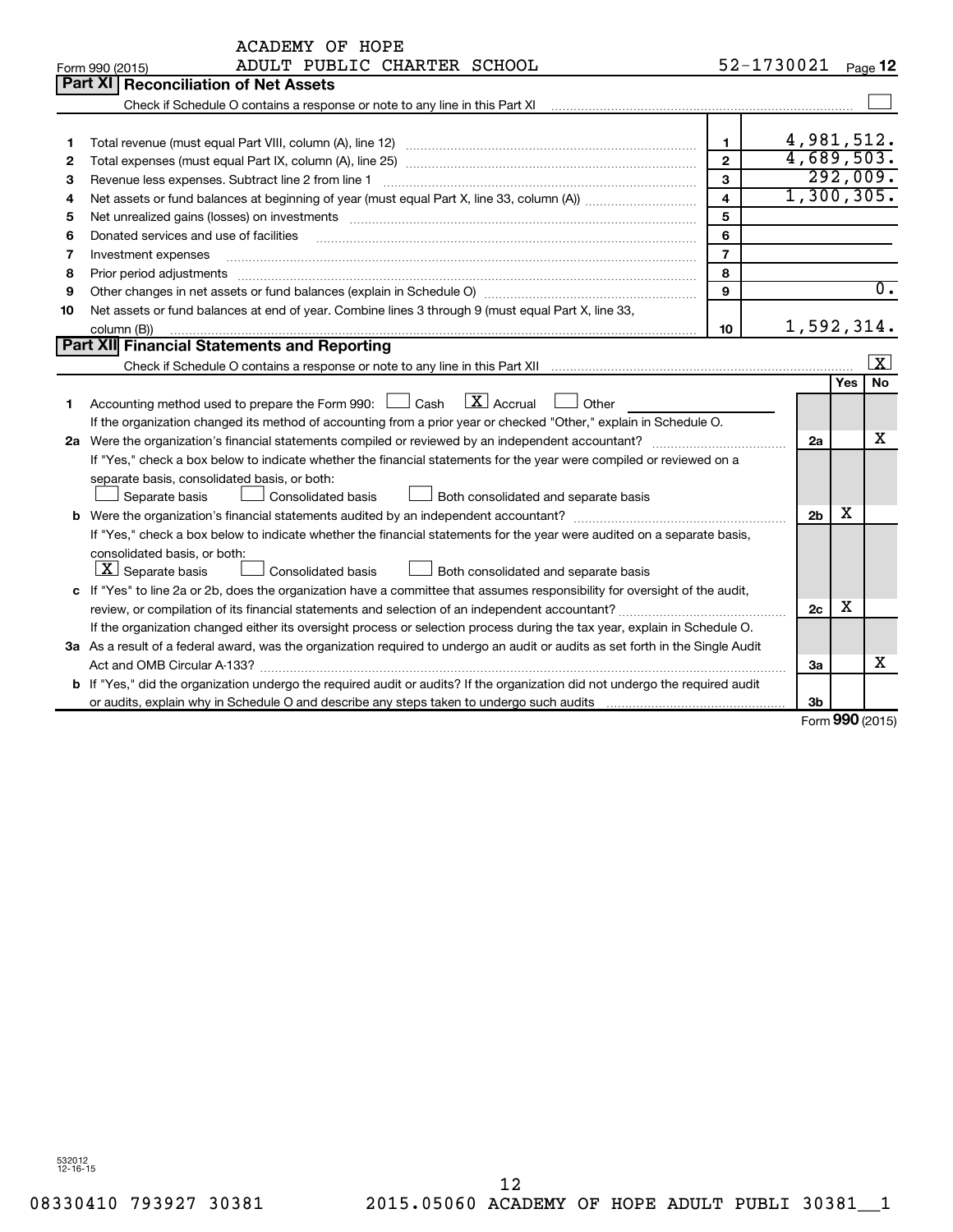| <b>SCHEDULE A</b>                                                                                                                                                                                                                                                   | OMB No. 1545-0047                     |  |
|---------------------------------------------------------------------------------------------------------------------------------------------------------------------------------------------------------------------------------------------------------------------|---------------------------------------|--|
| <b>Public Charity Status and Public Support</b><br>(Form 990 or 990-EZ)                                                                                                                                                                                             |                                       |  |
| Complete if the organization is a section 501(c)(3) organization or a section<br>4947(a)(1) nonexempt charitable trust.                                                                                                                                             |                                       |  |
| Attach to Form 990 or Form 990-EZ.<br>Department of the Treasury                                                                                                                                                                                                    | <b>Open to Public</b>                 |  |
| Internal Revenue Service<br>Information about Schedule A (Form 990 or 990-EZ) and its instructions is at WWW.irs.gov/form990.                                                                                                                                       | Inspection                            |  |
| Name of the organization<br>ACADEMY OF HOPE                                                                                                                                                                                                                         | <b>Employer identification number</b> |  |
| ADULT PUBLIC CHARTER SCHOOL<br>Part I<br>Reason for Public Charity Status (All organizations must complete this part.) See instructions.                                                                                                                            | 52-1730021                            |  |
|                                                                                                                                                                                                                                                                     |                                       |  |
| The organization is not a private foundation because it is: (For lines 1 through 11, check only one box.)                                                                                                                                                           |                                       |  |
| A church, convention of churches, or association of churches described in section 170(b)(1)(A)(i).<br>1<br>  X                                                                                                                                                      |                                       |  |
| 2<br>A school described in section 170(b)(1)(A)(ii). (Attach Schedule E (Form 990 or 990-EZ).)<br>3<br>A hospital or a cooperative hospital service organization described in section 170(b)(1)(A)(iii).                                                            |                                       |  |
| A medical research organization operated in conjunction with a hospital described in section 170(b)(1)(A)(iii). Enter the hospital's name,<br>4                                                                                                                     |                                       |  |
| city, and state:                                                                                                                                                                                                                                                    |                                       |  |
| An organization operated for the benefit of a college or university owned or operated by a governmental unit described in<br>5                                                                                                                                      |                                       |  |
| section 170(b)(1)(A)(iv). (Complete Part II.)                                                                                                                                                                                                                       |                                       |  |
| 6<br>A federal, state, or local government or governmental unit described in section 170(b)(1)(A)(v).                                                                                                                                                               |                                       |  |
| 7<br>An organization that normally receives a substantial part of its support from a governmental unit or from the general public described in                                                                                                                      |                                       |  |
| section 170(b)(1)(A)(vi). (Complete Part II.)                                                                                                                                                                                                                       |                                       |  |
| 8<br>A community trust described in section 170(b)(1)(A)(vi). (Complete Part II.)                                                                                                                                                                                   |                                       |  |
| 9<br>An organization that normally receives: (1) more than 33 1/3% of its support from contributions, membership fees, and gross receipts from                                                                                                                      |                                       |  |
| activities related to its exempt functions - subject to certain exceptions, and (2) no more than 33 1/3% of its support from gross investment                                                                                                                       |                                       |  |
| income and unrelated business taxable income (less section 511 tax) from businesses acquired by the organization after June 30, 1975.                                                                                                                               |                                       |  |
| See section 509(a)(2). (Complete Part III.)                                                                                                                                                                                                                         |                                       |  |
| 10<br>An organization organized and operated exclusively to test for public safety. See section 509(a)(4).                                                                                                                                                          |                                       |  |
| 11<br>An organization organized and operated exclusively for the benefit of, to perform the functions of, or to carry out the purposes of one or                                                                                                                    |                                       |  |
| more publicly supported organizations described in section 509(a)(1) or section 509(a)(2). See section 509(a)(3). Check the box in                                                                                                                                  |                                       |  |
| lines 11a through 11d that describes the type of supporting organization and complete lines 11e, 11f, and 11g.                                                                                                                                                      |                                       |  |
| Type I. A supporting organization operated, supervised, or controlled by its supported organization(s), typically by giving<br>a<br>the supported organization(s) the power to regularly appoint or elect a majority of the directors or trustees of the supporting |                                       |  |
| organization. You must complete Part IV, Sections A and B.                                                                                                                                                                                                          |                                       |  |
| Type II. A supporting organization supervised or controlled in connection with its supported organization(s), by having<br>b                                                                                                                                        |                                       |  |
| control or management of the supporting organization vested in the same persons that control or manage the supported                                                                                                                                                |                                       |  |
| organization(s). You must complete Part IV, Sections A and C.                                                                                                                                                                                                       |                                       |  |
| Type III functionally integrated. A supporting organization operated in connection with, and functionally integrated with,<br>с                                                                                                                                     |                                       |  |
| its supported organization(s) (see instructions). You must complete Part IV, Sections A, D, and E.                                                                                                                                                                  |                                       |  |
| Type III non-functionally integrated. A supporting organization operated in connection with its supported organization(s)<br>d                                                                                                                                      |                                       |  |
| that is not functionally integrated. The organization generally must satisfy a distribution requirement and an attentiveness                                                                                                                                        |                                       |  |
| requirement (see instructions). You must complete Part IV, Sections A and D, and Part V.                                                                                                                                                                            |                                       |  |
| Check this box if the organization received a written determination from the IRS that it is a Type I, Type II, Type III<br>e                                                                                                                                        |                                       |  |
| functionally integrated, or Type III non-functionally integrated supporting organization.                                                                                                                                                                           |                                       |  |
| f Enter the number of supported organizations                                                                                                                                                                                                                       |                                       |  |
| g Provide the following information about the supported organization(s).<br>(iv) Is the organization<br>(ii) EIN<br>(i) Name of supported<br>(iii) Type of organization<br>(v) Amount of monetary                                                                   | (vi) Amount of                        |  |
| listed in your<br>(described on lines 1-9<br>organization<br>support (see                                                                                                                                                                                           | other support (see                    |  |
| governing document?<br>above (see instructions))<br>instructions)<br>Yes<br>No                                                                                                                                                                                      | instructions)                         |  |
|                                                                                                                                                                                                                                                                     |                                       |  |
|                                                                                                                                                                                                                                                                     |                                       |  |
|                                                                                                                                                                                                                                                                     |                                       |  |
|                                                                                                                                                                                                                                                                     |                                       |  |
|                                                                                                                                                                                                                                                                     |                                       |  |
|                                                                                                                                                                                                                                                                     |                                       |  |
|                                                                                                                                                                                                                                                                     |                                       |  |
|                                                                                                                                                                                                                                                                     |                                       |  |
|                                                                                                                                                                                                                                                                     |                                       |  |
|                                                                                                                                                                                                                                                                     |                                       |  |
|                                                                                                                                                                                                                                                                     |                                       |  |
|                                                                                                                                                                                                                                                                     |                                       |  |
| Total<br>LHA For Paperwork Reduction Act Notice, see the Instructions for                                                                                                                                                                                           | Schedule A (Form 990 or 990-EZ) 2015  |  |

08330410 793927 30381 2015.05060 ACADEMY OF HOPE ADULT PUBLI 30381\_1 13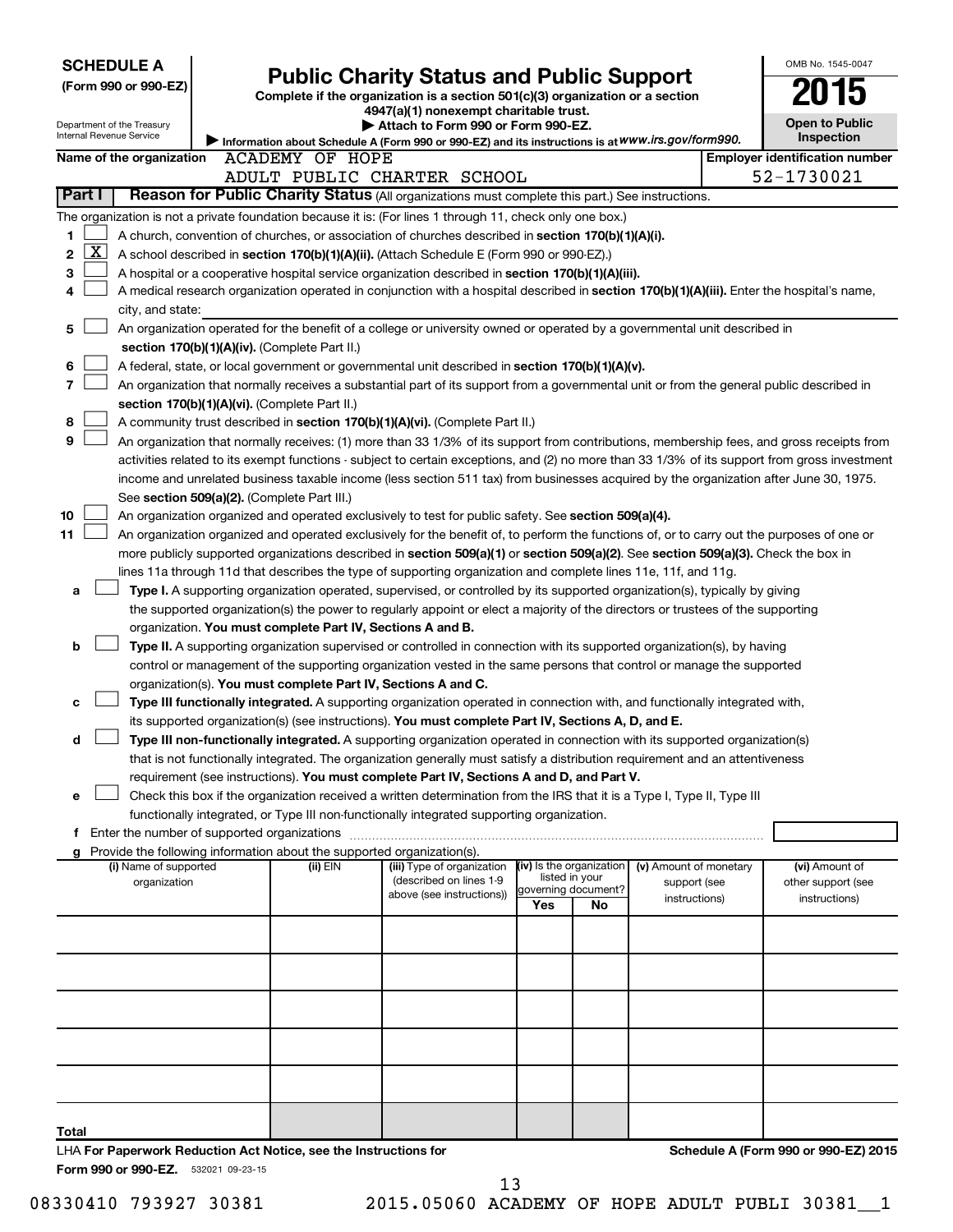| Schedule A (Form 990 or 990-EZ) 2015 ADULT PUBLIC CHARTER SCHOOL |  |  | $52 - 1730021$ Page 2                                                                                         |  |
|------------------------------------------------------------------|--|--|---------------------------------------------------------------------------------------------------------------|--|
|                                                                  |  |  | <b>Part II</b> Support Schedule for Organizations Described in Sections 170(b)(1)(A)(iv) and 170(b)(1)(A)(vi) |  |

(Complete only if you checked the box on line 5, 7, or 8 of Part I or if the organization failed to qualify under Part III. If the organization fails to qualify under the tests listed below, please complete Part III.)

|   | <b>Section A. Public Support</b>                                                                                                                                                                                               |          |          |            |            |          |           |
|---|--------------------------------------------------------------------------------------------------------------------------------------------------------------------------------------------------------------------------------|----------|----------|------------|------------|----------|-----------|
|   | Calendar year (or fiscal year beginning in)                                                                                                                                                                                    | (a) 2011 | (b) 2012 | $(c)$ 2013 | $(d)$ 2014 | (e) 2015 | (f) Total |
|   | 1 Gifts, grants, contributions, and                                                                                                                                                                                            |          |          |            |            |          |           |
|   | membership fees received. (Do not                                                                                                                                                                                              |          |          |            |            |          |           |
|   | include any "unusual grants.")                                                                                                                                                                                                 |          |          |            |            |          |           |
|   | 2 Tax revenues levied for the organ-                                                                                                                                                                                           |          |          |            |            |          |           |
|   | ization's benefit and either paid to                                                                                                                                                                                           |          |          |            |            |          |           |
|   | or expended on its behalf                                                                                                                                                                                                      |          |          |            |            |          |           |
|   | 3 The value of services or facilities                                                                                                                                                                                          |          |          |            |            |          |           |
|   | furnished by a governmental unit to                                                                                                                                                                                            |          |          |            |            |          |           |
|   | the organization without charge                                                                                                                                                                                                |          |          |            |            |          |           |
|   | 4 Total. Add lines 1 through 3                                                                                                                                                                                                 |          |          |            |            |          |           |
|   | 5 The portion of total contributions                                                                                                                                                                                           |          |          |            |            |          |           |
|   | by each person (other than a                                                                                                                                                                                                   |          |          |            |            |          |           |
|   | governmental unit or publicly                                                                                                                                                                                                  |          |          |            |            |          |           |
|   | supported organization) included                                                                                                                                                                                               |          |          |            |            |          |           |
|   | on line 1 that exceeds 2% of the                                                                                                                                                                                               |          |          |            |            |          |           |
|   | amount shown on line 11,                                                                                                                                                                                                       |          |          |            |            |          |           |
|   | column (f)                                                                                                                                                                                                                     |          |          |            |            |          |           |
|   | 6 Public support. Subtract line 5 from line 4.                                                                                                                                                                                 |          |          |            |            |          |           |
|   | <b>Section B. Total Support</b>                                                                                                                                                                                                |          |          |            |            |          |           |
|   | Calendar year (or fiscal year beginning in)                                                                                                                                                                                    | (a) 2011 | (b) 2012 | $(c)$ 2013 | $(d)$ 2014 | (e) 2015 | (f) Total |
|   | 7 Amounts from line 4                                                                                                                                                                                                          |          |          |            |            |          |           |
|   | 8 Gross income from interest.                                                                                                                                                                                                  |          |          |            |            |          |           |
|   |                                                                                                                                                                                                                                |          |          |            |            |          |           |
|   | dividends, payments received on                                                                                                                                                                                                |          |          |            |            |          |           |
|   | securities loans, rents, royalties                                                                                                                                                                                             |          |          |            |            |          |           |
|   | and income from similar sources                                                                                                                                                                                                |          |          |            |            |          |           |
| 9 | Net income from unrelated business                                                                                                                                                                                             |          |          |            |            |          |           |
|   | activities, whether or not the                                                                                                                                                                                                 |          |          |            |            |          |           |
|   | business is regularly carried on                                                                                                                                                                                               |          |          |            |            |          |           |
|   | 10 Other income. Do not include gain                                                                                                                                                                                           |          |          |            |            |          |           |
|   | or loss from the sale of capital                                                                                                                                                                                               |          |          |            |            |          |           |
|   | assets (Explain in Part VI.)                                                                                                                                                                                                   |          |          |            |            |          |           |
|   | 11 Total support. Add lines 7 through 10                                                                                                                                                                                       |          |          |            |            |          |           |
|   | <b>12</b> Gross receipts from related activities, etc. (see instructions)                                                                                                                                                      |          |          |            |            | 12       |           |
|   | 13 First five years. If the Form 990 is for the organization's first, second, third, fourth, or fifth tax year as a section 501(c)(3)                                                                                          |          |          |            |            |          |           |
|   | organization, check this box and stop here                                                                                                                                                                                     |          |          |            |            |          |           |
|   | Section C. Computation of Public Support Percentage                                                                                                                                                                            |          |          |            |            |          |           |
|   |                                                                                                                                                                                                                                |          |          |            |            | 14       | %         |
|   |                                                                                                                                                                                                                                |          |          |            |            | 15       | %         |
|   | 16a 33 1/3% support test - 2015. If the organization did not check the box on line 13, and line 14 is 33 1/3% or more, check this box and                                                                                      |          |          |            |            |          |           |
|   | stop here. The organization qualifies as a publicly supported organization manufactured content and the supported organization manufactured and the supported or state and the supported or state and the supported or support |          |          |            |            |          |           |
|   | b 33 1/3% support test - 2014. If the organization did not check a box on line 13 or 16a, and line 15 is 33 1/3% or more, check this box                                                                                       |          |          |            |            |          |           |
|   |                                                                                                                                                                                                                                |          |          |            |            |          |           |
|   | 17a 10% -facts-and-circumstances test - 2015. If the organization did not check a box on line 13, 16a, or 16b, and line 14 is 10% or more,                                                                                     |          |          |            |            |          |           |
|   | and if the organization meets the "facts-and-circumstances" test, check this box and stop here. Explain in Part VI how the organization                                                                                        |          |          |            |            |          |           |
|   |                                                                                                                                                                                                                                |          |          |            |            |          |           |
|   | b 10% -facts-and-circumstances test - 2014. If the organization did not check a box on line 13, 16a, 16b, or 17a, and line 15 is 10% or                                                                                        |          |          |            |            |          |           |
|   | more, and if the organization meets the "facts-and-circumstances" test, check this box and stop here. Explain in Part VI how the                                                                                               |          |          |            |            |          |           |
|   | organization meets the "facts-and-circumstances" test. The organization qualifies as a publicly supported organization                                                                                                         |          |          |            |            |          |           |
|   | 18 Private foundation. If the organization did not check a box on line 13, 16a, 16b, 17a, or 17b, check this box and see instructions.                                                                                         |          |          |            |            |          |           |
|   |                                                                                                                                                                                                                                |          |          |            |            |          |           |

**Schedule A (Form 990 or 990-EZ) 2015**

532022 09-23-15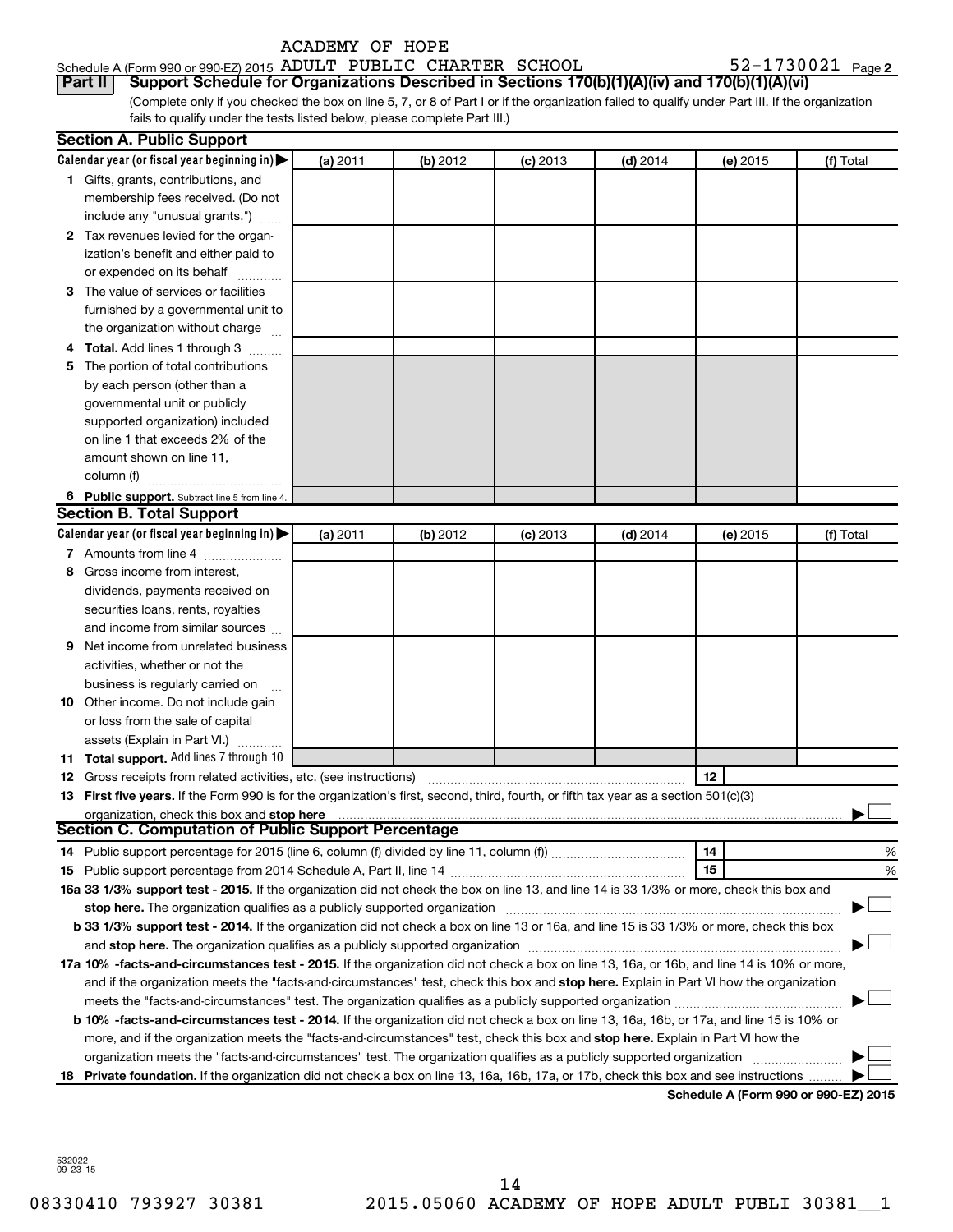| ACADEMY OF HOPE |  |  |
|-----------------|--|--|
|-----------------|--|--|

# Schedule A (Form 990 or 990-EZ) 2015  $\,$  ADULT PUBLIC CHARTER SCHOOL  $\,$  52-1730021  $\,$  Page **Part III Support Schedule for Organizations Described in Section 509(a)(2)**

(Complete only if you checked the box on line 9 of Part I or if the organization failed to qualify under Part II. If the organization fails to qualify under the tests listed below, please complete Part II.)

|                 | Calendar year (or fiscal year beginning in)                                                                                                                                                                                   | (a) 2011 | (b) 2012 | $(c)$ 2013 | $(d)$ 2014 | (e) 2015 | (f) Total                                      |
|-----------------|-------------------------------------------------------------------------------------------------------------------------------------------------------------------------------------------------------------------------------|----------|----------|------------|------------|----------|------------------------------------------------|
|                 | 1 Gifts, grants, contributions, and                                                                                                                                                                                           |          |          |            |            |          |                                                |
|                 | membership fees received. (Do not                                                                                                                                                                                             |          |          |            |            |          |                                                |
|                 | include any "unusual grants.")                                                                                                                                                                                                |          |          |            |            |          |                                                |
|                 | 2 Gross receipts from admissions,                                                                                                                                                                                             |          |          |            |            |          |                                                |
|                 | merchandise sold or services per-                                                                                                                                                                                             |          |          |            |            |          |                                                |
|                 | formed, or facilities furnished in                                                                                                                                                                                            |          |          |            |            |          |                                                |
|                 | any activity that is related to the<br>organization's tax-exempt purpose                                                                                                                                                      |          |          |            |            |          |                                                |
| 3               | Gross receipts from activities that                                                                                                                                                                                           |          |          |            |            |          |                                                |
|                 | are not an unrelated trade or bus-                                                                                                                                                                                            |          |          |            |            |          |                                                |
|                 | iness under section 513                                                                                                                                                                                                       |          |          |            |            |          |                                                |
| 4               | Tax revenues levied for the organ-                                                                                                                                                                                            |          |          |            |            |          |                                                |
|                 | ization's benefit and either paid to                                                                                                                                                                                          |          |          |            |            |          |                                                |
|                 | or expended on its behalf<br>.                                                                                                                                                                                                |          |          |            |            |          |                                                |
| 5               | The value of services or facilities                                                                                                                                                                                           |          |          |            |            |          |                                                |
|                 | furnished by a governmental unit to                                                                                                                                                                                           |          |          |            |            |          |                                                |
|                 | the organization without charge                                                                                                                                                                                               |          |          |            |            |          |                                                |
| 6               | Total. Add lines 1 through 5                                                                                                                                                                                                  |          |          |            |            |          |                                                |
|                 | 7a Amounts included on lines 1, 2, and                                                                                                                                                                                        |          |          |            |            |          |                                                |
|                 | 3 received from disqualified persons                                                                                                                                                                                          |          |          |            |            |          |                                                |
|                 | <b>b</b> Amounts included on lines 2 and 3 received                                                                                                                                                                           |          |          |            |            |          |                                                |
|                 | from other than disqualified persons that                                                                                                                                                                                     |          |          |            |            |          |                                                |
|                 | exceed the greater of \$5,000 or 1% of the                                                                                                                                                                                    |          |          |            |            |          |                                                |
|                 | amount on line 13 for the year                                                                                                                                                                                                |          |          |            |            |          |                                                |
|                 | c Add lines 7a and 7b                                                                                                                                                                                                         |          |          |            |            |          |                                                |
|                 | 8 Public support. (Subtract line 7c from line 6.)<br><b>Section B. Total Support</b>                                                                                                                                          |          |          |            |            |          |                                                |
|                 | Calendar year (or fiscal year beginning in)                                                                                                                                                                                   | (a) 2011 | (b) 2012 |            | $(d)$ 2014 | (e) 2015 | (f) Total                                      |
|                 | 9 Amounts from line 6                                                                                                                                                                                                         |          |          | $(c)$ 2013 |            |          |                                                |
|                 | <b>10a</b> Gross income from interest,                                                                                                                                                                                        |          |          |            |            |          |                                                |
|                 | dividends, payments received on                                                                                                                                                                                               |          |          |            |            |          |                                                |
|                 | securities loans, rents, royalties                                                                                                                                                                                            |          |          |            |            |          |                                                |
|                 | and income from similar sources                                                                                                                                                                                               |          |          |            |            |          |                                                |
|                 | <b>b</b> Unrelated business taxable income                                                                                                                                                                                    |          |          |            |            |          |                                                |
|                 | (less section 511 taxes) from businesses                                                                                                                                                                                      |          |          |            |            |          |                                                |
|                 | acquired after June 30, 1975                                                                                                                                                                                                  |          |          |            |            |          |                                                |
|                 | c Add lines 10a and 10b                                                                                                                                                                                                       |          |          |            |            |          |                                                |
|                 | <b>11</b> Net income from unrelated business<br>activities not included in line 10b.                                                                                                                                          |          |          |            |            |          |                                                |
|                 | whether or not the business is                                                                                                                                                                                                |          |          |            |            |          |                                                |
|                 | regularly carried on                                                                                                                                                                                                          |          |          |            |            |          |                                                |
|                 | 12 Other income. Do not include gain                                                                                                                                                                                          |          |          |            |            |          |                                                |
|                 | or loss from the sale of capital<br>assets (Explain in Part VI.)                                                                                                                                                              |          |          |            |            |          |                                                |
|                 | 13 Total support. (Add lines 9, 10c, 11, and 12.)                                                                                                                                                                             |          |          |            |            |          |                                                |
|                 | 14 First five years. If the Form 990 is for the organization's first, second, third, fourth, or fifth tax year as a section 501(c)(3) organization,                                                                           |          |          |            |            |          |                                                |
|                 | check this box and stop here measurements and the contract of the state of the state of the state of the state of the state of the state of the state of the state of the state of the state of the state of the state of the |          |          |            |            |          |                                                |
|                 | <b>Section C. Computation of Public Support Percentage</b>                                                                                                                                                                    |          |          |            |            |          |                                                |
|                 |                                                                                                                                                                                                                               |          |          |            |            | 15       | %                                              |
| 16              |                                                                                                                                                                                                                               |          |          |            |            | 16       | %                                              |
|                 | Section D. Computation of Investment Income Percentage                                                                                                                                                                        |          |          |            |            |          |                                                |
|                 |                                                                                                                                                                                                                               |          |          |            |            | 17       | %                                              |
| 18              |                                                                                                                                                                                                                               |          |          |            |            | 18       | %                                              |
|                 | 19a 33 1/3% support tests - 2015. If the organization did not check the box on line 14, and line 15 is more than 33 1/3%, and line 17 is not                                                                                  |          |          |            |            |          |                                                |
|                 | more than 33 1/3%, check this box and stop here. The organization qualifies as a publicly supported organization <i>marroummanness</i>                                                                                        |          |          |            |            |          |                                                |
|                 | b 33 1/3% support tests - 2014. If the organization did not check a box on line 14 or line 19a, and line 16 is more than 33 1/3%, and                                                                                         |          |          |            |            |          |                                                |
|                 | line 18 is not more than 33 1/3%, check this box and stop here. The organization qualifies as a publicly supported organization                                                                                               |          |          |            |            |          |                                                |
|                 |                                                                                                                                                                                                                               |          |          |            |            |          |                                                |
| 532023 09-23-15 |                                                                                                                                                                                                                               |          |          |            |            |          | Schedule A (Form 990 or 990-EZ) 2015           |
|                 |                                                                                                                                                                                                                               |          |          | 15         |            |          |                                                |
|                 | 08330410 793927 30381                                                                                                                                                                                                         |          |          |            |            |          | 2015.05060 ACADEMY OF HOPE ADULT PUBLI 30381 1 |
|                 |                                                                                                                                                                                                                               |          |          |            |            |          |                                                |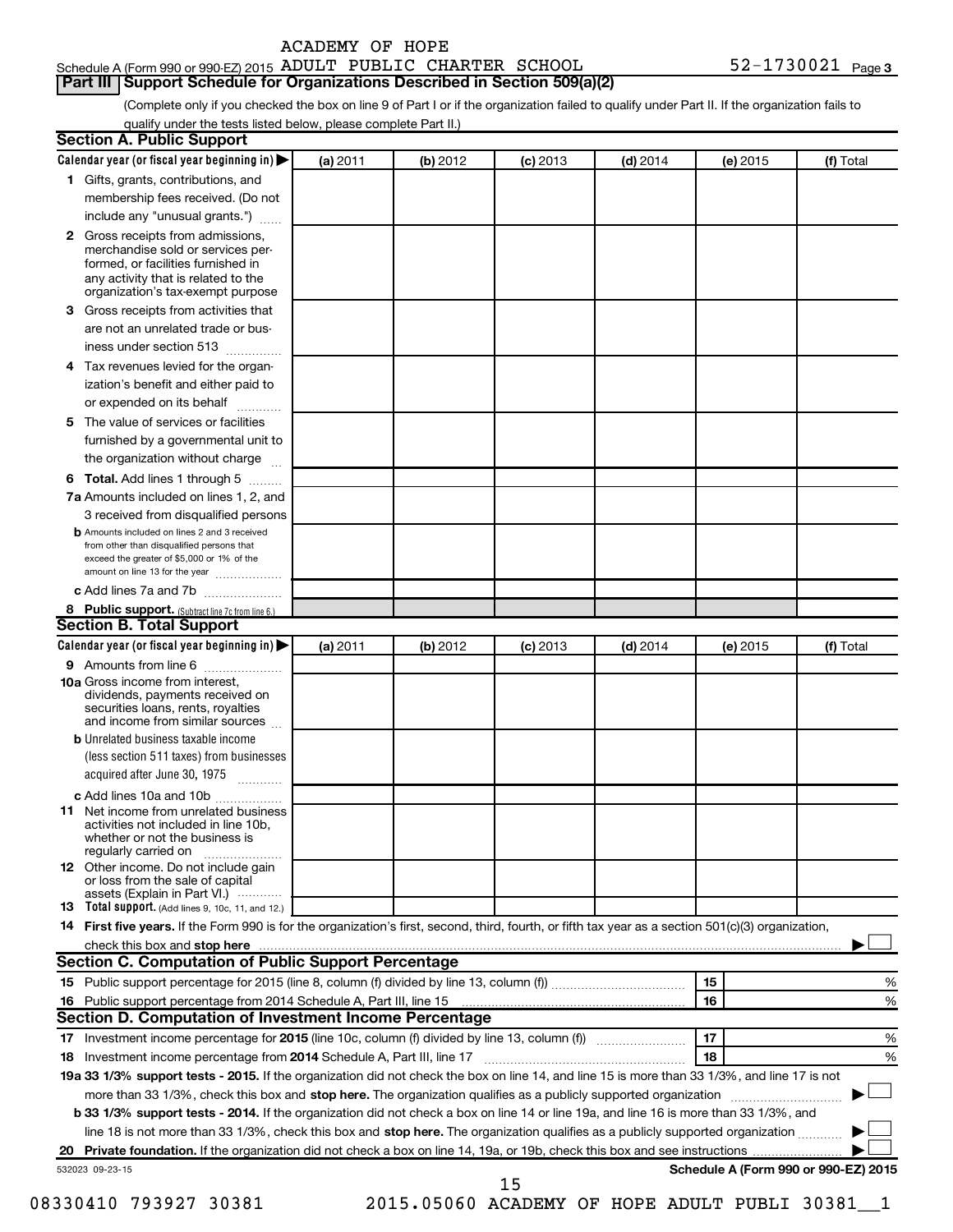# Schedule A (Form 990 or 990-EZ) 2015  $\,$  ADULT PUBLIC CHARTER SCHOOL  $\,$  52-1730021  $\,$  Page

**1**

**2**

**3a**

**3b**

**3c**

**4a**

**4b**

**4c**

**5a**

**5b 5c**

**6**

**7**

**8**

**9a**

**9b**

**9c**

**10a**

**10b**

**Yes No**

# **Part IV Supporting Organizations**

(Complete only if you checked a box in line 11 on Part I. If you checked 11a of Part I, complete Sections A and B. If you checked 11b of Part I, complete Sections A and C. If you checked 11c of Part I, complete Sections A, D, and E. If you checked 11d of Part I, complete Sections A and D, and complete Part V.)

# **Section A. All Supporting Organizations**

- **1** Are all of the organization's supported organizations listed by name in the organization's governing documents? If "No" describe in Part VI how the supported organizations are designated. If designated by *class or purpose, describe the designation. If historic and continuing relationship, explain.*
- **2** Did the organization have any supported organization that does not have an IRS determination of status under section 509(a)(1) or (2)? If "Yes," explain in Part VI how the organization determined that the supported *organization was described in section 509(a)(1) or (2).*
- **3a** Did the organization have a supported organization described in section 501(c)(4), (5), or (6)? If "Yes," answer *(b) and (c) below.*
- **b** Did the organization confirm that each supported organization qualified under section 501(c)(4), (5), or (6) and satisfied the public support tests under section 509(a)(2)? If "Yes," describe in Part VI when and how the *organization made the determination.*
- **c** Did the organization ensure that all support to such organizations was used exclusively for section 170(c)(2)(B) purposes? If "Yes," explain in Part VI what controls the organization put in place to ensure such use.
- **4 a** *If* Was any supported organization not organized in the United States ("foreign supported organization")? *"Yes," and if you checked 11a or 11b in Part I, answer (b) and (c) below.*
- **b** Did the organization have ultimate control and discretion in deciding whether to make grants to the foreign supported organization? If "Yes," describe in Part VI how the organization had such control and discretion *despite being controlled or supervised by or in connection with its supported organizations.*
- **c** Did the organization support any foreign supported organization that does not have an IRS determination under sections 501(c)(3) and 509(a)(1) or (2)? If "Yes," explain in Part VI what controls the organization used *to ensure that all support to the foreign supported organization was used exclusively for section 170(c)(2)(B) purposes.*
- **5a** Did the organization add, substitute, or remove any supported organizations during the tax year? If "Yes," answer (b) and (c) below (if applicable). Also, provide detail in Part VI, including (i) the names and EIN *numbers of the supported organizations added, substituted, or removed; (ii) the reasons for each such action; (iii) the authority under the organization's organizing document authorizing such action; and (iv) how the action was accomplished (such as by amendment to the organizing document).*
- **b Type I or Type II only.** Was any added or substituted supported organization part of a class already designated in the organization's organizing document?
- **c Substitutions only.**  Was the substitution the result of an event beyond the organization's control?
- **6** Did the organization provide support (whether in the form of grants or the provision of services or facilities) to support or benefit one or more of the filing organization's supported organizations? If "Yes," provide detail in anyone other than (i) its supported organizations, (ii) individuals that are part of the charitable class benefited by one or more of its supported organizations, or (iii) other supporting organizations that also *Part VI.*
- **7** Did the organization provide a grant, loan, compensation, or other similar payment to a substantial contributor regard to a substantial contributor? If "Yes," complete Part I of Schedule L (Form 990 or 990-EZ). (defined in section 4958(c)(3)(C)), a family member of a substantial contributor, or a 35% controlled entity with
- **8** Did the organization make a loan to a disqualified person (as defined in section 4958) not described in line 7? *If "Yes," complete Part I of Schedule L (Form 990 or 990-EZ).*
- **9 a** Was the organization controlled directly or indirectly at any time during the tax year by one or more in section 509(a)(1) or (2))? If "Yes," provide detail in Part VI. disqualified persons as defined in section 4946 (other than foundation managers and organizations described
- **b** Did one or more disqualified persons (as defined in line 9a) hold a controlling interest in any entity in which the supporting organization had an interest? If "Yes," provide detail in Part VI.
- **c** Did a disqualified person (as defined in line 9a) have an ownership interest in, or derive any personal benefit from, assets in which the supporting organization also had an interest? If "Yes," provide detail in Part VI.
- **10 a** Was the organization subject to the excess business holdings rules of section 4943 because of section supporting organizations)? If "Yes," answer 10b below. 4943(f) (regarding certain Type II supporting organizations, and all Type III non-functionally integrated
	- **b** Did the organization have any excess business holdings in the tax year? (Use Schedule C, Form 4720, to *determine whether the organization had excess business holdings.)*

532024 09-23-15

**Schedule A (Form 990 or 990-EZ) 2015**

16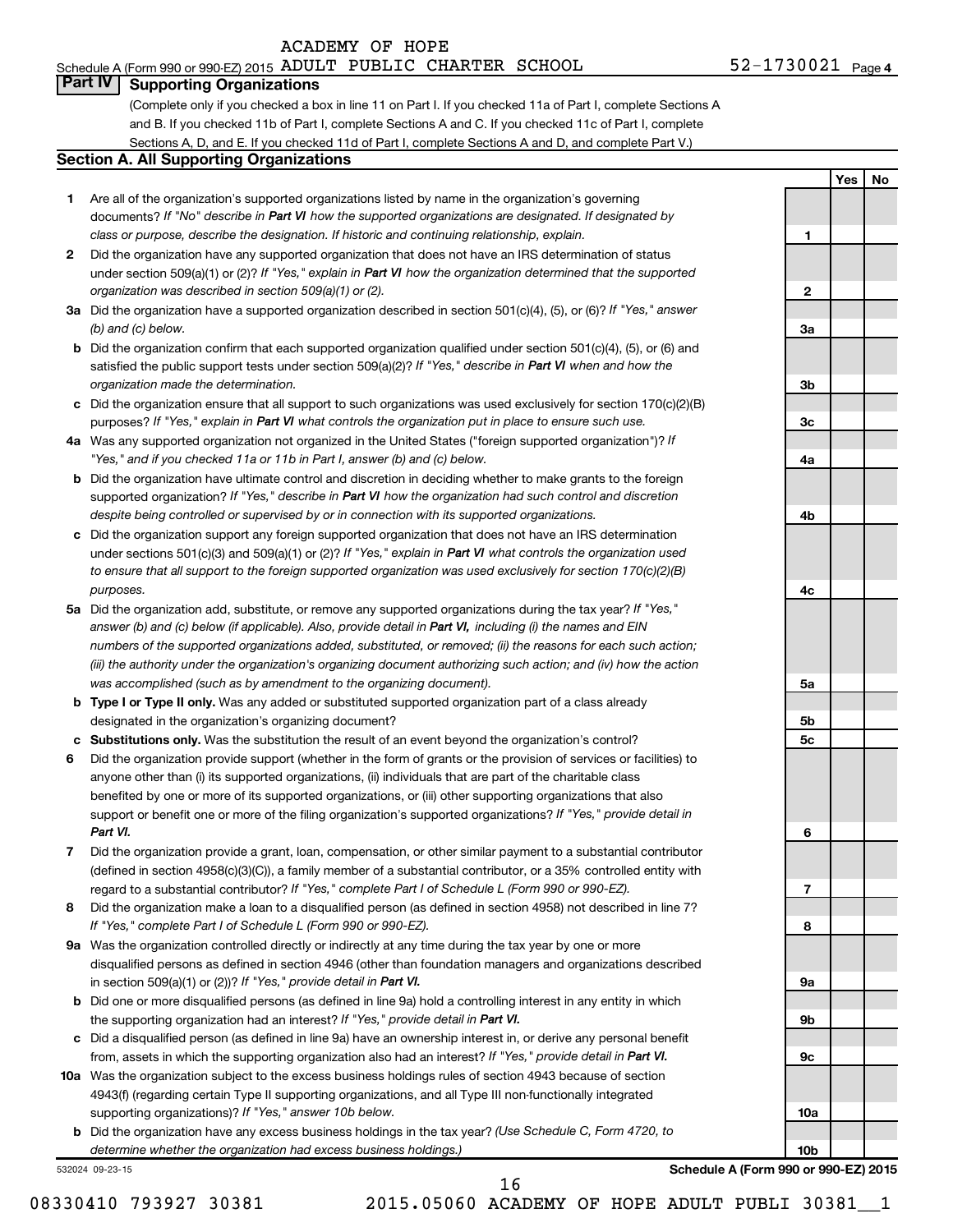### Schedule A (Form 990 or 990-EZ) 2015 ADULT PUBLIC CHARTER SCHOOL 5 Z - I 7 3 U U Z I Page ADULT PUBLIC CHARTER SCHOOL 52-1730021

|             | Part IV<br><b>Supporting Organizations (continued)</b>                                                                          |                 |     |    |
|-------------|---------------------------------------------------------------------------------------------------------------------------------|-----------------|-----|----|
|             |                                                                                                                                 |                 | Yes | No |
| 11          | Has the organization accepted a gift or contribution from any of the following persons?                                         |                 |     |    |
|             | a A person who directly or indirectly controls, either alone or together with persons described in (b) and (c)                  |                 |     |    |
|             | below, the governing body of a supported organization?                                                                          | 11a             |     |    |
|             | <b>b</b> A family member of a person described in (a) above?                                                                    | 11 <sub>b</sub> |     |    |
|             | c A 35% controlled entity of a person described in (a) or (b) above? If "Yes" to a, b, or c, provide detail in Part VI.         | 11c             |     |    |
|             | <b>Section B. Type I Supporting Organizations</b>                                                                               |                 |     |    |
|             |                                                                                                                                 |                 | Yes | No |
| 1           | Did the directors, trustees, or membership of one or more supported organizations have the power to                             |                 |     |    |
|             | regularly appoint or elect at least a majority of the organization's directors or trustees at all times during the              |                 |     |    |
|             | tax year? If "No," describe in Part VI how the supported organization(s) effectively operated, supervised, or                   |                 |     |    |
|             | controlled the organization's activities. If the organization had more than one supported organization,                         |                 |     |    |
|             | describe how the powers to appoint and/or remove directors or trustees were allocated among the supported                       |                 |     |    |
|             |                                                                                                                                 | 1               |     |    |
|             | organizations and what conditions or restrictions, if any, applied to such powers during the tax year.                          |                 |     |    |
| 2           | Did the organization operate for the benefit of any supported organization other than the supported                             |                 |     |    |
|             | organization(s) that operated, supervised, or controlled the supporting organization? If "Yes," explain in                      |                 |     |    |
|             | Part VI how providing such benefit carried out the purposes of the supported organization(s) that operated,                     |                 |     |    |
|             | supervised, or controlled the supporting organization.                                                                          | 2               |     |    |
|             | <b>Section C. Type II Supporting Organizations</b>                                                                              |                 |     |    |
|             |                                                                                                                                 |                 | Yes | No |
| 1           | Were a majority of the organization's directors or trustees during the tax year also a majority of the directors                |                 |     |    |
|             | or trustees of each of the organization's supported organization(s)? If "No," describe in Part VI how control                   |                 |     |    |
|             | or management of the supporting organization was vested in the same persons that controlled or managed                          |                 |     |    |
|             | the supported organization(s).                                                                                                  | 1               |     |    |
|             | <b>Section D. All Type III Supporting Organizations</b>                                                                         |                 |     |    |
|             |                                                                                                                                 |                 | Yes | No |
| 1           | Did the organization provide to each of its supported organizations, by the last day of the fifth month of the                  |                 |     |    |
|             | organization's tax year, (i) a written notice describing the type and amount of support provided during the prior tax           |                 |     |    |
|             | year, (ii) a copy of the Form 990 that was most recently filed as of the date of notification, and (iii) copies of the          |                 |     |    |
|             | organization's governing documents in effect on the date of notification, to the extent not previously provided?                | 1               |     |    |
| 2           | Were any of the organization's officers, directors, or trustees either (i) appointed or elected by the supported                |                 |     |    |
|             | organization(s) or (ii) serving on the governing body of a supported organization? If "No," explain in Part VI how              |                 |     |    |
|             | the organization maintained a close and continuous working relationship with the supported organization(s).                     | 2               |     |    |
| 3           | By reason of the relationship described in (2), did the organization's supported organizations have a                           |                 |     |    |
|             | significant voice in the organization's investment policies and in directing the use of the organization's                      |                 |     |    |
|             | income or assets at all times during the tax year? If "Yes," describe in Part VI the role the organization's                    |                 |     |    |
|             | supported organizations played in this regard.                                                                                  | з               |     |    |
|             | Section E. Type III Functionally-Integrated Supporting Organizations                                                            |                 |     |    |
| 1           | Check the box next to the method that the organization used to satisfy the Integral Part Test during the yeafsee instructions): |                 |     |    |
| a           | The organization satisfied the Activities Test. Complete line 2 below.                                                          |                 |     |    |
| $\mathbf b$ | The organization is the parent of each of its supported organizations. Complete line 3 below.                                   |                 |     |    |
| c           | The organization supported a governmental entity. Describe in Part VI how you supported a government entity (see instructions). |                 |     |    |
| 2           | Activities Test. Answer (a) and (b) below.                                                                                      |                 | Yes | No |
| а           | Did substantially all of the organization's activities during the tax year directly further the exempt purposes of              |                 |     |    |
|             | the supported organization(s) to which the organization was responsive? If "Yes," then in Part VI identify                      |                 |     |    |
|             | how these activities directly furthered their exempt purposes,<br>those supported organizations and explain                     |                 |     |    |
|             | how the organization was responsive to those supported organizations, and how the organization determined                       |                 |     |    |
|             | that these activities constituted substantially all of its activities.                                                          | 2a              |     |    |
|             | b Did the activities described in (a) constitute activities that, but for the organization's involvement, one or more           |                 |     |    |
|             | of the organization's supported organization(s) would have been engaged in? If "Yes," explain in Part VI the                    |                 |     |    |
|             | reasons for the organization's position that its supported organization(s) would have engaged in these                          |                 |     |    |
|             | activities but for the organization's involvement.                                                                              | 2b              |     |    |
| З           | Parent of Supported Organizations. Answer (a) and (b) below.                                                                    |                 |     |    |
| а           | Did the organization have the power to regularly appoint or elect a majority of the officers, directors, or                     |                 |     |    |
|             | trustees of each of the supported organizations? Provide details in Part VI.                                                    | За              |     |    |
|             | <b>b</b> Did the organization exercise a substantial degree of direction over the policies, programs, and activities of each    |                 |     |    |
|             | of its supported organizations? If "Yes," describe in Part VI the role played by the organization in this regard.               | 3b              |     |    |
|             | Schedule A (Form 990 or 990-EZ) 2015<br>532025 09-23-15                                                                         |                 |     |    |

08330410 793927 30381 2015.05060 ACADEMY OF HOPE ADULT PUBLI 30381\_1 17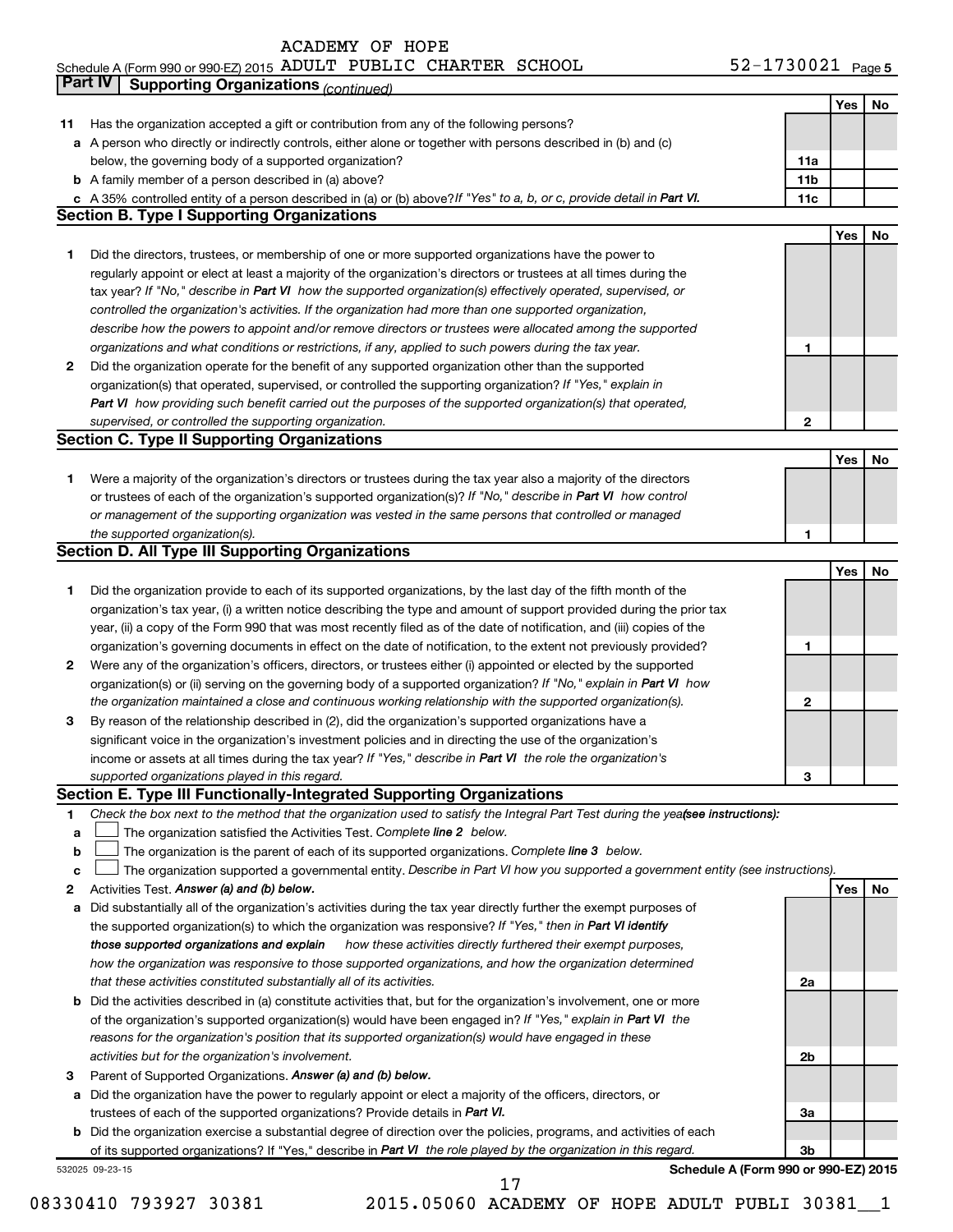|  | Schedule A (Form 990 or 990-EZ) 2015 ADULT PUBLIC CHARTER SCHOOL |  |  |  |  | 52-1730021 $_{Page 6}$ |  |
|--|------------------------------------------------------------------|--|--|--|--|------------------------|--|
|--|------------------------------------------------------------------|--|--|--|--|------------------------|--|

**Part V Type III Non-Functionally Integrated 509(a)(3) Supporting Organizations** 

1 **Letter on Reck here if the organization satisfied the Integral Part Test as a qualifying trust on Nov. 20, 1970. See instructions. All** other Type III non-functionally integrated supporting organizations must complete Sections A through E.

|   | Section A - Adjusted Net Income                                              | (A) Prior Year | (B) Current Year<br>(optional) |                                |
|---|------------------------------------------------------------------------------|----------------|--------------------------------|--------------------------------|
| 1 | Net short-term capital gain                                                  | 1              |                                |                                |
| 2 | Recoveries of prior-year distributions                                       | $\mathbf{2}$   |                                |                                |
| З | Other gross income (see instructions)                                        | 3              |                                |                                |
| 4 | Add lines 1 through 3                                                        | 4              |                                |                                |
| 5 | Depreciation and depletion                                                   | 5              |                                |                                |
| 6 | Portion of operating expenses paid or incurred for production or             |                |                                |                                |
|   | collection of gross income or for management, conservation, or               |                |                                |                                |
|   | maintenance of property held for production of income (see instructions)     | 6              |                                |                                |
| 7 | Other expenses (see instructions)                                            | $\overline{7}$ |                                |                                |
| 8 | Adjusted Net Income (subtract lines 5, 6 and 7 from line 4)                  | 8              |                                |                                |
|   | <b>Section B - Minimum Asset Amount</b>                                      |                | (A) Prior Year                 | (B) Current Year<br>(optional) |
| 1 | Aggregate fair market value of all non-exempt-use assets (see                |                |                                |                                |
|   | instructions for short tax year or assets held for part of year):            |                |                                |                                |
|   | a Average monthly value of securities                                        | 1a             |                                |                                |
|   | <b>b</b> Average monthly cash balances                                       | 1b             |                                |                                |
|   | <b>c</b> Fair market value of other non-exempt-use assets                    | 1c             |                                |                                |
|   | d Total (add lines 1a, 1b, and 1c)                                           | 1 <sub>d</sub> |                                |                                |
|   | e Discount claimed for blockage or other                                     |                |                                |                                |
|   | factors (explain in detail in Part VI):                                      |                |                                |                                |
| 2 | Acquisition indebtedness applicable to non-exempt-use assets                 | $\mathbf{2}$   |                                |                                |
| З | Subtract line 2 from line 1d                                                 | 3              |                                |                                |
| 4 | Cash deemed held for exempt use. Enter 1-1/2% of line 3 (for greater amount, |                |                                |                                |
|   | see instructions).                                                           | 4              |                                |                                |
| 5 | Net value of non-exempt-use assets (subtract line 4 from line 3)             | 5              |                                |                                |
| 6 | Multiply line 5 by .035                                                      | 6              |                                |                                |
| 7 | Recoveries of prior-year distributions                                       | $\overline{7}$ |                                |                                |
| 8 | Minimum Asset Amount (add line 7 to line 6)                                  | 8              |                                |                                |
|   | <b>Section C - Distributable Amount</b>                                      |                |                                | <b>Current Year</b>            |
| 1 | Adjusted net income for prior year (from Section A, line 8, Column A)        | 1              |                                |                                |
| 2 | Enter 85% of line 1                                                          | $\mathbf{2}$   |                                |                                |
| З | Minimum asset amount for prior year (from Section B, line 8, Column A)       | 3              |                                |                                |
| 4 | Enter greater of line 2 or line 3                                            | 4              |                                |                                |
| 5 | Income tax imposed in prior year                                             | 5              |                                |                                |
| 6 | <b>Distributable Amount.</b> Subtract line 5 from line 4, unless subject to  |                |                                |                                |
|   | emergency temporary reduction (see instructions)                             | 6              |                                |                                |
|   |                                                                              |                |                                |                                |

**7** Check here if the current year is the organization's first as a non-functionally-integrated Type III supporting organization (see † instructions).

**Schedule A (Form 990 or 990-EZ) 2015**

532026 09-23-15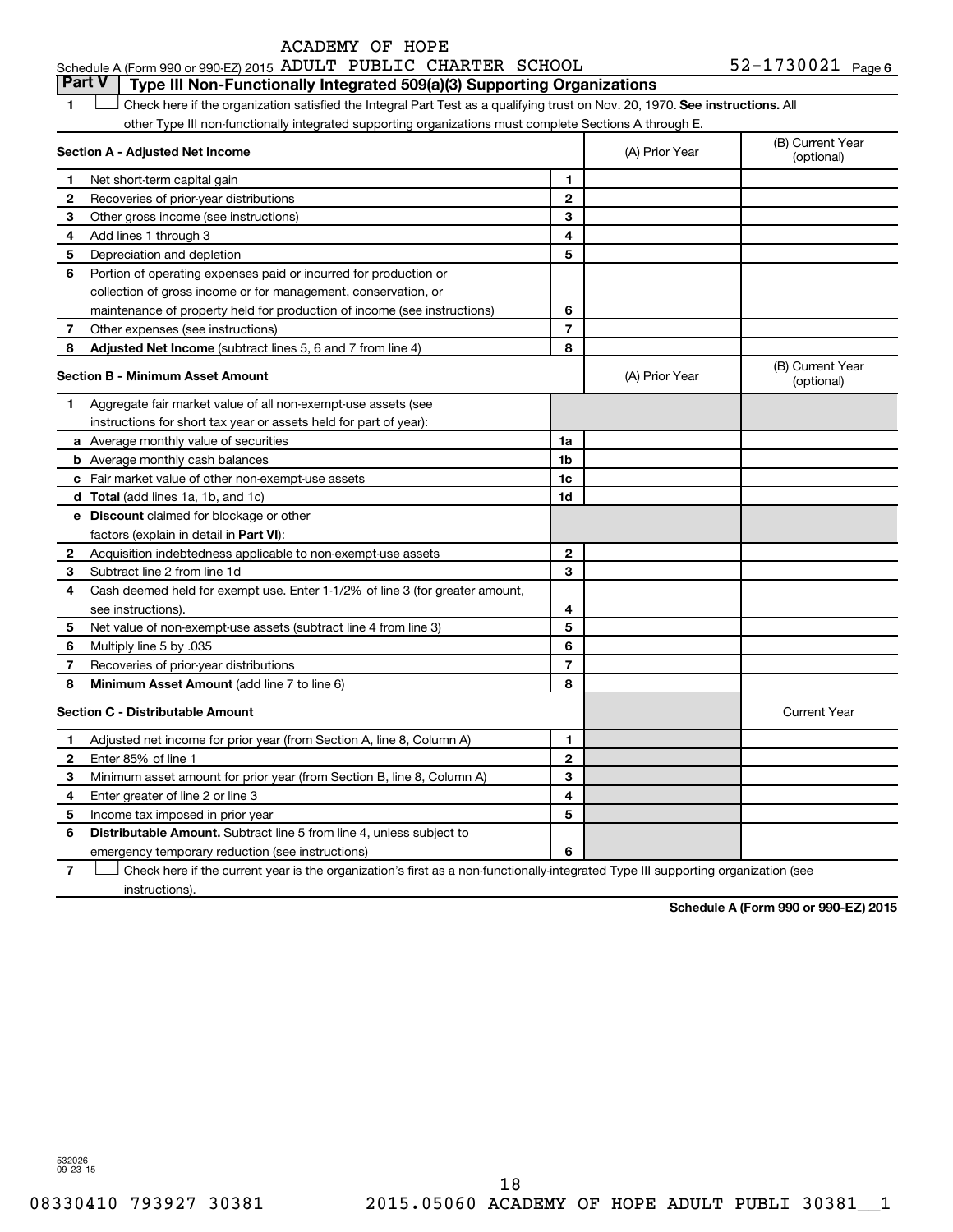|               | Schedule A (Form 990 or 990-EZ) 2015 ADULT PUBLIC CHARTER SCHOOL                           |                                    |                                               | $52 - 1730021$ Page 7                            |
|---------------|--------------------------------------------------------------------------------------------|------------------------------------|-----------------------------------------------|--------------------------------------------------|
| <b>Part V</b> | Type III Non-Functionally Integrated 509(a)(3) Supporting Organizations (continued)        |                                    |                                               |                                                  |
|               | <b>Section D - Distributions</b>                                                           |                                    |                                               | <b>Current Year</b>                              |
| 1             | Amounts paid to supported organizations to accomplish exempt purposes                      |                                    |                                               |                                                  |
| 2             | Amounts paid to perform activity that directly furthers exempt purposes of supported       |                                    |                                               |                                                  |
|               | organizations, in excess of income from activity                                           |                                    |                                               |                                                  |
| 3             | Administrative expenses paid to accomplish exempt purposes of supported organizations      |                                    |                                               |                                                  |
| 4             | Amounts paid to acquire exempt-use assets                                                  |                                    |                                               |                                                  |
| 5             | Qualified set-aside amounts (prior IRS approval required)                                  |                                    |                                               |                                                  |
| 6             | Other distributions (describe in <b>Part VI</b> ). See instructions.                       |                                    |                                               |                                                  |
| 7             | Total annual distributions. Add lines 1 through 6.                                         |                                    |                                               |                                                  |
| 8             | Distributions to attentive supported organizations to which the organization is responsive |                                    |                                               |                                                  |
|               | (provide details in Part VI). See instructions.                                            |                                    |                                               |                                                  |
| 9             | Distributable amount for 2015 from Section C, line 6                                       |                                    |                                               |                                                  |
| 10            | Line 8 amount divided by Line 9 amount                                                     |                                    |                                               |                                                  |
|               | Section E - Distribution Allocations (see instructions)                                    | (i)<br><b>Excess Distributions</b> | (ii)<br><b>Underdistributions</b><br>Pre-2015 | (iii)<br><b>Distributable</b><br>Amount for 2015 |
| 1             | Distributable amount for 2015 from Section C, line 6                                       |                                    |                                               |                                                  |
| $\mathbf{2}$  | Underdistributions, if any, for years prior to 2015                                        |                                    |                                               |                                                  |
|               | (reasonable cause required-see instructions)                                               |                                    |                                               |                                                  |
| 3             | Excess distributions carryover, if any, to 2015:                                           |                                    |                                               |                                                  |
| a             |                                                                                            |                                    |                                               |                                                  |
| b             |                                                                                            |                                    |                                               |                                                  |
| c             |                                                                                            |                                    |                                               |                                                  |
|               | <b>d</b> From 2013                                                                         |                                    |                                               |                                                  |
|               | e From 2014                                                                                |                                    |                                               |                                                  |
| f             | <b>Total</b> of lines 3a through e                                                         |                                    |                                               |                                                  |
|               | g Applied to underdistributions of prior years                                             |                                    |                                               |                                                  |
|               | <b>h</b> Applied to 2015 distributable amount                                              |                                    |                                               |                                                  |
| Ť.            | Carryover from 2010 not applied (see instructions)                                         |                                    |                                               |                                                  |
|               | Remainder. Subtract lines 3g, 3h, and 3i from 3f.                                          |                                    |                                               |                                                  |
| 4             | Distributions for 2015 from Section D,                                                     |                                    |                                               |                                                  |
|               | line $7:$                                                                                  |                                    |                                               |                                                  |
|               | a Applied to underdistributions of prior years                                             |                                    |                                               |                                                  |
|               | <b>b</b> Applied to 2015 distributable amount                                              |                                    |                                               |                                                  |
|               | <b>c</b> Remainder. Subtract lines 4a and 4b from 4.                                       |                                    |                                               |                                                  |
|               | 5 Remaining underdistributions for years prior to 2015, if                                 |                                    |                                               |                                                  |
|               | any. Subtract lines 3g and 4a from line 2 (if amount                                       |                                    |                                               |                                                  |
|               | greater than zero, see instructions).                                                      |                                    |                                               |                                                  |
| 6             | Remaining underdistributions for 2015. Subtract lines 3h                                   |                                    |                                               |                                                  |
|               | and 4b from line 1 (if amount greater than zero, see                                       |                                    |                                               |                                                  |
|               | instructions).                                                                             |                                    |                                               |                                                  |
| 7             | Excess distributions carryover to 2016. Add lines 3j                                       |                                    |                                               |                                                  |
|               | and 4c.                                                                                    |                                    |                                               |                                                  |
| 8             | Breakdown of line 7:                                                                       |                                    |                                               |                                                  |
| а             |                                                                                            |                                    |                                               |                                                  |
| b             |                                                                                            |                                    |                                               |                                                  |
|               | c Excess from 2013                                                                         |                                    |                                               |                                                  |
|               | d Excess from 2014                                                                         |                                    |                                               |                                                  |
|               | e Excess from 2015                                                                         |                                    |                                               |                                                  |
|               |                                                                                            |                                    |                                               |                                                  |

**Schedule A (Form 990 or 990-EZ) 2015**

532027 09-23-15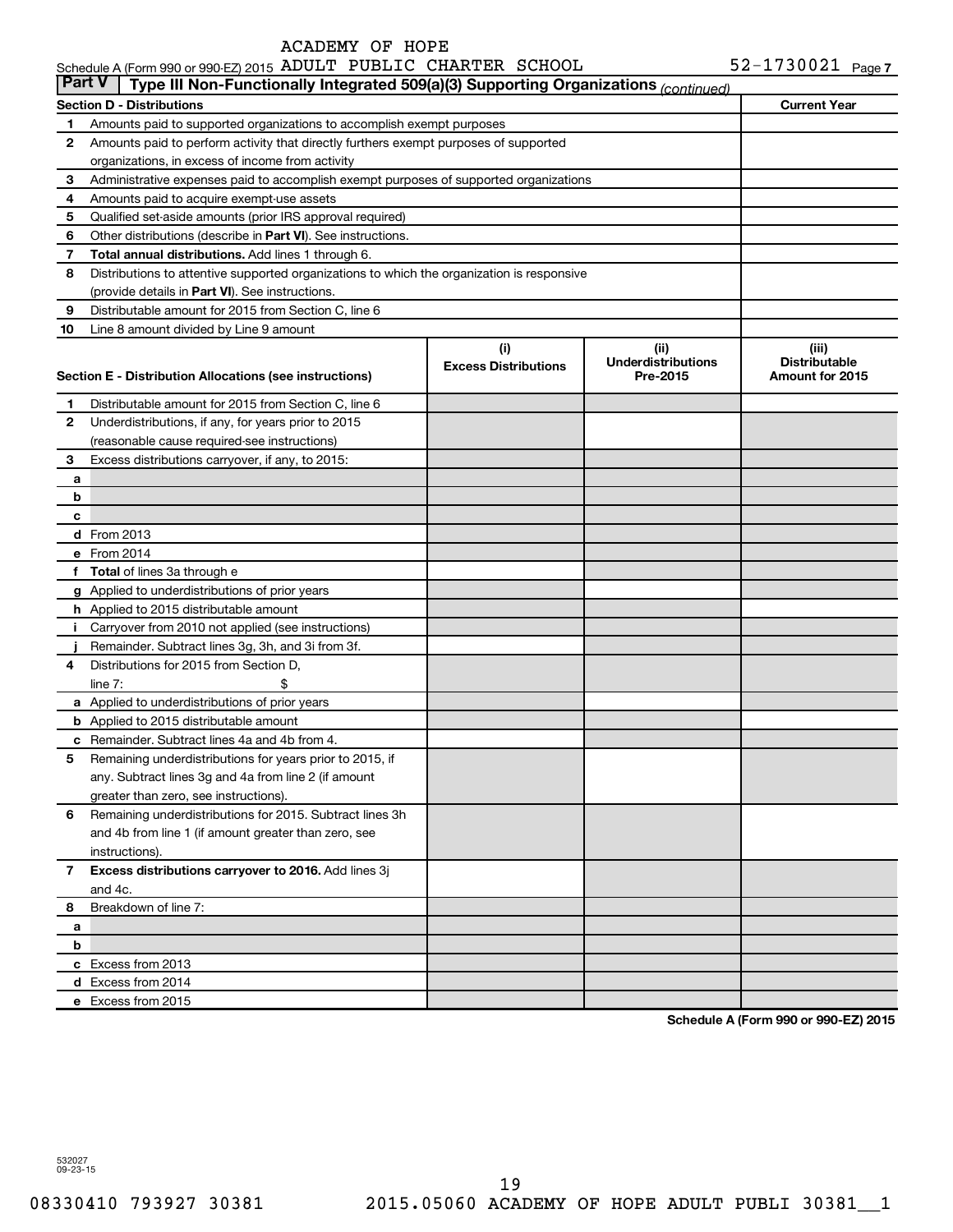|                 | Schedule A (Form 990 or 990-EZ) 2015 ADULT PUBLIC CHARTER SCHOOL                                                                                                                                                                                                                                                                                                                                                                                                                                                                                                                           | <b>ACADEMY OF HOPE</b> |  |  | 52-1730021 Page 8 |                                      |
|-----------------|--------------------------------------------------------------------------------------------------------------------------------------------------------------------------------------------------------------------------------------------------------------------------------------------------------------------------------------------------------------------------------------------------------------------------------------------------------------------------------------------------------------------------------------------------------------------------------------------|------------------------|--|--|-------------------|--------------------------------------|
| <b>Part VI</b>  | Supplemental Information. Provide the explanations required by Part II, line 10; Part II, line 17a or 17b; Part III, line 12;<br>Part IV, Section A, lines 1, 2, 3b, 3c, 4b, 4c, 5a, 6, 9a, 9b, 9c, 11a, 11b, and 11c; Part IV, Section B, lines 1 and 2; Part IV, Section C,<br>line 1; Part IV, Section D, lines 2 and 3; Part IV, Section E, lines 1c, 2a, 2b, 3a and 3b; Part V, line 1; Part V, Section B, line 1e; Part V,<br>Section D, lines 5, 6, and 8; and Part V, Section E, lines 2, 5, and 6. Also complete this part for any additional information.<br>(See instructions.) |                        |  |  |                   |                                      |
|                 |                                                                                                                                                                                                                                                                                                                                                                                                                                                                                                                                                                                            |                        |  |  |                   |                                      |
|                 |                                                                                                                                                                                                                                                                                                                                                                                                                                                                                                                                                                                            |                        |  |  |                   |                                      |
|                 |                                                                                                                                                                                                                                                                                                                                                                                                                                                                                                                                                                                            |                        |  |  |                   |                                      |
|                 |                                                                                                                                                                                                                                                                                                                                                                                                                                                                                                                                                                                            |                        |  |  |                   |                                      |
|                 |                                                                                                                                                                                                                                                                                                                                                                                                                                                                                                                                                                                            |                        |  |  |                   |                                      |
|                 |                                                                                                                                                                                                                                                                                                                                                                                                                                                                                                                                                                                            |                        |  |  |                   |                                      |
|                 |                                                                                                                                                                                                                                                                                                                                                                                                                                                                                                                                                                                            |                        |  |  |                   |                                      |
|                 |                                                                                                                                                                                                                                                                                                                                                                                                                                                                                                                                                                                            |                        |  |  |                   |                                      |
|                 |                                                                                                                                                                                                                                                                                                                                                                                                                                                                                                                                                                                            |                        |  |  |                   |                                      |
|                 |                                                                                                                                                                                                                                                                                                                                                                                                                                                                                                                                                                                            |                        |  |  |                   |                                      |
|                 |                                                                                                                                                                                                                                                                                                                                                                                                                                                                                                                                                                                            |                        |  |  |                   |                                      |
|                 |                                                                                                                                                                                                                                                                                                                                                                                                                                                                                                                                                                                            |                        |  |  |                   |                                      |
|                 |                                                                                                                                                                                                                                                                                                                                                                                                                                                                                                                                                                                            |                        |  |  |                   |                                      |
|                 |                                                                                                                                                                                                                                                                                                                                                                                                                                                                                                                                                                                            |                        |  |  |                   |                                      |
|                 |                                                                                                                                                                                                                                                                                                                                                                                                                                                                                                                                                                                            |                        |  |  |                   |                                      |
|                 |                                                                                                                                                                                                                                                                                                                                                                                                                                                                                                                                                                                            |                        |  |  |                   |                                      |
|                 |                                                                                                                                                                                                                                                                                                                                                                                                                                                                                                                                                                                            |                        |  |  |                   |                                      |
|                 |                                                                                                                                                                                                                                                                                                                                                                                                                                                                                                                                                                                            |                        |  |  |                   |                                      |
|                 |                                                                                                                                                                                                                                                                                                                                                                                                                                                                                                                                                                                            |                        |  |  |                   |                                      |
|                 |                                                                                                                                                                                                                                                                                                                                                                                                                                                                                                                                                                                            |                        |  |  |                   |                                      |
|                 |                                                                                                                                                                                                                                                                                                                                                                                                                                                                                                                                                                                            |                        |  |  |                   |                                      |
|                 |                                                                                                                                                                                                                                                                                                                                                                                                                                                                                                                                                                                            |                        |  |  |                   |                                      |
|                 |                                                                                                                                                                                                                                                                                                                                                                                                                                                                                                                                                                                            |                        |  |  |                   |                                      |
|                 |                                                                                                                                                                                                                                                                                                                                                                                                                                                                                                                                                                                            |                        |  |  |                   |                                      |
|                 |                                                                                                                                                                                                                                                                                                                                                                                                                                                                                                                                                                                            |                        |  |  |                   |                                      |
| 532028 09-23-15 |                                                                                                                                                                                                                                                                                                                                                                                                                                                                                                                                                                                            |                        |  |  |                   | Schedule A (Form 990 or 990-EZ) 2015 |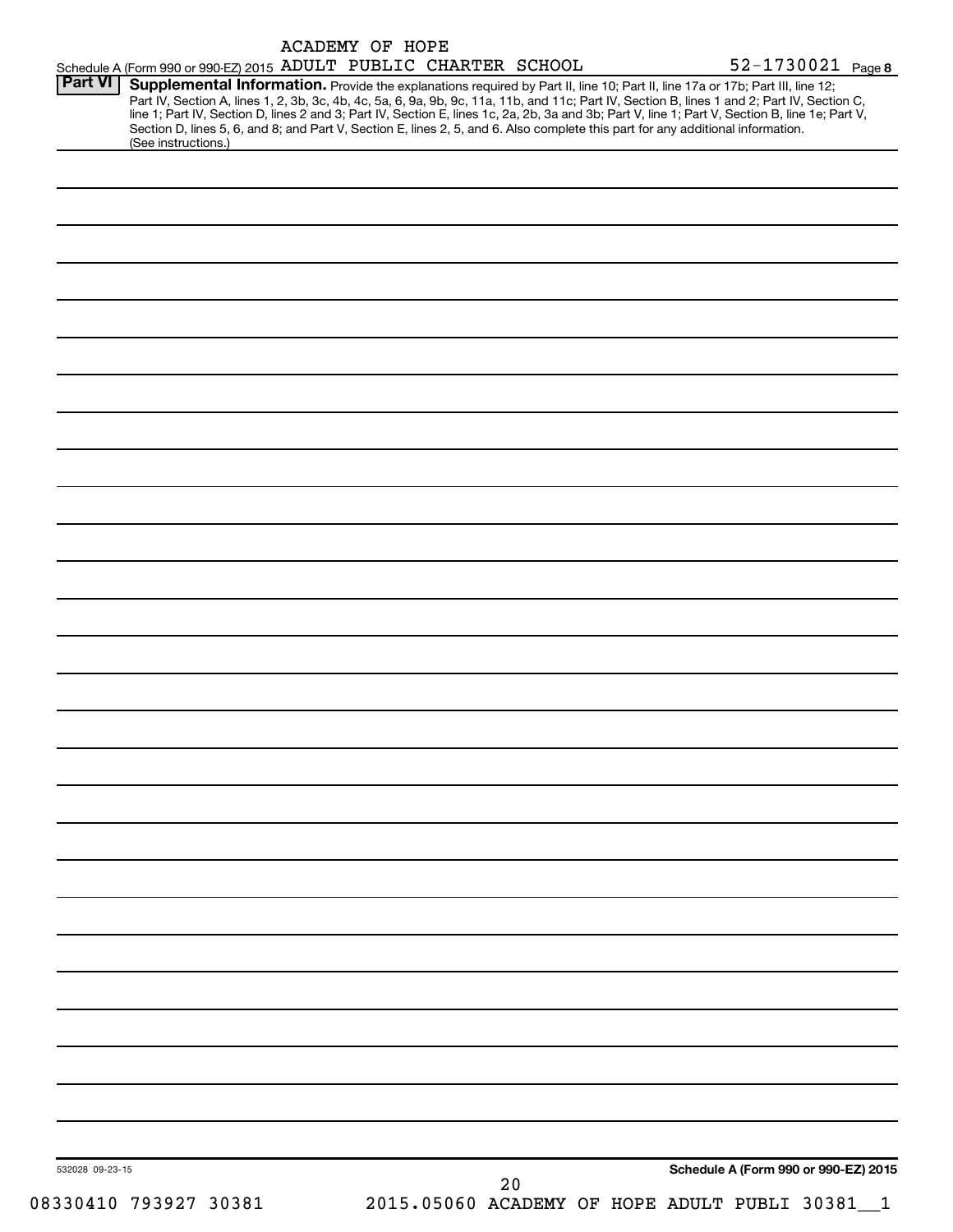Department of the Treasury **(Form 990, 990-EZ,**

Internal Revenue Service

# \*\* PUBLIC DISCLOSURE COPY \*\*

# **Schedule B Schedule of Contributors**

**or 990-PF) | Attach to Form 990, Form 990-EZ, or Form 990-PF. | Information about Schedule B (Form 990, 990-EZ, or 990-PF) and** its instructions is at www.irs.gov/form990.

OMB No. 1545-0047

**2015**

**Name of the organization Employer identification number**

|  | ιις νι τιις νι γαιτικατινιτ |              |  |
|--|-----------------------------|--------------|--|
|  |                             | <b>ACADE</b> |  |

# MY OF HOPE: ADULT PUBLIC CHARTER SCHOOL | 52-1730021

**Organization type** (check one):

| Filers of:         | Section:                                                                  |
|--------------------|---------------------------------------------------------------------------|
| Form 990 or 990-EZ | $\boxed{\mathbf{X}}$ 501(c)( 3) (enter number) organization               |
|                    | 4947(a)(1) nonexempt charitable trust not treated as a private foundation |
|                    | 527 political organization                                                |
| Form 990-PF        | 501(c)(3) exempt private foundation                                       |
|                    | 4947(a)(1) nonexempt charitable trust treated as a private foundation     |
|                    | 501(c)(3) taxable private foundation                                      |

Check if your organization is covered by the General Rule or a Special Rule.

**Note.**  Only a section 501(c)(7), (8), or (10) organization can check boxes for both the General Rule and a Special Rule. See instructions.

# **General Rule**

**K** For an organization filing Form 990, 990-EZ, or 990-PF that received, during the year, contributions totaling \$5,000 or more (in money or property) from any one contributor. Complete Parts I and II. See instructions for determining a contributor's total contributions.

# **Special Rules**

 $\Box$ 

any one contributor, during the year, total contributions of the greater of **(1)** \$5,000 or **(2)** 2% of the amount on (i) Form 990, Part VIII, line 1h, For an organization described in section 501(c)(3) filing Form 990 or 990-EZ that met the 33 1/3% support test of the regulations under sections 509(a)(1) and 170(b)(1)(A)(vi), that checked Schedule A (Form 990 or 990-EZ), Part II, line 13, 16a, or 16b, and that received from or (ii) Form 990-EZ, line 1. Complete Parts I and II.  $\Box$ 

year, total contributions of more than \$1,000 *exclusively* for religious, charitable, scientific, literary, or educational purposes, or for For an organization described in section 501(c)(7), (8), or (10) filing Form 990 or 990-EZ that received from any one contributor, during the the prevention of cruelty to children or animals. Complete Parts I, II, and III.  $\Box$ 

purpose. Do not complete any of the parts unless the General Rule applies to this organization because it received nonexclusively year, contributions exclusively for religious, charitable, etc., purposes, but no such contributions totaled more than \$1,000. If this box is checked, enter here the total contributions that were received during the year for an exclusively religious, charitable, etc., For an organization described in section 501(c)(7), (8), or (10) filing Form 990 or 990-EZ that received from any one contributor, during the religious, charitable, etc., contributions totaling \$5,000 or more during the year  $\ldots$  $\ldots$  $\ldots$  $\ldots$  $\ldots$  $\ldots$ 

**Caution.** An organization that is not covered by the General Rule and/or the Special Rules does not file Schedule B (Form 990, 990-EZ, or 990-PF),  **must** but it answer "No" on Part IV, line 2, of its Form 990; or check the box on line H of its Form 990-EZ or on its Form 990-PF, Part I, line 2, to certify that it does not meet the filing requirements of Schedule B (Form 990, 990-EZ, or 990-PF).

LHA For Paperwork Reduction Act Notice, see the Instructions for Form 990, 990-EZ, or 990-PF. Schedule B (Form 990, 990-EZ, or 990-PF) (2015)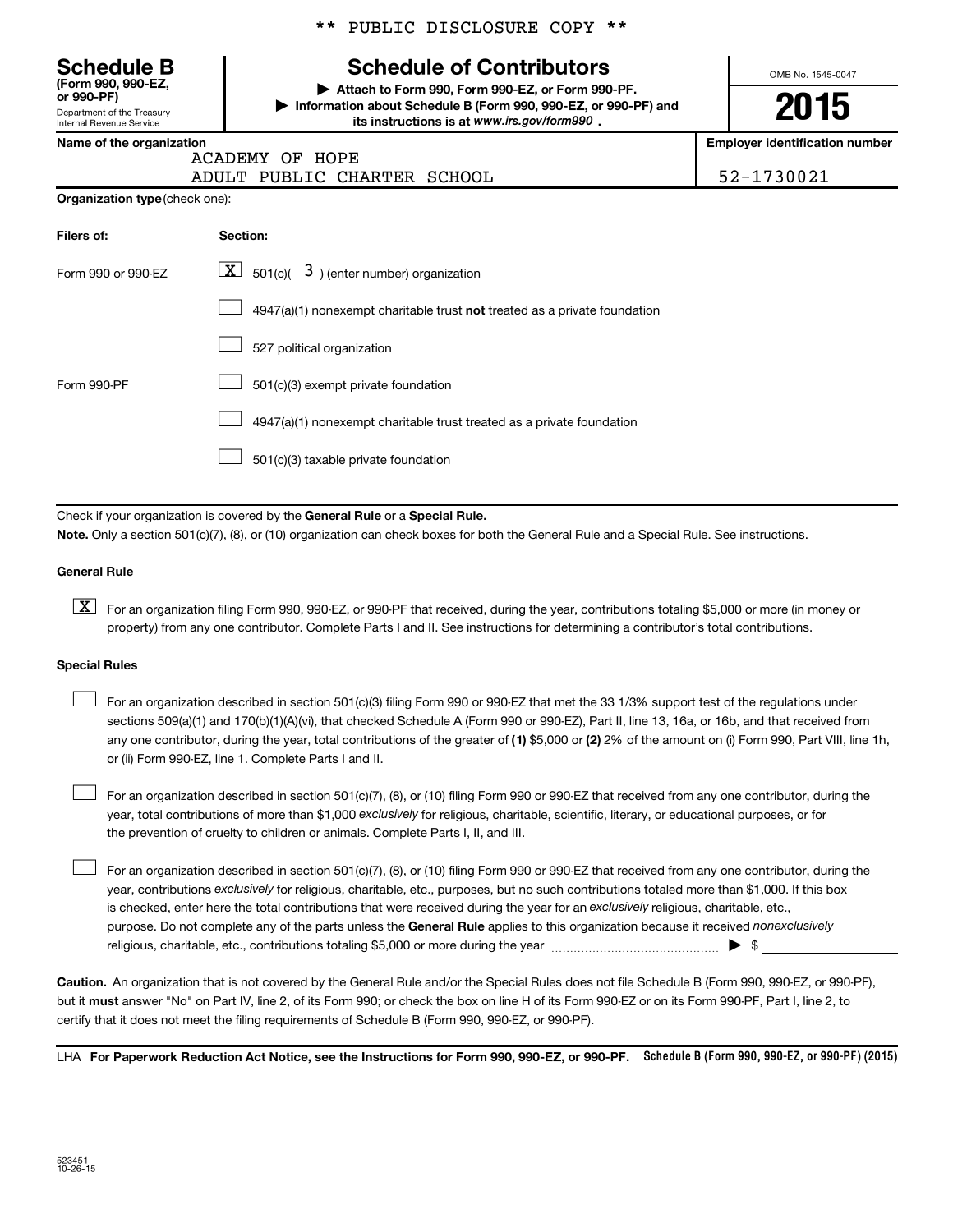| ADULT PUBLIC CHARTER SCHOOL |                                                                                                       | 52-1730021 |                                   |                                                                                                                  |
|-----------------------------|-------------------------------------------------------------------------------------------------------|------------|-----------------------------------|------------------------------------------------------------------------------------------------------------------|
| Part I                      | <b>Contributors</b> (see instructions). Use duplicate copies of Part I if additional space is needed. |            |                                   |                                                                                                                  |
| (a)<br>No.                  | (b)<br>Name, address, and ZIP + 4                                                                     |            | (c)<br><b>Total contributions</b> | (d)<br>Type of contribution                                                                                      |
| 1                           |                                                                                                       | \$         | 70,000.                           | $\overline{\text{X}}$<br>Person<br>Payroll<br><b>Noncash</b><br>(Complete Part II for<br>noncash contributions.) |
| (a)<br>No.                  | (b)<br>Name, address, and ZIP + 4                                                                     |            | (c)<br><b>Total contributions</b> | (d)<br>Type of contribution                                                                                      |
| 2                           |                                                                                                       | \$         | 40,000.                           | $\overline{\text{X}}$<br>Person<br>Payroll<br><b>Noncash</b><br>(Complete Part II for<br>noncash contributions.) |
| (a)<br>No.                  | (b)<br>Name, address, and ZIP + 4                                                                     |            | (c)<br><b>Total contributions</b> | (d)<br>Type of contribution                                                                                      |
| 3                           |                                                                                                       | \$         | 35,000.                           | $\overline{\text{X}}$<br>Person<br>Payroll<br><b>Noncash</b><br>(Complete Part II for<br>noncash contributions.) |
| (a)<br>No.                  | (b)<br>Name, address, and ZIP + 4                                                                     |            | (c)<br><b>Total contributions</b> | (d)<br>Type of contribution                                                                                      |
| 4                           |                                                                                                       | \$         | 25,000.                           | $\overline{\text{X}}$<br>Person<br>Payroll<br>Noncash<br>(Complete Part II for<br>noncash contributions.)        |
| (a)<br>No.                  | (b)<br>Name, address, and ZIP + 4                                                                     |            | (c)<br><b>Total contributions</b> | (d)<br>Type of contribution                                                                                      |
| 5                           |                                                                                                       | \$         | 20,000.                           | $\overline{\text{X}}$<br>Person<br>Payroll<br>Noncash<br>(Complete Part II for<br>noncash contributions.)        |
| (a)<br>No.                  | (b)<br>Name, address, and ZIP + 4                                                                     |            | (c)<br><b>Total contributions</b> | (d)<br>Type of contribution                                                                                      |
| 6                           |                                                                                                       | \$         | 50,000.                           | $\overline{\text{X}}$<br>Person<br>Payroll<br>Noncash<br>(Complete Part II for<br>noncash contributions.)        |

**2**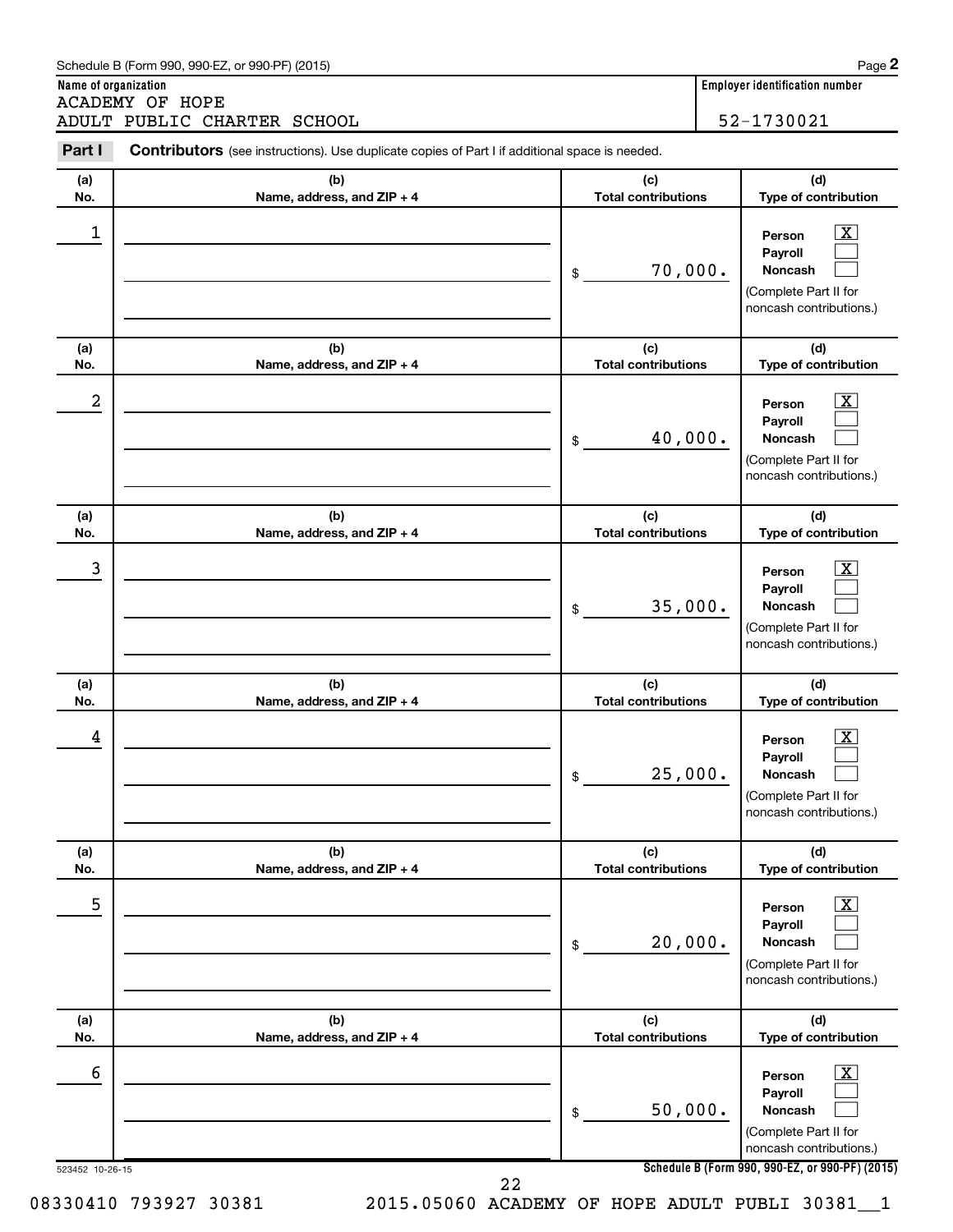|            | ADULT PUBLIC CHARTER SCHOOL                                                                    |    |                                   | 52-1730021                                                                                                       |  |
|------------|------------------------------------------------------------------------------------------------|----|-----------------------------------|------------------------------------------------------------------------------------------------------------------|--|
| Part I     | Contributors (see instructions). Use duplicate copies of Part I if additional space is needed. |    |                                   |                                                                                                                  |  |
| (a)<br>No. | (b)<br>Name, address, and ZIP + 4                                                              |    | (c)<br><b>Total contributions</b> |                                                                                                                  |  |
| 7          |                                                                                                | \$ | 100,000.                          | <u>x</u><br>Person<br>Payroll<br><b>Noncash</b><br>(Complete Part II for<br>noncash contributions.)              |  |
| (a)<br>No. | (b)<br>Name, address, and ZIP + 4                                                              |    | (c)<br><b>Total contributions</b> | (d)<br>Type of contribution                                                                                      |  |
| 8          |                                                                                                | \$ | 20,000.                           | $\overline{\text{X}}$<br>Person<br>Payroll<br><b>Noncash</b><br>(Complete Part II for<br>noncash contributions.) |  |
| (a)<br>No. | (b)<br>Name, address, and ZIP + 4                                                              |    | (c)<br><b>Total contributions</b> | (d)<br>Type of contribution                                                                                      |  |
| 9          |                                                                                                | \$ | 15,000.                           | $\overline{\text{X}}$<br>Person<br>Payroll<br><b>Noncash</b><br>(Complete Part II for<br>noncash contributions.) |  |
| (a)<br>No. | (b)<br>Name, address, and ZIP + 4                                                              |    | (c)<br><b>Total contributions</b> | (d)<br>Type of contribution                                                                                      |  |
| 10         |                                                                                                | \$ | 40,000.                           | $\overline{\text{X}}$<br>Person<br>Payroll<br>Noncash<br>(Complete Part II for<br>noncash contributions.)        |  |
| (a)<br>No. | (b)<br>Name, address, and ZIP + 4                                                              |    | (c)<br><b>Total contributions</b> | (d)<br>Type of contribution                                                                                      |  |
| 11         |                                                                                                | \$ | 50,000.                           | $\overline{\text{X}}$<br>Person<br>Payroll<br>Noncash<br>(Complete Part II for<br>noncash contributions.)        |  |
| (a)<br>No. | (b)<br>Name, address, and ZIP + 4                                                              |    | (c)<br><b>Total contributions</b> | (d)<br>Type of contribution                                                                                      |  |
| 12         |                                                                                                | \$ | 35,000.                           | $\overline{\text{X}}$<br>Person<br>Payroll<br>Noncash<br>(Complete Part II for<br>noncash contributions.)        |  |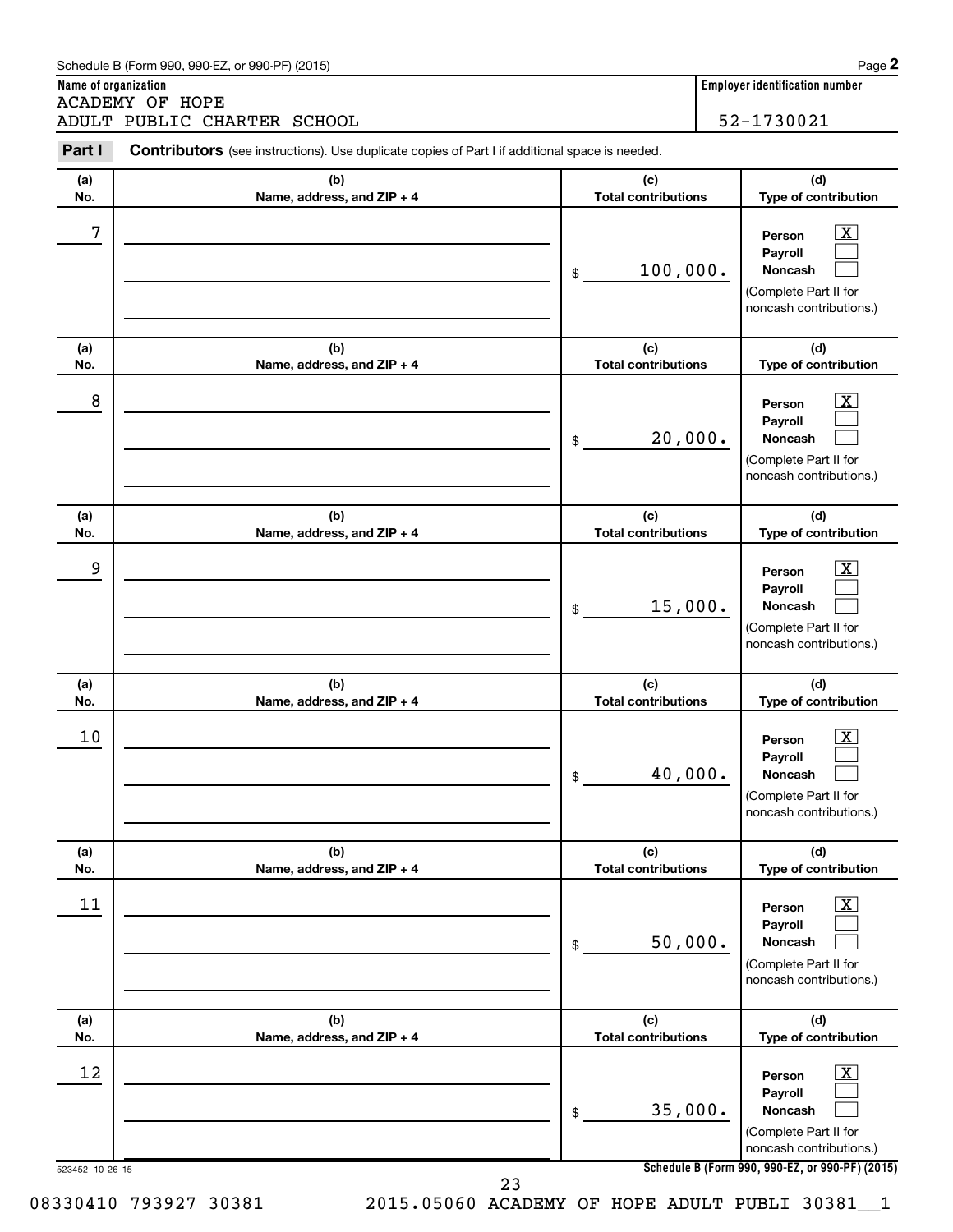|            | <b>ACADEMY OF HOPE</b><br>ADULT PUBLIC CHARTER SCHOOL                                          |                                   | 52-1730021                                                                                                         |
|------------|------------------------------------------------------------------------------------------------|-----------------------------------|--------------------------------------------------------------------------------------------------------------------|
| Part I     | Contributors (see instructions). Use duplicate copies of Part I if additional space is needed. |                                   |                                                                                                                    |
| (a)<br>No. | (b)<br>Name, address, and ZIP + 4                                                              | (c)<br><b>Total contributions</b> | (d)<br>Type of contribution                                                                                        |
| 13         |                                                                                                | 20,000.<br>\$                     | X<br>Person<br>Payroll<br><b>Noncash</b><br>(Complete Part II for<br>noncash contributions.)                       |
| (a)<br>No. | (b)<br>Name, address, and ZIP + 4                                                              | (c)<br><b>Total contributions</b> | (d)<br>Type of contribution                                                                                        |
| 14         |                                                                                                | 15,000.<br>\$                     | $\overline{\mathbf{X}}$<br>Person<br>Payroll<br><b>Noncash</b><br>(Complete Part II for<br>noncash contributions.) |
| (a)<br>No. | (b)<br>Name, address, and ZIP + 4                                                              | (c)<br><b>Total contributions</b> | (d)<br>Type of contribution                                                                                        |
| 15         |                                                                                                | 10, 200.<br>\$                    | X<br>Person<br>Payroll<br><b>Noncash</b><br>(Complete Part II for<br>noncash contributions.)                       |
| (a)<br>No. | (b)<br>Name, address, and ZIP + 4                                                              | (c)<br><b>Total contributions</b> | (d)<br>Type of contribution                                                                                        |
| 16         |                                                                                                | 6, 220.<br>\$                     | $\overline{\mathbf{X}}$<br>Person<br>Payroll<br>Noncash<br>(Complete Part II for<br>noncash contributions.)        |
| (a)<br>No. | (b)<br>Name, address, and ZIP + 4                                                              | (c)<br><b>Total contributions</b> | (d)<br>Type of contribution                                                                                        |
| 17         |                                                                                                | 5,000.<br>\$                      | $\overline{\mathbf{X}}$<br>Person<br>Payroll<br>Noncash<br>(Complete Part II for<br>noncash contributions.)        |
| (a)<br>No. | (b)<br>Name, address, and ZIP + 4                                                              | (c)<br><b>Total contributions</b> | (d)<br>Type of contribution                                                                                        |
|            |                                                                                                | \$                                | Person<br>Payroll<br>Noncash<br>(Complete Part II for<br>noncash contributions.)                                   |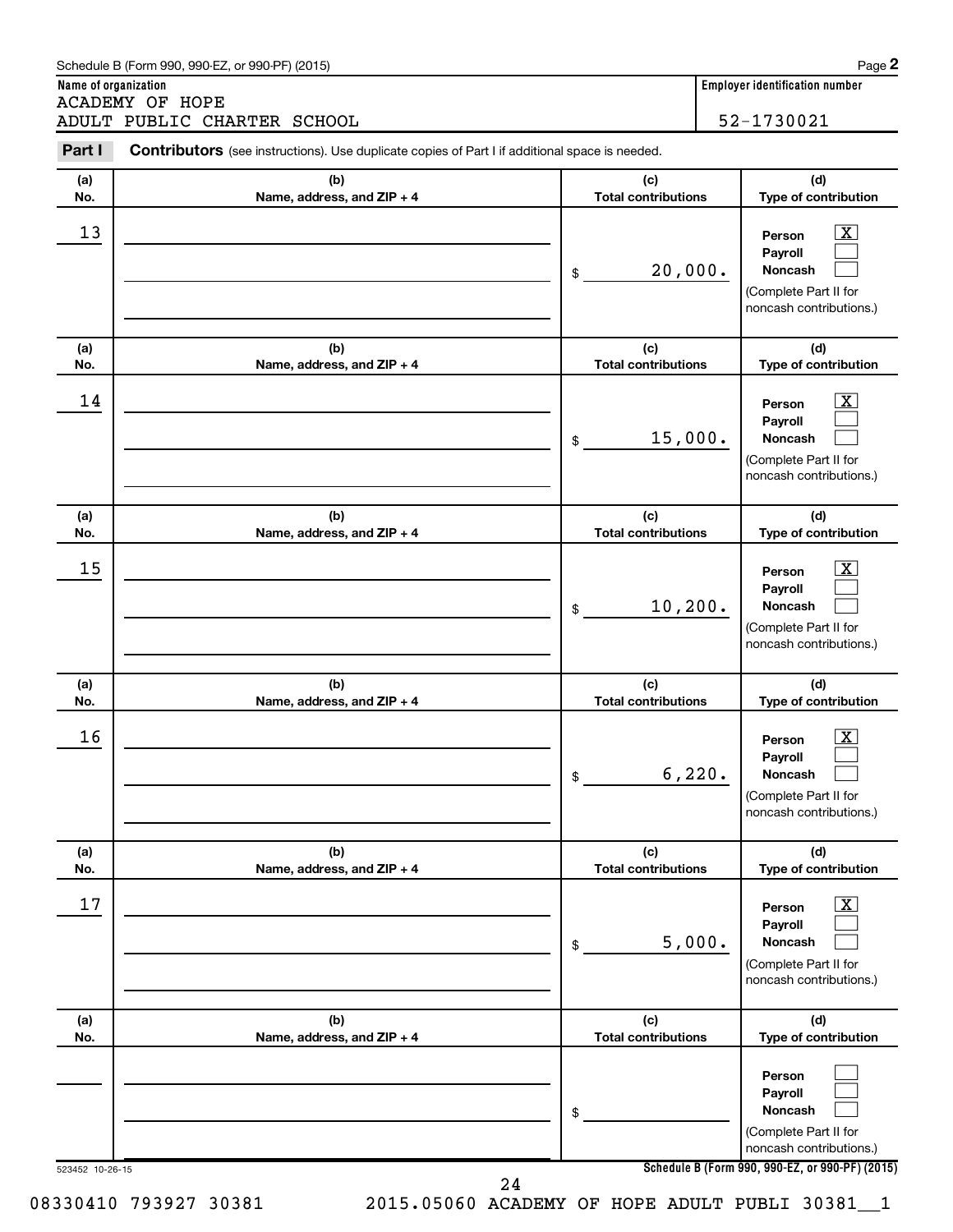|                 | <b>ACADEMY OF HOPE</b><br>ADULT PUBLIC CHARTER SCHOOL                                               |                          | 52-1730021                                      |
|-----------------|-----------------------------------------------------------------------------------------------------|--------------------------|-------------------------------------------------|
| Part II         | Noncash Property (see instructions). Use duplicate copies of Part II if additional space is needed. |                          |                                                 |
| (a)             |                                                                                                     |                          |                                                 |
| No.             | (b)                                                                                                 | (c)<br>FMV (or estimate) | (d)                                             |
| from            | Description of noncash property given                                                               | (see instructions)       | Date received                                   |
| Part I          |                                                                                                     |                          |                                                 |
|                 |                                                                                                     |                          |                                                 |
|                 |                                                                                                     | \$                       |                                                 |
|                 |                                                                                                     |                          |                                                 |
| (a)<br>No.      | (b)                                                                                                 | (c)                      | (d)                                             |
| from            | Description of noncash property given                                                               | FMV (or estimate)        | Date received                                   |
| Part I          |                                                                                                     | (see instructions)       |                                                 |
|                 |                                                                                                     |                          |                                                 |
|                 |                                                                                                     |                          |                                                 |
|                 |                                                                                                     | \$                       |                                                 |
| (a)<br>No.      | (b)                                                                                                 | (c)                      | (d)                                             |
| from            | Description of noncash property given                                                               | FMV (or estimate)        | Date received                                   |
| Part I          |                                                                                                     | (see instructions)       |                                                 |
|                 |                                                                                                     |                          |                                                 |
|                 |                                                                                                     |                          |                                                 |
|                 |                                                                                                     | \$                       |                                                 |
| (a)             |                                                                                                     | (c)                      |                                                 |
| No.<br>from     | (b)<br>Description of noncash property given                                                        | FMV (or estimate)        | (d)<br>Date received                            |
| Part I          |                                                                                                     | (see instructions)       |                                                 |
|                 |                                                                                                     |                          |                                                 |
|                 |                                                                                                     |                          |                                                 |
|                 |                                                                                                     | \$                       |                                                 |
| (a)<br>No.      |                                                                                                     | (c)                      |                                                 |
| from            | (b)<br>Description of noncash property given                                                        | FMV (or estimate)        | (d)<br>Date received                            |
| Part I          |                                                                                                     | (see instructions)       |                                                 |
|                 |                                                                                                     |                          |                                                 |
|                 |                                                                                                     |                          |                                                 |
|                 |                                                                                                     | \$                       |                                                 |
| (a)             |                                                                                                     | (c)                      |                                                 |
| No.<br>from     | (b)                                                                                                 | FMV (or estimate)        | (d)                                             |
| Part I          | Description of noncash property given                                                               | (see instructions)       | Date received                                   |
|                 |                                                                                                     |                          |                                                 |
|                 |                                                                                                     |                          |                                                 |
| 523453 10-26-15 |                                                                                                     | \$                       | Schedule B (Form 990, 990-EZ, or 990-PF) (2015) |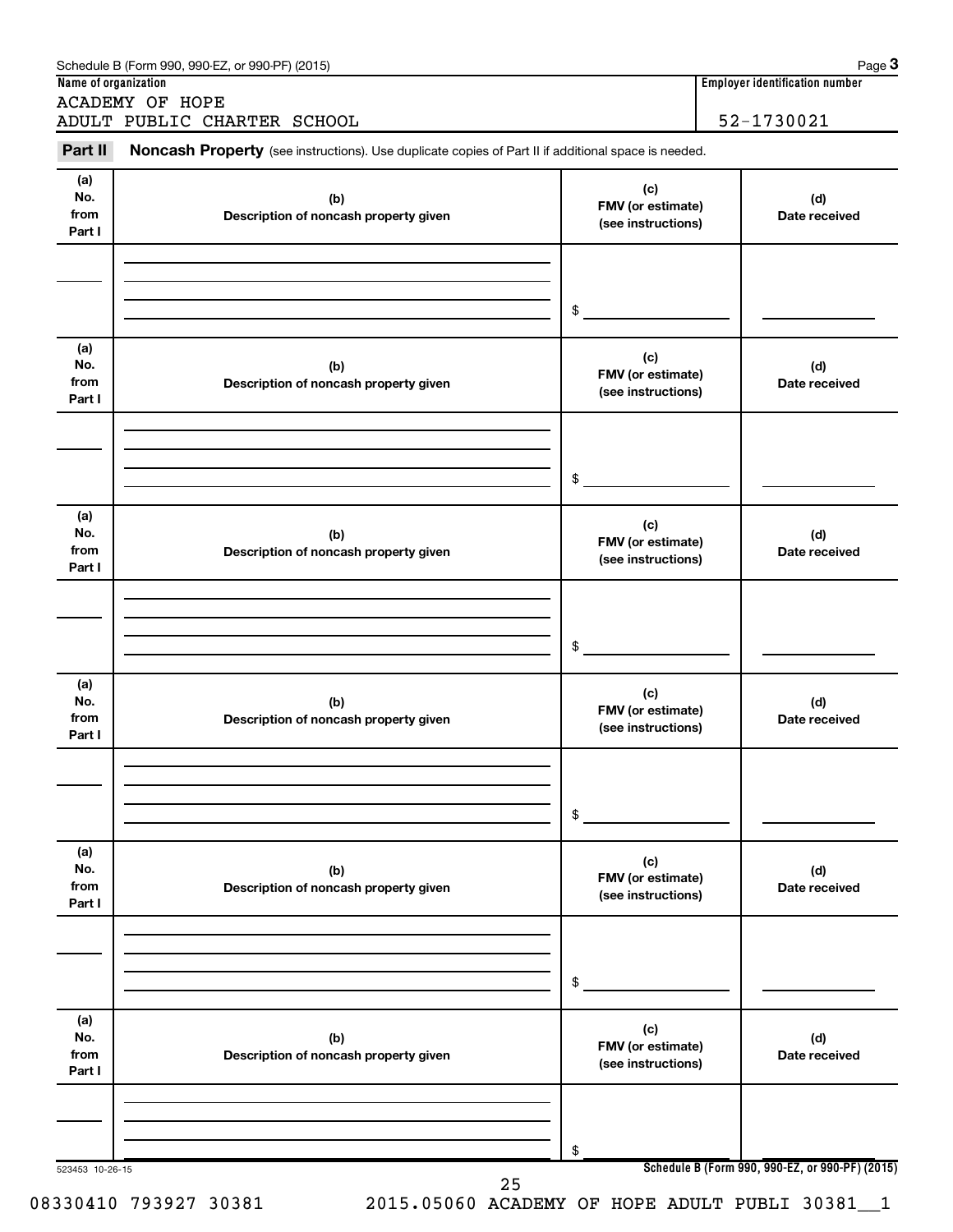|                 | <b>ACADEMY OF HOPE</b>                                                                                                                                                                                                                                                       |                      |                                                 |
|-----------------|------------------------------------------------------------------------------------------------------------------------------------------------------------------------------------------------------------------------------------------------------------------------------|----------------------|-------------------------------------------------|
|                 | ADULT PUBLIC CHARTER SCHOOL                                                                                                                                                                                                                                                  |                      | 52-1730021                                      |
| Part III        | Exclusively religious, charitable, etc., contributions to organizations described in section 501(c)(7), (8), or (10) that total more than \$1,000 for<br>the year from any one contributor. Complete columns (a) through (e) and the following line entry. For organizations |                      |                                                 |
|                 | completing Part III, enter the total of exclusively religious, charitable, etc., contributions of \$1,000 or less for the year. (Enter this info. once.)                                                                                                                     |                      |                                                 |
|                 | Use duplicate copies of Part III if additional space is needed.                                                                                                                                                                                                              |                      |                                                 |
| (a) No.<br>from | (b) Purpose of gift                                                                                                                                                                                                                                                          | (c) Use of gift      | (d) Description of how gift is held             |
| Part I          |                                                                                                                                                                                                                                                                              |                      |                                                 |
|                 |                                                                                                                                                                                                                                                                              |                      |                                                 |
|                 |                                                                                                                                                                                                                                                                              |                      |                                                 |
|                 |                                                                                                                                                                                                                                                                              |                      |                                                 |
|                 |                                                                                                                                                                                                                                                                              | (e) Transfer of gift |                                                 |
|                 |                                                                                                                                                                                                                                                                              |                      |                                                 |
|                 | Transferee's name, address, and ZIP + 4                                                                                                                                                                                                                                      |                      | Relationship of transferor to transferee        |
|                 |                                                                                                                                                                                                                                                                              |                      |                                                 |
|                 |                                                                                                                                                                                                                                                                              |                      |                                                 |
|                 |                                                                                                                                                                                                                                                                              |                      |                                                 |
| (a) No.<br>from |                                                                                                                                                                                                                                                                              |                      |                                                 |
| Part I          | (b) Purpose of gift                                                                                                                                                                                                                                                          | (c) Use of gift      | (d) Description of how gift is held             |
|                 |                                                                                                                                                                                                                                                                              |                      |                                                 |
|                 |                                                                                                                                                                                                                                                                              |                      |                                                 |
|                 |                                                                                                                                                                                                                                                                              |                      |                                                 |
|                 |                                                                                                                                                                                                                                                                              |                      |                                                 |
|                 |                                                                                                                                                                                                                                                                              | (e) Transfer of gift |                                                 |
|                 | Transferee's name, address, and ZIP + 4                                                                                                                                                                                                                                      |                      | Relationship of transferor to transferee        |
|                 |                                                                                                                                                                                                                                                                              |                      |                                                 |
|                 |                                                                                                                                                                                                                                                                              |                      |                                                 |
|                 |                                                                                                                                                                                                                                                                              |                      |                                                 |
|                 |                                                                                                                                                                                                                                                                              |                      |                                                 |
| (a) No.<br>from | (b) Purpose of gift                                                                                                                                                                                                                                                          | (c) Use of gift      | (d) Description of how gift is held             |
| Part I          |                                                                                                                                                                                                                                                                              |                      |                                                 |
|                 |                                                                                                                                                                                                                                                                              |                      |                                                 |
|                 |                                                                                                                                                                                                                                                                              |                      |                                                 |
|                 |                                                                                                                                                                                                                                                                              |                      |                                                 |
|                 |                                                                                                                                                                                                                                                                              | (e) Transfer of gift |                                                 |
|                 |                                                                                                                                                                                                                                                                              |                      |                                                 |
|                 | Transferee's name, address, and $ZIP + 4$                                                                                                                                                                                                                                    |                      | Relationship of transferor to transferee        |
|                 |                                                                                                                                                                                                                                                                              |                      |                                                 |
|                 |                                                                                                                                                                                                                                                                              |                      |                                                 |
|                 |                                                                                                                                                                                                                                                                              |                      |                                                 |
| (a) No.<br>from |                                                                                                                                                                                                                                                                              |                      |                                                 |
| Part I          | (b) Purpose of gift                                                                                                                                                                                                                                                          | (c) Use of gift      | (d) Description of how gift is held             |
|                 |                                                                                                                                                                                                                                                                              |                      |                                                 |
|                 |                                                                                                                                                                                                                                                                              |                      |                                                 |
|                 |                                                                                                                                                                                                                                                                              |                      |                                                 |
|                 |                                                                                                                                                                                                                                                                              | (e) Transfer of gift |                                                 |
|                 |                                                                                                                                                                                                                                                                              |                      |                                                 |
|                 | Transferee's name, address, and ZIP + 4                                                                                                                                                                                                                                      |                      | Relationship of transferor to transferee        |
|                 |                                                                                                                                                                                                                                                                              |                      |                                                 |
|                 |                                                                                                                                                                                                                                                                              |                      |                                                 |
|                 |                                                                                                                                                                                                                                                                              |                      |                                                 |
|                 |                                                                                                                                                                                                                                                                              |                      |                                                 |
| 523454 10-26-15 |                                                                                                                                                                                                                                                                              |                      | Schedule B (Form 990, 990-EZ, or 990-PF) (2015) |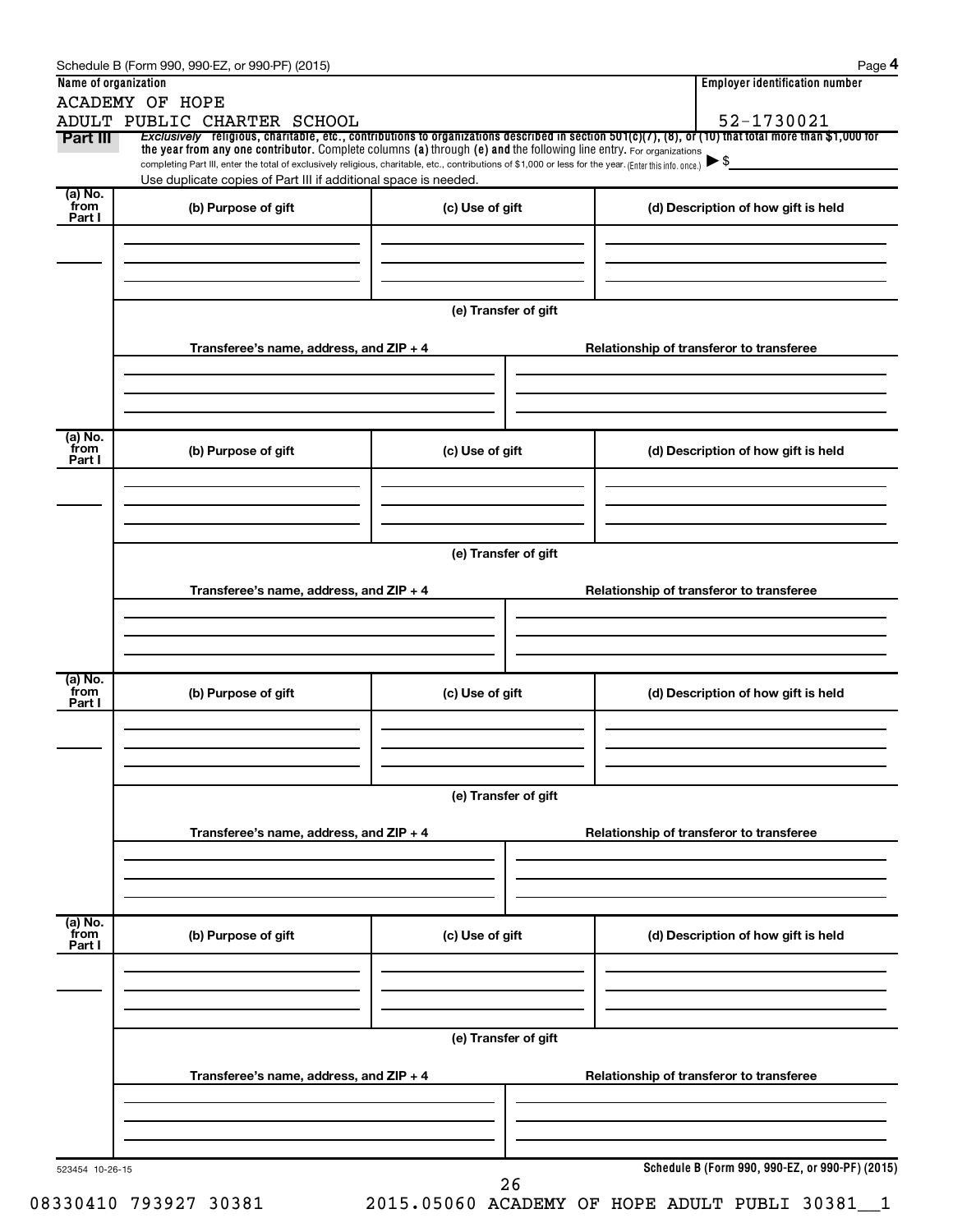|                    | <b>SCHEDULE D</b>              |                                                                                                        | <b>Supplemental Financial Statements</b>                                                                                                                  |                          | OMB No. 1545-0047                   |
|--------------------|--------------------------------|--------------------------------------------------------------------------------------------------------|-----------------------------------------------------------------------------------------------------------------------------------------------------------|--------------------------|-------------------------------------|
|                    | (Form 990)                     |                                                                                                        | Complete if the organization answered "Yes" on Form 990,<br>Part IV, line 6, 7, 8, 9, 10, 11a, 11b, 11c, 11d, 11e, 11f, 12a, or 12b.                      |                          |                                     |
|                    | Department of the Treasury     |                                                                                                        | Attach to Form 990.                                                                                                                                       |                          | <b>Open to Public</b><br>Inspection |
|                    | Internal Revenue Service       | <b>ACADEMY OF HOPE</b>                                                                                 | Information about Schedule D (Form 990) and its instructions is at www.irs.gov/form990.                                                                   |                          |                                     |
|                    | Name of the organization       |                                                                                                        | <b>Employer identification number</b><br>52-1730021                                                                                                       |                          |                                     |
|                    | Part I                         | ADULT PUBLIC CHARTER SCHOOL                                                                            | Organizations Maintaining Donor Advised Funds or Other Similar Funds or Accounts. Complete if the                                                         |                          |                                     |
|                    |                                | organization answered "Yes" on Form 990, Part IV, line 6.                                              |                                                                                                                                                           |                          |                                     |
|                    |                                |                                                                                                        | (a) Donor advised funds                                                                                                                                   |                          | (b) Funds and other accounts        |
| 1                  |                                |                                                                                                        |                                                                                                                                                           |                          |                                     |
| 2                  |                                | Aggregate value of contributions to (during year)                                                      |                                                                                                                                                           |                          |                                     |
| 3                  |                                |                                                                                                        |                                                                                                                                                           |                          |                                     |
| 4                  |                                |                                                                                                        |                                                                                                                                                           |                          |                                     |
| 5                  |                                |                                                                                                        | Did the organization inform all donors and donor advisors in writing that the assets held in donor advised funds                                          |                          |                                     |
|                    |                                |                                                                                                        |                                                                                                                                                           |                          | Yes<br>No                           |
| 6                  |                                |                                                                                                        | Did the organization inform all grantees, donors, and donor advisors in writing that grant funds can be used only                                         |                          |                                     |
|                    |                                |                                                                                                        | for charitable purposes and not for the benefit of the donor or donor advisor, or for any other purpose conferring                                        |                          |                                     |
| Part II            | impermissible private benefit? |                                                                                                        | Conservation Easements. Complete if the organization answered "Yes" on Form 990, Part IV, line 7.                                                         |                          | Yes<br>No                           |
| 1.                 |                                | Purpose(s) of conservation easements held by the organization (check all that apply).                  |                                                                                                                                                           |                          |                                     |
|                    |                                | Preservation of land for public use (e.g., recreation or education)                                    | Preservation of a historically important land area                                                                                                        |                          |                                     |
|                    |                                | Protection of natural habitat                                                                          | Preservation of a certified historic structure                                                                                                            |                          |                                     |
|                    |                                | Preservation of open space                                                                             |                                                                                                                                                           |                          |                                     |
| 2                  |                                |                                                                                                        | Complete lines 2a through 2d if the organization held a qualified conservation contribution in the form of a conservation easement on the last            |                          |                                     |
|                    | day of the tax year.           |                                                                                                        |                                                                                                                                                           |                          | Held at the End of the Tax Year     |
| а                  |                                |                                                                                                        |                                                                                                                                                           | 2a                       |                                     |
| b                  |                                |                                                                                                        |                                                                                                                                                           | 2 <sub>b</sub>           |                                     |
| с                  |                                |                                                                                                        |                                                                                                                                                           | 2c                       |                                     |
| d                  |                                |                                                                                                        | Number of conservation easements included in (c) acquired after 8/17/06, and not on a historic structure                                                  |                          |                                     |
|                    |                                |                                                                                                        |                                                                                                                                                           | 2d                       |                                     |
| З                  |                                |                                                                                                        | Number of conservation easements modified, transferred, released, extinguished, or terminated by the organization during the tax                          |                          |                                     |
|                    | $year \triangleright$          |                                                                                                        |                                                                                                                                                           |                          |                                     |
| 4                  |                                | Number of states where property subject to conservation easement is located $\blacktriangleright$      |                                                                                                                                                           |                          |                                     |
| 5                  |                                | Does the organization have a written policy regarding the periodic monitoring, inspection, handling of |                                                                                                                                                           |                          |                                     |
|                    |                                | violations, and enforcement of the conservation easements it holds?                                    |                                                                                                                                                           |                          | Yes<br><b>No</b>                    |
| 6                  |                                |                                                                                                        | Staff and volunteer hours devoted to monitoring, inspecting, handling of violations, and enforcing conservation easements during the year                 |                          |                                     |
| 7                  |                                |                                                                                                        | Amount of expenses incurred in monitoring, inspecting, handling of violations, and enforcing conservation easements during the year                       |                          |                                     |
|                    | ▶ \$                           |                                                                                                        |                                                                                                                                                           |                          |                                     |
| 8                  |                                |                                                                                                        | Does each conservation easement reported on line 2(d) above satisfy the requirements of section 170(h)(4)(B)(i)                                           |                          |                                     |
|                    |                                |                                                                                                        |                                                                                                                                                           |                          | No<br>Yes                           |
| 9                  |                                |                                                                                                        | In Part XIII, describe how the organization reports conservation easements in its revenue and expense statement, and balance sheet, and                   |                          |                                     |
|                    |                                |                                                                                                        | include, if applicable, the text of the footnote to the organization's financial statements that describes the organization's accounting for              |                          |                                     |
|                    | conservation easements.        |                                                                                                        |                                                                                                                                                           |                          |                                     |
|                    |                                |                                                                                                        | Part III   Organizations Maintaining Collections of Art, Historical Treasures, or Other Similar Assets.                                                   |                          |                                     |
|                    |                                | Complete if the organization answered "Yes" on Form 990, Part IV, line 8.                              |                                                                                                                                                           |                          |                                     |
|                    |                                |                                                                                                        | 1a If the organization elected, as permitted under SFAS 116 (ASC 958), not to report in its revenue statement and balance sheet works of art,             |                          |                                     |
|                    |                                |                                                                                                        | historical treasures, or other similar assets held for public exhibition, education, or research in furtherance of public service, provide, in Part XIII, |                          |                                     |
|                    |                                | the text of the footnote to its financial statements that describes these items.                       |                                                                                                                                                           |                          |                                     |
| b                  |                                |                                                                                                        | If the organization elected, as permitted under SFAS 116 (ASC 958), to report in its revenue statement and balance sheet works of art, historical         |                          |                                     |
|                    |                                |                                                                                                        | treasures, or other similar assets held for public exhibition, education, or research in furtherance of public service, provide the following amounts     |                          |                                     |
|                    | relating to these items:       |                                                                                                        |                                                                                                                                                           |                          |                                     |
|                    |                                |                                                                                                        |                                                                                                                                                           |                          |                                     |
|                    |                                | (ii) Assets included in Form 990, Part X                                                               |                                                                                                                                                           |                          | $\blacktriangleright$ \$            |
| 2                  |                                | the following amounts required to be reported under SFAS 116 (ASC 958) relating to these items:        | If the organization received or held works of art, historical treasures, or other similar assets for financial gain, provide                              |                          |                                     |
| а                  |                                |                                                                                                        |                                                                                                                                                           | $\blacktriangleright$ \$ |                                     |
|                    |                                |                                                                                                        |                                                                                                                                                           | $\blacktriangleright$ s  |                                     |
|                    |                                | LHA For Paperwork Reduction Act Notice, see the Instructions for Form 990.                             |                                                                                                                                                           |                          | Schedule D (Form 990) 2015          |
| 532051<br>11-02-15 |                                |                                                                                                        |                                                                                                                                                           |                          |                                     |
|                    |                                |                                                                                                        | 27                                                                                                                                                        |                          |                                     |

08330410 793927 30381 2015.05060 ACADEMY OF HOPE ADULT PUBLI 30381 1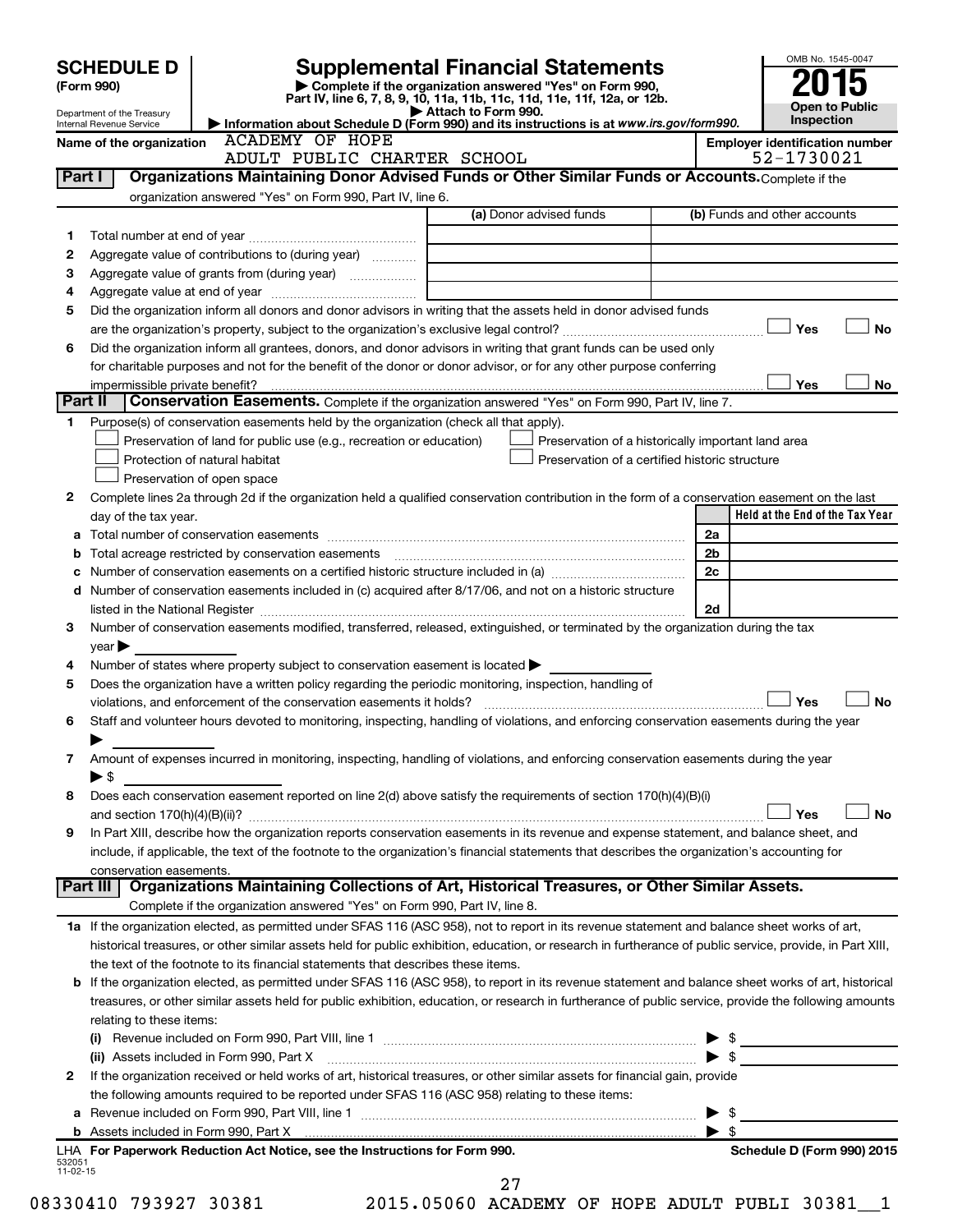|        |                                                                                                                                                                                                                                                                                                                      | <b>ACADEMY OF HOPE</b>      |                |                                                                                                                                                                                                                               |                 |                                                                             |           |
|--------|----------------------------------------------------------------------------------------------------------------------------------------------------------------------------------------------------------------------------------------------------------------------------------------------------------------------|-----------------------------|----------------|-------------------------------------------------------------------------------------------------------------------------------------------------------------------------------------------------------------------------------|-----------------|-----------------------------------------------------------------------------|-----------|
|        | Schedule D (Form 990) 2015                                                                                                                                                                                                                                                                                           | ADULT PUBLIC CHARTER SCHOOL |                |                                                                                                                                                                                                                               |                 | 52-1730021 Page 2                                                           |           |
|        | Part III<br>Organizations Maintaining Collections of Art, Historical Treasures, or Other Similar Assets (continued)                                                                                                                                                                                                  |                             |                |                                                                                                                                                                                                                               |                 |                                                                             |           |
| 3      | Using the organization's acquisition, accession, and other records, check any of the following that are a significant use of its collection items                                                                                                                                                                    |                             |                |                                                                                                                                                                                                                               |                 |                                                                             |           |
|        | (check all that apply):                                                                                                                                                                                                                                                                                              |                             |                |                                                                                                                                                                                                                               |                 |                                                                             |           |
| a      | Public exhibition                                                                                                                                                                                                                                                                                                    | d                           |                | Loan or exchange programs                                                                                                                                                                                                     |                 |                                                                             |           |
| b      | Scholarly research                                                                                                                                                                                                                                                                                                   | e                           |                | Other and the contract of the contract of the contract of the contract of the contract of the contract of the contract of the contract of the contract of the contract of the contract of the contract of the contract of the |                 |                                                                             |           |
| c      | Preservation for future generations                                                                                                                                                                                                                                                                                  |                             |                |                                                                                                                                                                                                                               |                 |                                                                             |           |
| 4      | Provide a description of the organization's collections and explain how they further the organization's exempt purpose in Part XIII.                                                                                                                                                                                 |                             |                |                                                                                                                                                                                                                               |                 |                                                                             |           |
| 5      | During the year, did the organization solicit or receive donations of art, historical treasures, or other similar assets                                                                                                                                                                                             |                             |                |                                                                                                                                                                                                                               |                 |                                                                             |           |
|        |                                                                                                                                                                                                                                                                                                                      |                             |                |                                                                                                                                                                                                                               |                 | Yes                                                                         | No        |
|        | Part IV<br>Escrow and Custodial Arrangements. Complete if the organization answered "Yes" on Form 990, Part IV, line 9, or                                                                                                                                                                                           |                             |                |                                                                                                                                                                                                                               |                 |                                                                             |           |
|        | reported an amount on Form 990, Part X, line 21.                                                                                                                                                                                                                                                                     |                             |                |                                                                                                                                                                                                                               |                 |                                                                             |           |
|        | 1a Is the organization an agent, trustee, custodian or other intermediary for contributions or other assets not included                                                                                                                                                                                             |                             |                |                                                                                                                                                                                                                               |                 |                                                                             |           |
|        |                                                                                                                                                                                                                                                                                                                      |                             |                |                                                                                                                                                                                                                               |                 | Yes                                                                         | <b>No</b> |
|        | on Form 990, Part X? [11] matter contracts and contracts and contracts are contracted as a form of the contract of the contract of the contract of the contract of the contract of the contract of the contract of the contrac<br>b If "Yes," explain the arrangement in Part XIII and complete the following table: |                             |                |                                                                                                                                                                                                                               |                 |                                                                             |           |
|        |                                                                                                                                                                                                                                                                                                                      |                             |                |                                                                                                                                                                                                                               |                 |                                                                             |           |
|        |                                                                                                                                                                                                                                                                                                                      |                             |                |                                                                                                                                                                                                                               |                 | Amount                                                                      |           |
|        |                                                                                                                                                                                                                                                                                                                      |                             |                |                                                                                                                                                                                                                               | 1c              |                                                                             |           |
|        |                                                                                                                                                                                                                                                                                                                      |                             |                |                                                                                                                                                                                                                               | 1d              |                                                                             |           |
|        | e Distributions during the year manufactured and an intervention of the year manufactured by the state of the state of the state of the state of the state of the state of the state of the state of the state of the state of                                                                                       |                             |                |                                                                                                                                                                                                                               | 1e              |                                                                             |           |
|        | Ending balance <i>www.communicality.communicality.communicality.communicality.communicality.communicality.com</i>                                                                                                                                                                                                    |                             |                |                                                                                                                                                                                                                               | 1f              |                                                                             |           |
|        | 2a Did the organization include an amount on Form 990, Part X, line 21, for escrow or custodial account liability?                                                                                                                                                                                                   |                             |                |                                                                                                                                                                                                                               |                 | Yes                                                                         | No        |
|        |                                                                                                                                                                                                                                                                                                                      |                             |                |                                                                                                                                                                                                                               |                 |                                                                             |           |
| Part V | <b>Endowment Funds.</b> Complete if the organization answered "Yes" on Form 990, Part IV, line 10.                                                                                                                                                                                                                   |                             |                |                                                                                                                                                                                                                               |                 |                                                                             |           |
|        |                                                                                                                                                                                                                                                                                                                      | (a) Current year            | (b) Prior year |                                                                                                                                                                                                                               |                 | (c) Two years back $\vert$ (d) Three years back $\vert$ (e) Four years back |           |
|        | 1a Beginning of year balance                                                                                                                                                                                                                                                                                         |                             |                |                                                                                                                                                                                                                               |                 |                                                                             |           |
| b      |                                                                                                                                                                                                                                                                                                                      |                             |                |                                                                                                                                                                                                                               |                 |                                                                             |           |
|        | Net investment earnings, gains, and losses                                                                                                                                                                                                                                                                           |                             |                |                                                                                                                                                                                                                               |                 |                                                                             |           |
|        |                                                                                                                                                                                                                                                                                                                      |                             |                |                                                                                                                                                                                                                               |                 |                                                                             |           |
|        | e Other expenditures for facilities                                                                                                                                                                                                                                                                                  |                             |                |                                                                                                                                                                                                                               |                 |                                                                             |           |
|        | and programs                                                                                                                                                                                                                                                                                                         |                             |                |                                                                                                                                                                                                                               |                 |                                                                             |           |
| Ť.     |                                                                                                                                                                                                                                                                                                                      |                             |                |                                                                                                                                                                                                                               |                 |                                                                             |           |
| g      | End of year balance                                                                                                                                                                                                                                                                                                  |                             |                |                                                                                                                                                                                                                               |                 |                                                                             |           |
| 2      | Provide the estimated percentage of the current year end balance (line 1g, column (a)) held as:                                                                                                                                                                                                                      |                             |                |                                                                                                                                                                                                                               |                 |                                                                             |           |
| а      | Board designated or quasi-endowment >                                                                                                                                                                                                                                                                                |                             |                |                                                                                                                                                                                                                               |                 |                                                                             |           |
| b      | Permanent endowment                                                                                                                                                                                                                                                                                                  | %                           |                |                                                                                                                                                                                                                               |                 |                                                                             |           |
|        | <b>c</b> Temporarily restricted endowment $\blacktriangleright$                                                                                                                                                                                                                                                      | %                           |                |                                                                                                                                                                                                                               |                 |                                                                             |           |
|        | The percentages on lines 2a, 2b, and 2c should equal 100%.                                                                                                                                                                                                                                                           |                             |                |                                                                                                                                                                                                                               |                 |                                                                             |           |
|        | 3a Are there endowment funds not in the possession of the organization that are held and administered for the organization                                                                                                                                                                                           |                             |                |                                                                                                                                                                                                                               |                 |                                                                             |           |
|        | by:                                                                                                                                                                                                                                                                                                                  |                             |                |                                                                                                                                                                                                                               |                 |                                                                             | Yes<br>No |
|        | (i)                                                                                                                                                                                                                                                                                                                  |                             |                |                                                                                                                                                                                                                               |                 | 3a(i)                                                                       |           |
|        |                                                                                                                                                                                                                                                                                                                      |                             |                |                                                                                                                                                                                                                               |                 | 3a(ii)                                                                      |           |
|        |                                                                                                                                                                                                                                                                                                                      |                             |                |                                                                                                                                                                                                                               |                 | 3 <sub>b</sub>                                                              |           |
| 4      | Describe in Part XIII the intended uses of the organization's endowment funds.                                                                                                                                                                                                                                       |                             |                |                                                                                                                                                                                                                               |                 |                                                                             |           |
|        | <b>Part VI</b><br>Land, Buildings, and Equipment.                                                                                                                                                                                                                                                                    |                             |                |                                                                                                                                                                                                                               |                 |                                                                             |           |
|        | Complete if the organization answered "Yes" on Form 990, Part IV, line 11a. See Form 990, Part X, line 10.                                                                                                                                                                                                           |                             |                |                                                                                                                                                                                                                               |                 |                                                                             |           |
|        |                                                                                                                                                                                                                                                                                                                      |                             |                |                                                                                                                                                                                                                               |                 |                                                                             |           |
|        | Description of property                                                                                                                                                                                                                                                                                              | (a) Cost or other           |                | (b) Cost or other                                                                                                                                                                                                             | (c) Accumulated | (d) Book value                                                              |           |
|        |                                                                                                                                                                                                                                                                                                                      | basis (investment)          |                | basis (other)<br>1,660,000.                                                                                                                                                                                                   | depreciation    | 1,660,000.                                                                  |           |
|        |                                                                                                                                                                                                                                                                                                                      |                             |                | 2,940,000.                                                                                                                                                                                                                    | 15,705.         | 2,924,295.                                                                  |           |
|        |                                                                                                                                                                                                                                                                                                                      |                             |                |                                                                                                                                                                                                                               |                 |                                                                             |           |
|        |                                                                                                                                                                                                                                                                                                                      |                             |                | 348,892.                                                                                                                                                                                                                      | 253,810.        |                                                                             | 95,082.   |
|        |                                                                                                                                                                                                                                                                                                                      |                             |                | 655,061.                                                                                                                                                                                                                      | 430,443.        |                                                                             | 224,618.  |
|        |                                                                                                                                                                                                                                                                                                                      |                             |                | 275,926.                                                                                                                                                                                                                      | 133.            |                                                                             | 275, 793. |
|        |                                                                                                                                                                                                                                                                                                                      |                             |                |                                                                                                                                                                                                                               |                 | 5, 179, 788.                                                                |           |

**Schedule D (Form 990) 2015**

532052 09-21-15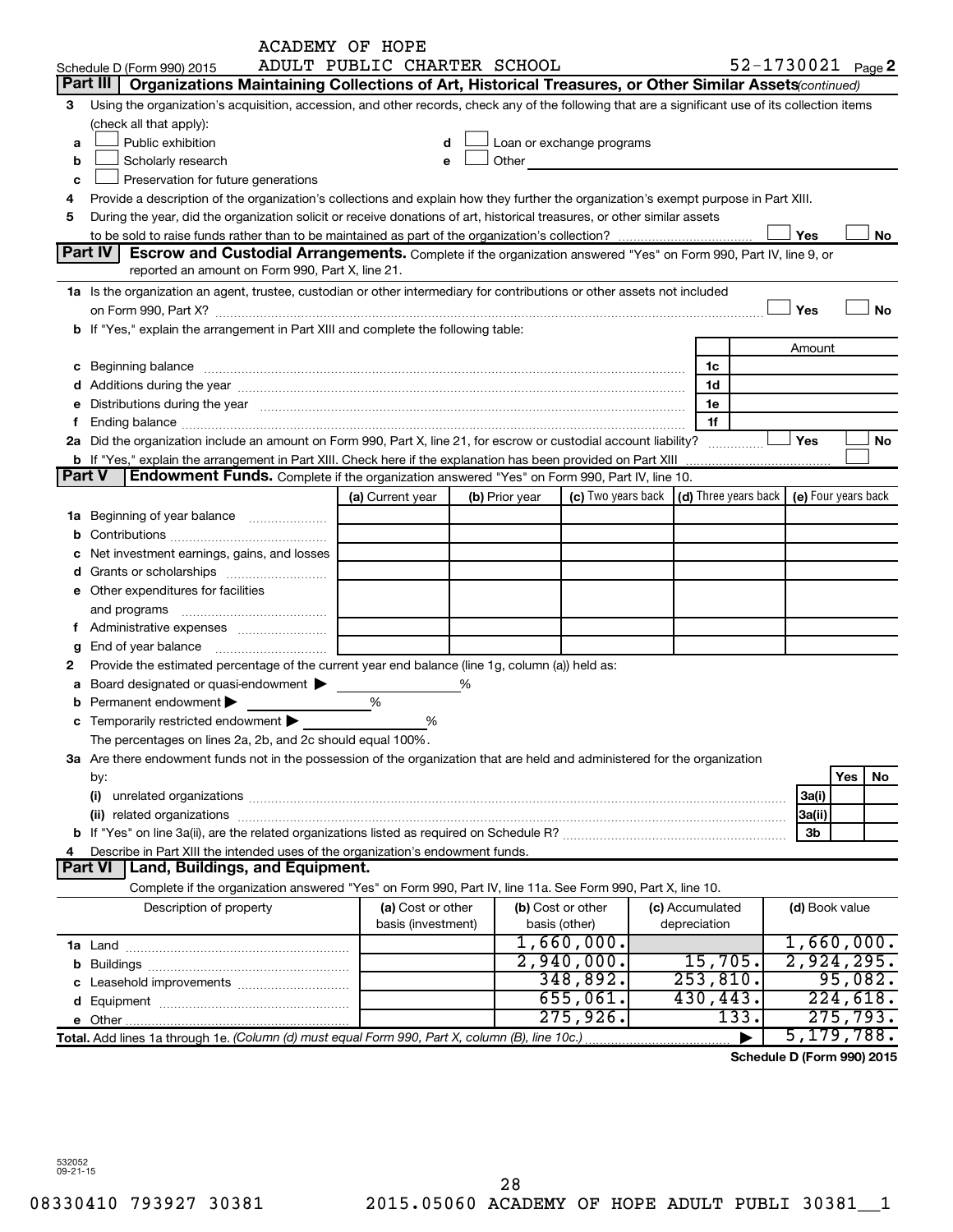| ACADEMY OF HOPE |  |
|-----------------|--|

|                  | Schedule D (Form 990) 2015                                                                                                                                             |                              | ADULT PUBLIC CHARTER SCHOOL |                | $52 - 1730021$ Page 3                                     |  |
|------------------|------------------------------------------------------------------------------------------------------------------------------------------------------------------------|------------------------------|-----------------------------|----------------|-----------------------------------------------------------|--|
| <b>Part VIII</b> | <b>Investments - Other Securities.</b>                                                                                                                                 |                              |                             |                |                                                           |  |
|                  | Complete if the organization answered "Yes" on Form 990, Part IV, line 11b. See Form 990, Part X, line 12.                                                             |                              |                             |                |                                                           |  |
|                  | (a) Description of security or category (including name of security)                                                                                                   |                              | (b) Book value              |                | (c) Method of valuation: Cost or end-of-year market value |  |
|                  | (1) Financial derivatives                                                                                                                                              |                              |                             |                |                                                           |  |
|                  |                                                                                                                                                                        |                              |                             |                |                                                           |  |
| $(3)$ Other      |                                                                                                                                                                        |                              |                             |                |                                                           |  |
| (A)              |                                                                                                                                                                        |                              |                             |                |                                                           |  |
| (B)              |                                                                                                                                                                        |                              |                             |                |                                                           |  |
| (C)              |                                                                                                                                                                        |                              |                             |                |                                                           |  |
| (D)              |                                                                                                                                                                        |                              |                             |                |                                                           |  |
| (E)              |                                                                                                                                                                        |                              |                             |                |                                                           |  |
| (F)              |                                                                                                                                                                        |                              |                             |                |                                                           |  |
| (G)              |                                                                                                                                                                        |                              |                             |                |                                                           |  |
| (H)              |                                                                                                                                                                        |                              |                             |                |                                                           |  |
|                  | Total. (Col. (b) must equal Form 990, Part X, col. (B) line 12.)                                                                                                       |                              |                             |                |                                                           |  |
|                  | Part VIII Investments - Program Related.                                                                                                                               |                              |                             |                |                                                           |  |
|                  | Complete if the organization answered "Yes" on Form 990, Part IV, line 11c. See Form 990, Part X, line 13.                                                             |                              |                             |                |                                                           |  |
|                  | (a) Description of investment                                                                                                                                          |                              | (b) Book value              |                | (c) Method of valuation: Cost or end-of-year market value |  |
| (1)              |                                                                                                                                                                        |                              |                             |                |                                                           |  |
| (2)              |                                                                                                                                                                        |                              |                             |                |                                                           |  |
| (3)              |                                                                                                                                                                        |                              |                             |                |                                                           |  |
| (4)              |                                                                                                                                                                        |                              |                             |                |                                                           |  |
| (5)              |                                                                                                                                                                        |                              |                             |                |                                                           |  |
| (6)              |                                                                                                                                                                        |                              |                             |                |                                                           |  |
| (7)              |                                                                                                                                                                        |                              |                             |                |                                                           |  |
| (8)              |                                                                                                                                                                        |                              |                             |                |                                                           |  |
| (9)              |                                                                                                                                                                        |                              |                             |                |                                                           |  |
|                  | Total. (Col. (b) must equal Form 990, Part X, col. (B) line 13.) $\blacktriangleright$                                                                                 |                              |                             |                |                                                           |  |
| Part IX          | <b>Other Assets.</b>                                                                                                                                                   |                              |                             |                |                                                           |  |
|                  | Complete if the organization answered "Yes" on Form 990, Part IV, line 11d. See Form 990, Part X, line 15.                                                             |                              |                             |                |                                                           |  |
|                  |                                                                                                                                                                        |                              | (a) Description             |                | (b) Book value                                            |  |
| (1)              |                                                                                                                                                                        |                              |                             |                |                                                           |  |
| (2)              |                                                                                                                                                                        |                              |                             |                |                                                           |  |
| (3)              |                                                                                                                                                                        |                              |                             |                |                                                           |  |
| (4)              |                                                                                                                                                                        |                              |                             |                |                                                           |  |
| (5)              |                                                                                                                                                                        |                              |                             |                |                                                           |  |
| (6)              |                                                                                                                                                                        |                              |                             |                |                                                           |  |
| (7)              |                                                                                                                                                                        |                              |                             |                |                                                           |  |
| (8)              |                                                                                                                                                                        |                              |                             |                |                                                           |  |
| (9)              |                                                                                                                                                                        |                              |                             |                |                                                           |  |
|                  | Total. (Column (b) must equal Form 990, Part X, col. (B) line 15.)                                                                                                     |                              |                             |                |                                                           |  |
| Part X           | <b>Other Liabilities.</b>                                                                                                                                              |                              |                             |                |                                                           |  |
|                  | Complete if the organization answered "Yes" on Form 990, Part IV, line 11e or 11f. See Form 990, Part X, line 25.                                                      |                              |                             |                |                                                           |  |
| 1.               |                                                                                                                                                                        | (a) Description of liability |                             | (b) Book value |                                                           |  |
| (1)              | Federal income taxes                                                                                                                                                   |                              |                             |                |                                                           |  |
| (2)              | CAPITAL LEASE OBLIGATION                                                                                                                                               |                              |                             | 31,890.        |                                                           |  |
| (3)              |                                                                                                                                                                        |                              |                             |                |                                                           |  |
| (4)              |                                                                                                                                                                        |                              |                             |                |                                                           |  |
| (5)              |                                                                                                                                                                        |                              |                             |                |                                                           |  |
| (6)              |                                                                                                                                                                        |                              |                             |                |                                                           |  |
| (7)              |                                                                                                                                                                        |                              |                             |                |                                                           |  |
| (8)              |                                                                                                                                                                        |                              |                             |                |                                                           |  |
| (9)              |                                                                                                                                                                        |                              |                             |                |                                                           |  |
|                  | Total. (Column (b) must equal Form 990, Part X, col. (B) line 25.)                                                                                                     |                              |                             | 31,890.        |                                                           |  |
|                  | 2. Liability for uncertain tax positions. In Part XIII, provide the text of the footnote to the organization's financial statements that reports the                   |                              |                             |                |                                                           |  |
|                  | organization's liability for uncertain tax positions under FIN 48 (ASC 740). Check here if the text of the footnote has been provided in Part XIII $\lfloor x \rfloor$ |                              |                             |                |                                                           |  |

| Schedule D (Form 990) 2015 |  |
|----------------------------|--|
|                            |  |

532053 09-21-15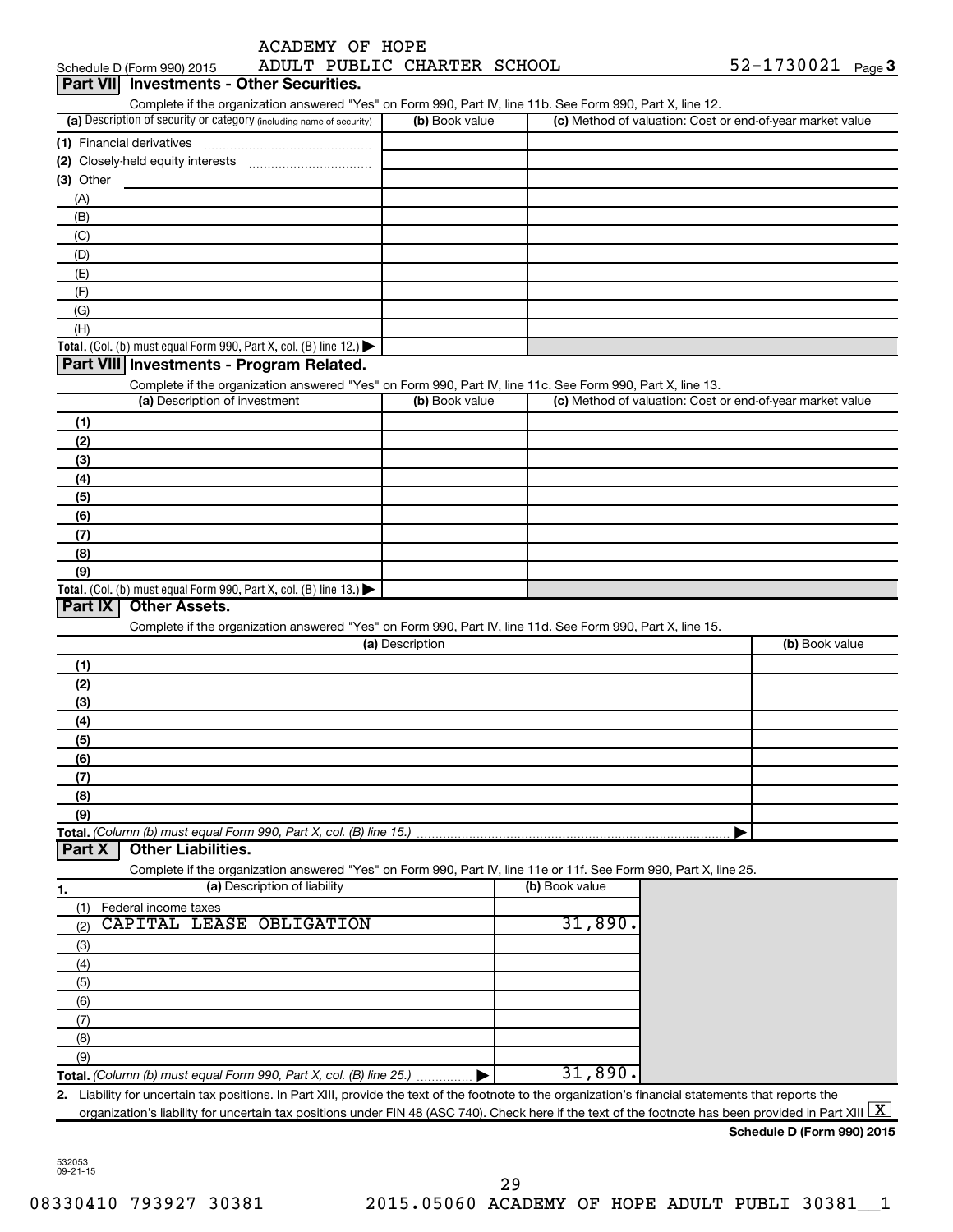|   | ACADEMY OF HOPE                                                                                                                                                                                                                     |                |                   |            |
|---|-------------------------------------------------------------------------------------------------------------------------------------------------------------------------------------------------------------------------------------|----------------|-------------------|------------|
|   | ADULT PUBLIC CHARTER SCHOOL<br>Schedule D (Form 990) 2015                                                                                                                                                                           |                | 52-1730021 Page 4 |            |
|   | Part XI<br>Reconciliation of Revenue per Audited Financial Statements With Revenue per Return.                                                                                                                                      |                |                   |            |
|   | Complete if the organization answered "Yes" on Form 990, Part IV, line 12a.                                                                                                                                                         |                |                   |            |
| 1 | Total revenue, gains, and other support per audited financial statements [111] [11] Total revenue, gains, and other support per audited financial statements                                                                        | $\overline{1}$ | 4,981,512.        |            |
| 2 | Amounts included on line 1 but not on Form 990, Part VIII, line 12:                                                                                                                                                                 |                |                   |            |
| a |                                                                                                                                                                                                                                     | 2a             |                   |            |
| b |                                                                                                                                                                                                                                     | 2 <sub>b</sub> |                   |            |
| c |                                                                                                                                                                                                                                     | 2 <sub>c</sub> |                   |            |
| d |                                                                                                                                                                                                                                     | 2d             |                   |            |
| e | Add lines 2a through 2d                                                                                                                                                                                                             |                | 2е                |            |
| З |                                                                                                                                                                                                                                     |                | 3                 | 4,981,512. |
| 4 | Amounts included on Form 990, Part VIII, line 12, but not on line 1:                                                                                                                                                                |                |                   |            |
| a |                                                                                                                                                                                                                                     | 4a             |                   |            |
| b |                                                                                                                                                                                                                                     | 4b             |                   |            |
| c | Add lines 4a and 4b                                                                                                                                                                                                                 |                | 4c                | 0.         |
|   |                                                                                                                                                                                                                                     |                |                   |            |
| 5 |                                                                                                                                                                                                                                     |                | 5                 | 4,981,512. |
|   | Part XII   Reconciliation of Expenses per Audited Financial Statements With Expenses per Return.                                                                                                                                    |                |                   |            |
|   | Complete if the organization answered "Yes" on Form 990, Part IV, line 12a.                                                                                                                                                         |                |                   |            |
| 1 |                                                                                                                                                                                                                                     |                | $\blacksquare$    | 4,689,503. |
| 2 | Amounts included on line 1 but not on Form 990, Part IX, line 25:                                                                                                                                                                   |                |                   |            |
| a |                                                                                                                                                                                                                                     | 2a             |                   |            |
| b |                                                                                                                                                                                                                                     | 2 <sub>b</sub> |                   |            |
|   |                                                                                                                                                                                                                                     | 2 <sub>c</sub> |                   |            |
|   |                                                                                                                                                                                                                                     | 2d             |                   |            |
| e | Add lines 2a through 2d <b>contained a contained a contained a contained a</b> contained a contact the set of the set of the set of the set of the set of the set of the set of the set of the set of the set of the set of the set |                | <b>2e</b>         |            |
| З |                                                                                                                                                                                                                                     |                | 3                 | 4,689,503. |
| 4 | Amounts included on Form 990, Part IX, line 25, but not on line 1:                                                                                                                                                                  |                |                   |            |
| а |                                                                                                                                                                                                                                     | 4a             |                   |            |
| b |                                                                                                                                                                                                                                     | 4 <sub>h</sub> |                   |            |
|   | Add lines 4a and 4b                                                                                                                                                                                                                 |                | 4c                |            |
|   | Part XIII Supplemental Information.                                                                                                                                                                                                 |                | 5                 | 4,689,503. |

Provide the descriptions required for Part II, lines 3, 5, and 9; Part III, lines 1a and 4; Part IV, lines 1b and 2b; Part V, line 4; Part X, line 2; Part XI, lines 2d and 4b; and Part XII, lines 2d and 4b. Also complete this part to provide any additional information.

PART X, LINE 2:

|  |  |  |  | ACADEMY OF HOPE ADULT PUBLIC SCHOOL BELIEVES THAT IT HAS APPROPRIATE     |  |  |  |  |
|--|--|--|--|--------------------------------------------------------------------------|--|--|--|--|
|  |  |  |  | SUPPORT FOR ANY TAX POSITIONS TAKEN, AND AS SUCH, DOES NOT HAVE ANY      |  |  |  |  |
|  |  |  |  | UNCERTAIN TAX POSITIONS THAT ARE MATERIAL TO THE FINANCIAL STATEMENTS OR |  |  |  |  |
|  |  |  |  | THAT WOULD HAVE AN EFFECT ON ITS TAX-EXEMPT STATUS. THERE ARE NO         |  |  |  |  |
|  |  |  |  | UNRECOGNIZED TAX BENEFITS OR LIABILITIES THAT NEED TO BE RECORDED.       |  |  |  |  |
|  |  |  |  |                                                                          |  |  |  |  |

**Schedule D (Form 990) 2015**

532054 09-21-15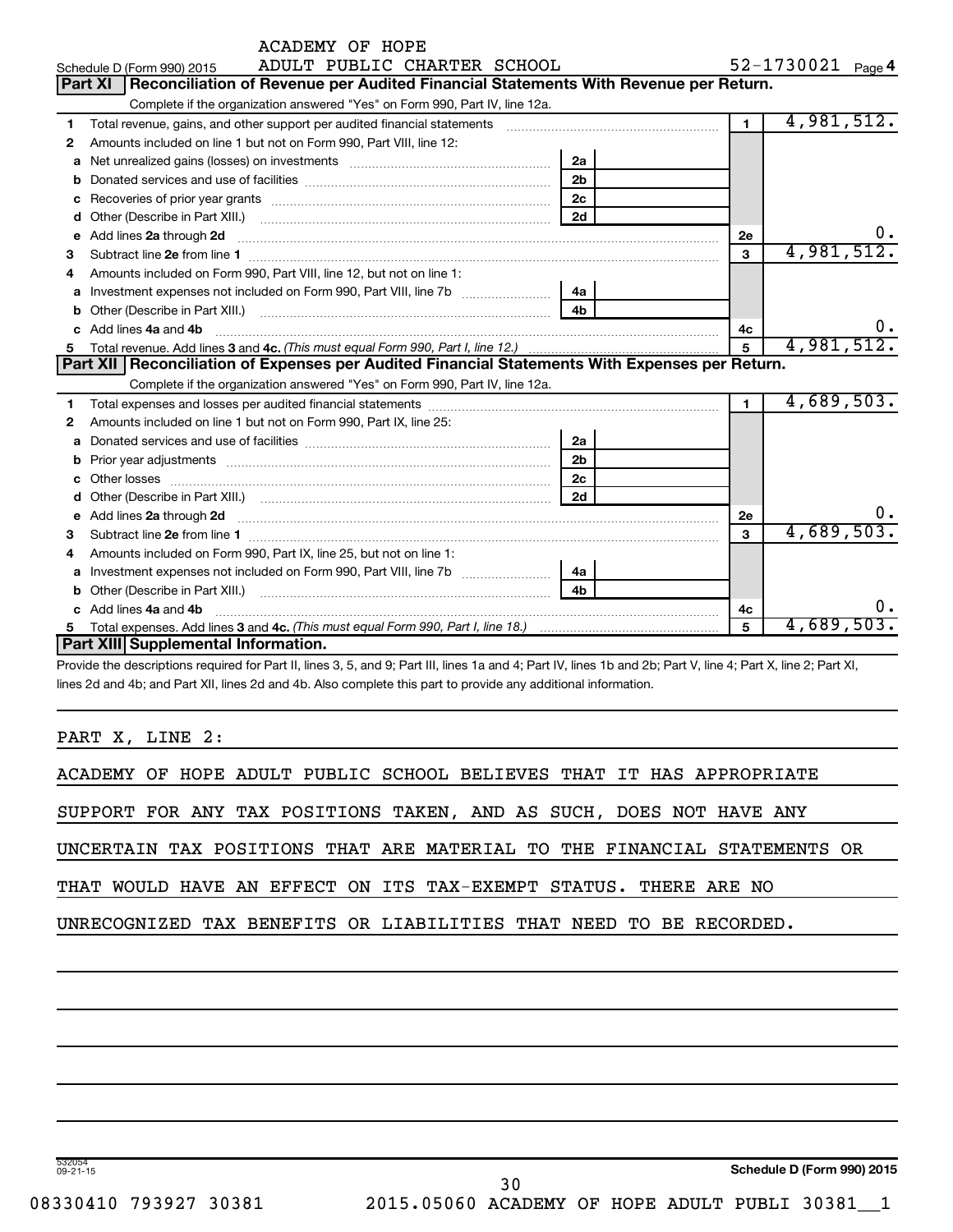|  | <b>SCHEDULE E</b> |  |
|--|-------------------|--|
|  |                   |  |

# **Schools**

**(Form 990 or 990-EZ) | Complete if the organization answered "Yes" on Form 990, Part IV, line 13, or Form 990-EZ, Part VI, line 48.**

OMB No. 1545-0047

**2015**

| Department of the Treasury<br>Internal Revenue Service | Attach to Form 990 or Form 990-EZ.<br><b>Open to Public</b><br>Inspection<br>Information about Schedule E (Form 990 or 990-EZ) and its instructions is at WWW.irs.gov/form990.                                                     |                                       |              |     |                         |  |  |  |
|--------------------------------------------------------|------------------------------------------------------------------------------------------------------------------------------------------------------------------------------------------------------------------------------------|---------------------------------------|--------------|-----|-------------------------|--|--|--|
|                                                        | Name of the organization ACADEMY OF HOPE                                                                                                                                                                                           | <b>Employer identification number</b> |              |     |                         |  |  |  |
|                                                        | ADULT PUBLIC CHARTER SCHOOL                                                                                                                                                                                                        |                                       | 52-1730021   |     |                         |  |  |  |
| Part I                                                 |                                                                                                                                                                                                                                    |                                       |              |     |                         |  |  |  |
|                                                        |                                                                                                                                                                                                                                    |                                       |              | YES | <b>NO</b>               |  |  |  |
| 1                                                      | Does the organization have a racially nondiscriminatory policy toward students by statement in its charter, bylaws,                                                                                                                |                                       |              |     |                         |  |  |  |
|                                                        |                                                                                                                                                                                                                                    |                                       | 1            | х   |                         |  |  |  |
| 2                                                      | Does the organization include a statement of its racially nondiscriminatory policy toward students in all its brochures,                                                                                                           |                                       |              |     |                         |  |  |  |
|                                                        | catalogues, and other written communications with the public dealing with student admissions, programs, and scholarships?                                                                                                          |                                       | $\mathbf{2}$ | х   |                         |  |  |  |
| 3                                                      | Has the organization publicized its racially nondiscriminatory policy through newspaper or broadcast media during the                                                                                                              |                                       |              |     |                         |  |  |  |
|                                                        | period of solicitation for students, or during the registration period if it has no solicitation program, in a way that makes                                                                                                      |                                       |              |     |                         |  |  |  |
|                                                        | the policy known to all parts of the general community it serves? If "Yes," please describe. If "No," please explain.                                                                                                              |                                       |              |     |                         |  |  |  |
|                                                        | If you need more space, use Part II manufactured and continuum contract to the Part II manufacture and the manufacture of the manufacture of the space, use Part II                                                                |                                       | 3            | х   |                         |  |  |  |
| SEE PART II                                            |                                                                                                                                                                                                                                    |                                       |              |     |                         |  |  |  |
|                                                        |                                                                                                                                                                                                                                    |                                       |              |     |                         |  |  |  |
|                                                        |                                                                                                                                                                                                                                    |                                       |              |     |                         |  |  |  |
|                                                        |                                                                                                                                                                                                                                    |                                       |              |     |                         |  |  |  |
|                                                        |                                                                                                                                                                                                                                    |                                       |              |     |                         |  |  |  |
| 4                                                      | Does the organization maintain the following?                                                                                                                                                                                      |                                       |              |     | х                       |  |  |  |
| a                                                      |                                                                                                                                                                                                                                    |                                       | 4a           |     | $\overline{\text{x}}$   |  |  |  |
|                                                        | <b>b</b> Records documenting that scholarships and other financial assistance are awarded on a racially nondiscriminatory basis?                                                                                                   |                                       | 4b           |     |                         |  |  |  |
|                                                        | c Copies of all catalogues, brochures, announcements, and other written communications to the public dealing with student                                                                                                          |                                       |              | х   |                         |  |  |  |
|                                                        |                                                                                                                                                                                                                                    |                                       | 4с<br>4d     | x   |                         |  |  |  |
|                                                        | If you answered "No" to any of the above, please explain. If you need more space, use Part II.                                                                                                                                     |                                       |              |     |                         |  |  |  |
| SEE PART II                                            |                                                                                                                                                                                                                                    |                                       |              |     |                         |  |  |  |
|                                                        |                                                                                                                                                                                                                                    |                                       |              |     |                         |  |  |  |
|                                                        |                                                                                                                                                                                                                                    |                                       |              |     |                         |  |  |  |
|                                                        |                                                                                                                                                                                                                                    |                                       |              |     |                         |  |  |  |
| 5                                                      | Does the organization discriminate by race in any way with respect to:                                                                                                                                                             |                                       |              |     |                         |  |  |  |
|                                                        |                                                                                                                                                                                                                                    |                                       | 5a           |     | х                       |  |  |  |
|                                                        |                                                                                                                                                                                                                                    |                                       | 5b           |     | X                       |  |  |  |
|                                                        |                                                                                                                                                                                                                                    |                                       | 5с           |     | х                       |  |  |  |
|                                                        |                                                                                                                                                                                                                                    |                                       | <b>5d</b>    |     | х                       |  |  |  |
|                                                        |                                                                                                                                                                                                                                    |                                       | 5e           |     | $\overline{\textbf{x}}$ |  |  |  |
|                                                        | f Use of facilities? <b>www.communities.</b> We can be a series of the contract of the contract of the contract of the contract of the contract of the contract of the contract of the contract of the contract of the contract of |                                       | 5f           |     | $\overline{\mathbf{x}}$ |  |  |  |
|                                                        |                                                                                                                                                                                                                                    |                                       | 5g           |     | $\overline{\texttt{x}}$ |  |  |  |
|                                                        |                                                                                                                                                                                                                                    |                                       | 5h           |     | X                       |  |  |  |
|                                                        | If you answered "Yes" to any of the above, please explain. If you need more space, use Part II.                                                                                                                                    |                                       |              |     |                         |  |  |  |
|                                                        |                                                                                                                                                                                                                                    |                                       |              |     |                         |  |  |  |
|                                                        |                                                                                                                                                                                                                                    |                                       |              |     |                         |  |  |  |
|                                                        |                                                                                                                                                                                                                                    |                                       |              |     |                         |  |  |  |
|                                                        |                                                                                                                                                                                                                                    |                                       |              |     |                         |  |  |  |
|                                                        |                                                                                                                                                                                                                                    |                                       | 6a           | х   |                         |  |  |  |
|                                                        |                                                                                                                                                                                                                                    |                                       | 6b           |     | x                       |  |  |  |
|                                                        |                                                                                                                                                                                                                                    |                                       |              |     |                         |  |  |  |

If you answered "Yes" on either line 6a or line 6b, explain on Part II.

**7** Does the organization certify that it has complied with the applicable requirements of sections 4.01 through 4.05 of Rev. Proc. 75-50, 1975-2 C.B. 587, covering racial nondiscrimination? If "No," explain on Part II

**For Paperwork Reduction Act Notice, see the Instructions for Form 990 or Form 990-EZ.** LHA

**Schedule E (Form 990 or 990-EZ) (2015)**

**7**

X

532061 10-02-15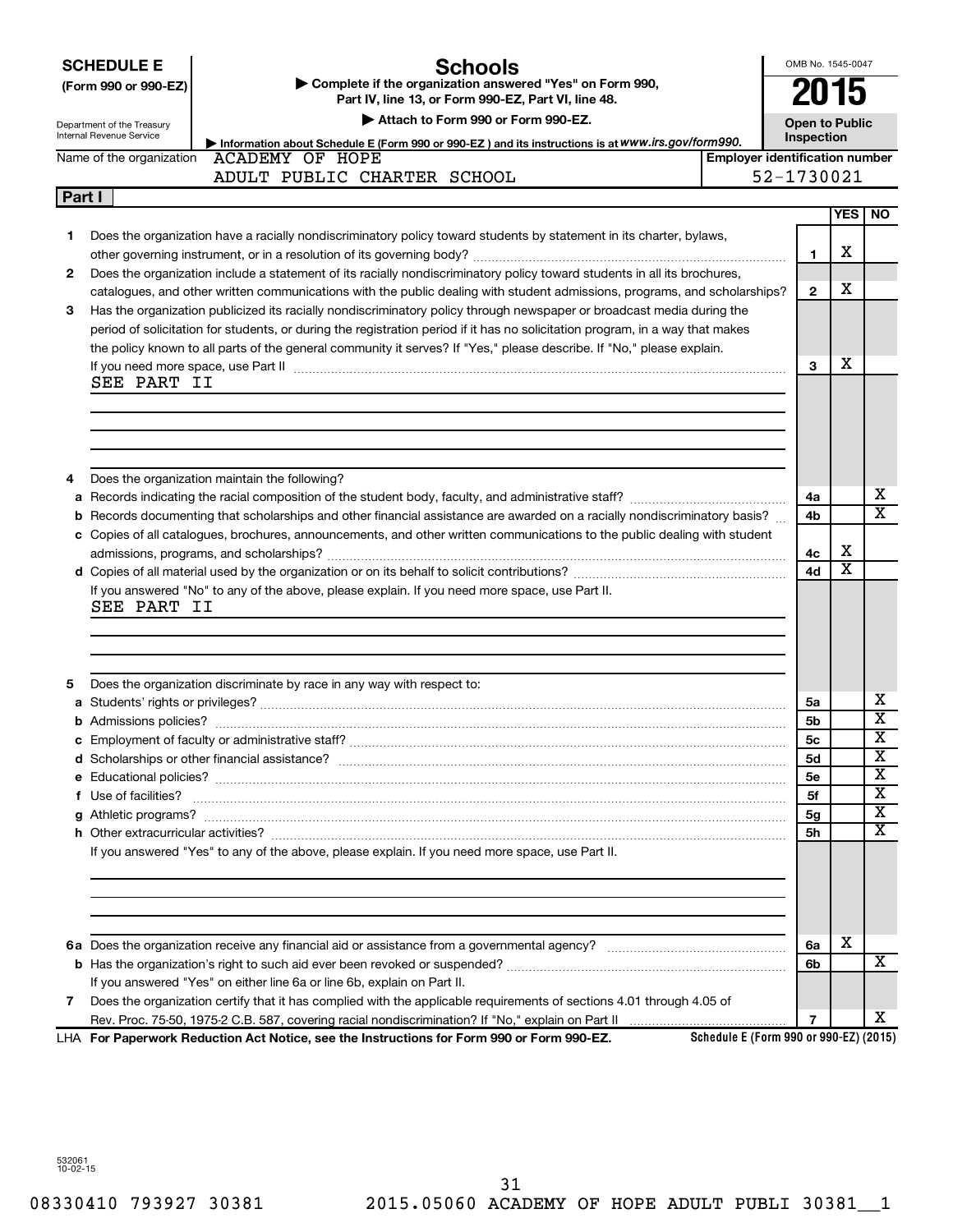Part II | Supplemental Information. Provide the explanations required by Part I, lines 3, 4d, 5h, 6b, and 7, as applicable. Also provide any other additional information.

LINE 3 - EXPLANATION OF NONDISCRIMINATION POLICY:

THE FOLLOWING STATEMENT APPEARS ON ALL LITERATURE: "ACADEMY

OF HOPE DOES NOT DISCRIMINATE ON THE BASIS OF RACE, COLOR,

RELIGION, SEX, AGE, MARITAL STATUS, NATIONAL ORIGIN, PERSONAL

APPEARANCE, SEXUAL ORIENTATION, GENDER IDENTITY OR

EXPRESSION, FAMILIAL STATUS, FAMILY RESPONSIBILITIES,

POLITICAL AFFILIATION, SOURCE OF INCOME OR ANY OTHER REASON PROHIBITED BY

LAW." AS A PUBLIC CHARTER SCHOOL, ACADEMY OF HOPE IS EXEMPT FROM THE

REQUIREMENTS OF REV.PROC.75-50.

LINE 4 - EXPLANATION OF RECORDS NON-MAINTENANCE:

LINE 4A- ACADEMY OF HOPE ADULT PUBLIC CHARTER SCHOOL ONLY

KEEPS RECORDS OF THE RACIAL COMPOSITION OF OUR STUDENTS, BUT

NOT FOR THE STAFF SINCE WE ARE UNDER 50 EMPLOYEES.

LINE 4B- ACADEMY OF HOPE ADULT PUBLIC CHARTER SCHOOL DOES NOT PROVIDE

SCHOLARSHIPS OR FINANCIAL ASSISTANCE.

LINE 6 - EXPLANATION OF GOVERNMENT FINANCIAL AID:

ACADEMY OF HOPE ADULT PUBLIC CHARTER SCHOOL RECEIVES GRANT FUNDS TO

SUPPORT OPERATIONS FROM LOCAL GOVERNMENT AGENCIES.

LINE 7 - EXPLANATION OF RACIAL NONDISCRIMINATION COMPLIANCE:

AS A PUBLIC CHARTER SCHOOL, ACADEMY OF HOPE IS EXEMPT FROM THE

REQUIREMENTS OF REV.PROC.75-50.

532062 10-02-15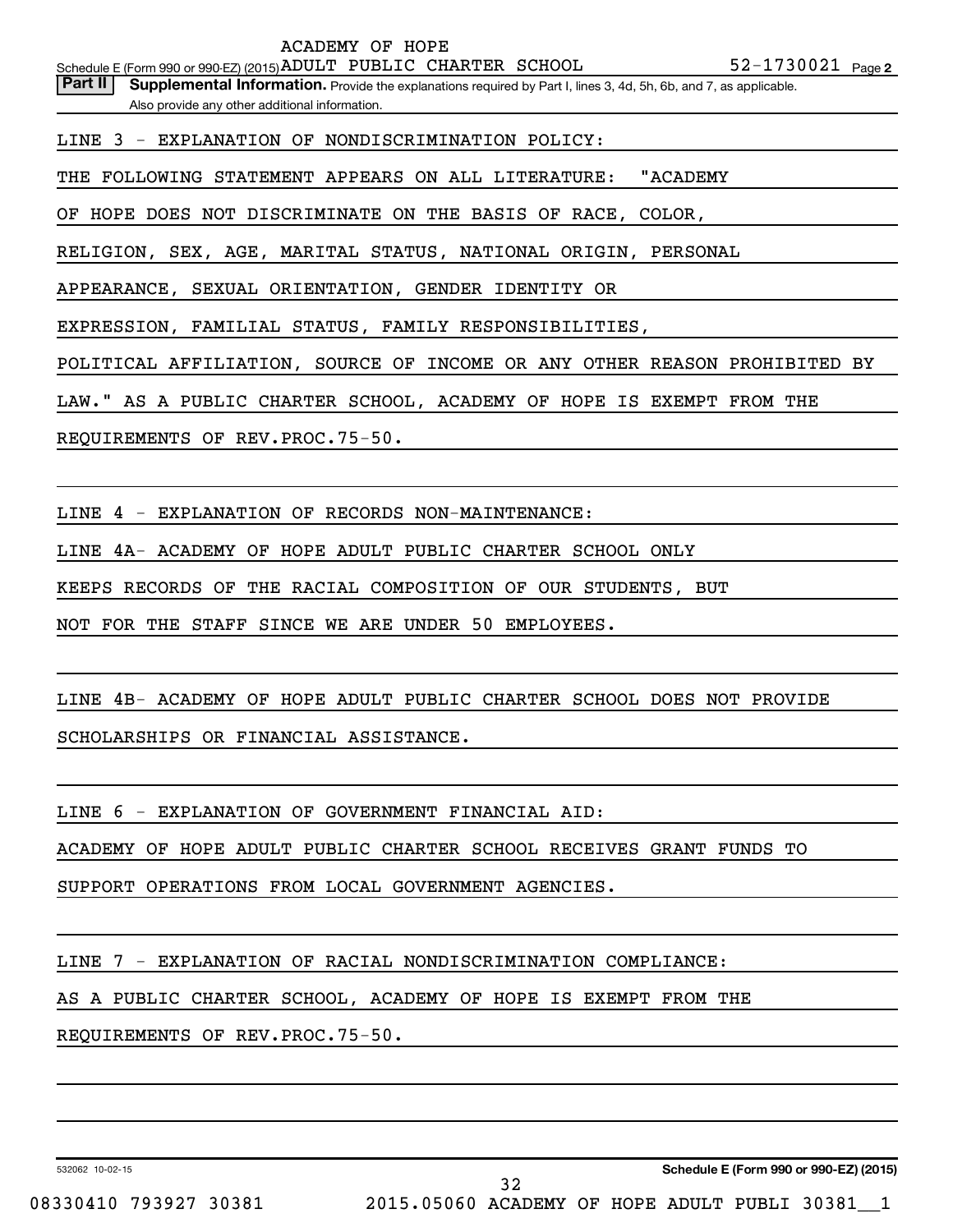| <b>SCHEDULE G</b>                                                                                                                                            |                                                                                                                                                                                                                                                                                                                                                                                                                                                                                                            |                            |                                                           |                                                                                                                        |                                                                            | OMB No. 1545-0047                                       |
|--------------------------------------------------------------------------------------------------------------------------------------------------------------|------------------------------------------------------------------------------------------------------------------------------------------------------------------------------------------------------------------------------------------------------------------------------------------------------------------------------------------------------------------------------------------------------------------------------------------------------------------------------------------------------------|----------------------------|-----------------------------------------------------------|------------------------------------------------------------------------------------------------------------------------|----------------------------------------------------------------------------|---------------------------------------------------------|
| (Form 990 or 990-EZ)                                                                                                                                         | <b>Supplemental Information Regarding Fundraising or Gaming Activities</b><br>Complete if the organization answered "Yes" on Form 990, Part IV, lines 17, 18, or 19, or if the                                                                                                                                                                                                                                                                                                                             |                            |                                                           |                                                                                                                        |                                                                            | 2015                                                    |
|                                                                                                                                                              | organization entered more than \$15,000 on Form 990-EZ, line 6a.                                                                                                                                                                                                                                                                                                                                                                                                                                           |                            |                                                           |                                                                                                                        |                                                                            | <b>Open to Public</b>                                   |
| Department of the Treasury<br>Internal Revenue Service                                                                                                       | Attach to Form 990 or Form 990-EZ.<br>Information about Schedule G (Form 990 or 990-EZ) and its instructions is at WWW.irs.gov/form990.                                                                                                                                                                                                                                                                                                                                                                    |                            |                                                           |                                                                                                                        |                                                                            | Inspection                                              |
| Name of the organization                                                                                                                                     | <b>ACADEMY OF HOPE</b>                                                                                                                                                                                                                                                                                                                                                                                                                                                                                     |                            |                                                           |                                                                                                                        |                                                                            | <b>Employer identification number</b>                   |
|                                                                                                                                                              | ADULT PUBLIC CHARTER SCHOOL                                                                                                                                                                                                                                                                                                                                                                                                                                                                                |                            |                                                           |                                                                                                                        | 52-1730021                                                                 |                                                         |
| Part I<br>required to complete this part.                                                                                                                    | Fundraising Activities. Complete if the organization answered "Yes" on Form 990, Part IV, line 17. Form 990-EZ filers are not                                                                                                                                                                                                                                                                                                                                                                              |                            |                                                           |                                                                                                                        |                                                                            |                                                         |
| $X$ Mail solicitations<br>a<br>X  <br>Internet and email solicitations<br>b<br>Phone solicitations<br>C<br>$\boxed{\mathbf{X}}$ In-person solicitations<br>d | 1 Indicate whether the organization raised funds through any of the following activities. Check all that apply.<br>g<br>2 a Did the organization have a written or oral agreement with any individual (including officers, directors, trustees or<br>key employees listed in Form 990, Part VII) or entity in connection with professional fundraising services?<br>b If "Yes," list the ten highest paid individuals or entities (fundraisers) pursuant to agreements under which the fundraiser is to be | Special fundraising events |                                                           | $e$ $\boxed{X}$ Solicitation of non-government grants<br>$f\left[\frac{X}{X}\right]$ Solicitation of government grants | $\boxed{\text{X}}$ Yes                                                     | <b>No</b>                                               |
| compensated at least \$5,000 by the organization.                                                                                                            |                                                                                                                                                                                                                                                                                                                                                                                                                                                                                                            |                            |                                                           |                                                                                                                        |                                                                            |                                                         |
| (i) Name and address of individual<br>or entity (fundraiser)                                                                                                 | (ii) Activity                                                                                                                                                                                                                                                                                                                                                                                                                                                                                              | or control of              | (iii) Did<br>fundraiser<br>have custody<br>contributions? | (iv) Gross receipts<br>from activity                                                                                   | (v) Amount paid<br>to (or retained by)<br>fundraiser<br>listed in col. (i) | (vi) Amount paid<br>to (or retained by)<br>organization |
| LASSITER & ASSOCIATES, LLC -                                                                                                                                 |                                                                                                                                                                                                                                                                                                                                                                                                                                                                                                            | Yes                        | No                                                        |                                                                                                                        |                                                                            |                                                         |
| 2 WISCONSIN CIRCLE, SUITE                                                                                                                                    | FUNDRAISING CONSULTANT                                                                                                                                                                                                                                                                                                                                                                                                                                                                                     |                            | X                                                         | $\mathbf{0}$ .                                                                                                         | 203,659.                                                                   | $<$ 203, 659. >                                         |
|                                                                                                                                                              |                                                                                                                                                                                                                                                                                                                                                                                                                                                                                                            |                            |                                                           |                                                                                                                        |                                                                            |                                                         |
|                                                                                                                                                              |                                                                                                                                                                                                                                                                                                                                                                                                                                                                                                            |                            |                                                           |                                                                                                                        |                                                                            |                                                         |
|                                                                                                                                                              |                                                                                                                                                                                                                                                                                                                                                                                                                                                                                                            |                            |                                                           |                                                                                                                        |                                                                            |                                                         |
|                                                                                                                                                              |                                                                                                                                                                                                                                                                                                                                                                                                                                                                                                            |                            |                                                           |                                                                                                                        |                                                                            |                                                         |
|                                                                                                                                                              |                                                                                                                                                                                                                                                                                                                                                                                                                                                                                                            |                            |                                                           |                                                                                                                        |                                                                            |                                                         |
|                                                                                                                                                              |                                                                                                                                                                                                                                                                                                                                                                                                                                                                                                            |                            |                                                           |                                                                                                                        |                                                                            |                                                         |
|                                                                                                                                                              |                                                                                                                                                                                                                                                                                                                                                                                                                                                                                                            |                            |                                                           |                                                                                                                        |                                                                            |                                                         |
|                                                                                                                                                              |                                                                                                                                                                                                                                                                                                                                                                                                                                                                                                            |                            |                                                           |                                                                                                                        |                                                                            |                                                         |
|                                                                                                                                                              |                                                                                                                                                                                                                                                                                                                                                                                                                                                                                                            |                            |                                                           |                                                                                                                        |                                                                            |                                                         |
|                                                                                                                                                              |                                                                                                                                                                                                                                                                                                                                                                                                                                                                                                            |                            |                                                           |                                                                                                                        |                                                                            |                                                         |
|                                                                                                                                                              |                                                                                                                                                                                                                                                                                                                                                                                                                                                                                                            |                            |                                                           |                                                                                                                        |                                                                            |                                                         |
|                                                                                                                                                              |                                                                                                                                                                                                                                                                                                                                                                                                                                                                                                            |                            |                                                           |                                                                                                                        |                                                                            |                                                         |
|                                                                                                                                                              |                                                                                                                                                                                                                                                                                                                                                                                                                                                                                                            |                            |                                                           |                                                                                                                        |                                                                            |                                                         |
| Total                                                                                                                                                        |                                                                                                                                                                                                                                                                                                                                                                                                                                                                                                            |                            |                                                           |                                                                                                                        | 203,659.                                                                   | $<$ 203,659.>                                           |
| or licensing.                                                                                                                                                | 3 List all states in which the organization is registered or licensed to solicit contributions or has been notified it is exempt from registration                                                                                                                                                                                                                                                                                                                                                         |                            |                                                           |                                                                                                                        |                                                                            |                                                         |
|                                                                                                                                                              |                                                                                                                                                                                                                                                                                                                                                                                                                                                                                                            |                            |                                                           |                                                                                                                        |                                                                            |                                                         |
|                                                                                                                                                              |                                                                                                                                                                                                                                                                                                                                                                                                                                                                                                            |                            |                                                           |                                                                                                                        |                                                                            |                                                         |
|                                                                                                                                                              |                                                                                                                                                                                                                                                                                                                                                                                                                                                                                                            |                            |                                                           |                                                                                                                        |                                                                            |                                                         |
|                                                                                                                                                              |                                                                                                                                                                                                                                                                                                                                                                                                                                                                                                            |                            |                                                           |                                                                                                                        |                                                                            |                                                         |
|                                                                                                                                                              |                                                                                                                                                                                                                                                                                                                                                                                                                                                                                                            |                            |                                                           |                                                                                                                        |                                                                            |                                                         |
|                                                                                                                                                              |                                                                                                                                                                                                                                                                                                                                                                                                                                                                                                            |                            |                                                           |                                                                                                                        |                                                                            |                                                         |
|                                                                                                                                                              |                                                                                                                                                                                                                                                                                                                                                                                                                                                                                                            |                            |                                                           |                                                                                                                        |                                                                            |                                                         |
|                                                                                                                                                              |                                                                                                                                                                                                                                                                                                                                                                                                                                                                                                            |                            |                                                           |                                                                                                                        |                                                                            |                                                         |
| LHA For Paperwork Reduction Act Notice, see the Instructions for Form 990 or 990-EZ.                                                                         |                                                                                                                                                                                                                                                                                                                                                                                                                                                                                                            |                            |                                                           |                                                                                                                        |                                                                            | Schedule G (Form 990 or 990-EZ) 2015                    |
| 532081<br>09-14-15                                                                                                                                           | SEE PART IV FOR CONTINUATIONS                                                                                                                                                                                                                                                                                                                                                                                                                                                                              |                            |                                                           |                                                                                                                        |                                                                            |                                                         |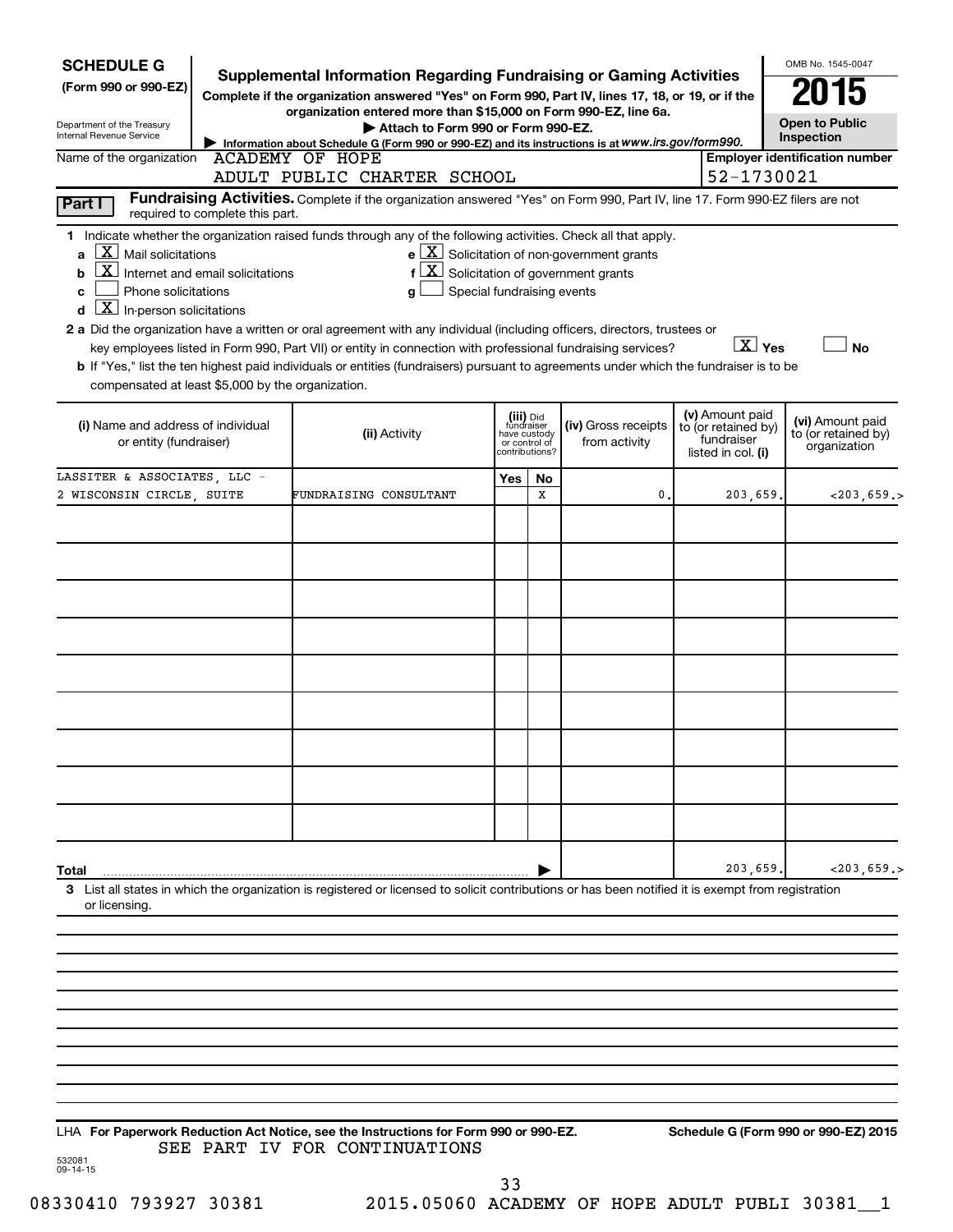| ACADEMY OF HOPE |  |
|-----------------|--|
|-----------------|--|

|                 |                | Schedule G (Form 990 or 990-EZ) 2015 ADULT PUBLIC CHARTER SCHOOL                                                                                                                                                                                                           |                |                                                                    |                  | $52 - 1730021$ Page 2                     |
|-----------------|----------------|----------------------------------------------------------------------------------------------------------------------------------------------------------------------------------------------------------------------------------------------------------------------------|----------------|--------------------------------------------------------------------|------------------|-------------------------------------------|
|                 | Part II        | Fundraising Events. Complete if the organization answered "Yes" on Form 990, Part IV, line 18, or reported more than \$15,000<br>of fundraising event contributions and gross income on Form 990-EZ, lines 1 and 6b. List events with gross receipts greater than \$5,000. |                |                                                                    |                  |                                           |
|                 |                |                                                                                                                                                                                                                                                                            | (a) Event #1   | (b) Event #2                                                       | (c) Other events | (d) Total events<br>(add col. (a) through |
|                 |                |                                                                                                                                                                                                                                                                            | (event type)   | (event type)                                                       | (total number)   | col. (c)                                  |
| Revenue         | 1.             |                                                                                                                                                                                                                                                                            |                |                                                                    |                  |                                           |
|                 | $\mathbf{2}$   |                                                                                                                                                                                                                                                                            |                |                                                                    |                  |                                           |
|                 | 3              | Gross income (line 1 minus line 2)                                                                                                                                                                                                                                         |                |                                                                    |                  |                                           |
|                 |                |                                                                                                                                                                                                                                                                            |                |                                                                    |                  |                                           |
|                 |                |                                                                                                                                                                                                                                                                            |                |                                                                    |                  |                                           |
|                 | 5              |                                                                                                                                                                                                                                                                            |                |                                                                    |                  |                                           |
| Direct Expenses | 6              |                                                                                                                                                                                                                                                                            |                |                                                                    |                  |                                           |
|                 | 7              |                                                                                                                                                                                                                                                                            |                |                                                                    |                  |                                           |
|                 | 8              |                                                                                                                                                                                                                                                                            |                |                                                                    |                  |                                           |
|                 | 9              |                                                                                                                                                                                                                                                                            |                |                                                                    |                  |                                           |
|                 | 10             | Direct expense summary. Add lines 4 through 9 in column (d) [11] manufactures in the summan contract expense summary. Add lines 4 through 9 in column (d)                                                                                                                  |                |                                                                    | ▶                |                                           |
|                 | 11<br>Part III | Gaming. Complete if the organization answered "Yes" on Form 990, Part IV, line 19, or reported more than                                                                                                                                                                   |                |                                                                    |                  |                                           |
|                 |                | \$15,000 on Form 990-EZ, line 6a.                                                                                                                                                                                                                                          |                |                                                                    |                  |                                           |
|                 |                |                                                                                                                                                                                                                                                                            | (a) Bingo      | (b) Pull tabs/instant                                              | (c) Other gaming | (d) Total gaming (add                     |
| Revenue         |                |                                                                                                                                                                                                                                                                            |                | bingo/progressive bingo                                            |                  | col. (a) through col. (c))                |
|                 |                |                                                                                                                                                                                                                                                                            |                |                                                                    |                  |                                           |
|                 |                |                                                                                                                                                                                                                                                                            |                |                                                                    |                  |                                           |
|                 | 2              | Cash prizes [11] Cash prizes [11] Cash prizes [11] Cash prizes [11] Casar Division [11] Division Casar Division [11] Division Casar Division [11] Division Casar Division [11] Division Division [11] Division Division Divisi                                             |                |                                                                    |                  |                                           |
| Expenses        | З              |                                                                                                                                                                                                                                                                            |                |                                                                    |                  |                                           |
| Direct          |                |                                                                                                                                                                                                                                                                            |                |                                                                    |                  |                                           |
|                 |                |                                                                                                                                                                                                                                                                            |                |                                                                    |                  |                                           |
|                 |                | 6 Volunteer labor                                                                                                                                                                                                                                                          | Yes<br>%<br>No | Yes<br>$\%$<br>No                                                  | Yes<br>%<br>No   |                                           |
|                 | 7              | Direct expense summary. Add lines 2 through 5 in column (d)                                                                                                                                                                                                                |                |                                                                    | ▶                |                                           |
|                 | 8              |                                                                                                                                                                                                                                                                            |                |                                                                    |                  |                                           |
|                 |                |                                                                                                                                                                                                                                                                            |                |                                                                    |                  |                                           |
| 9               |                | Enter the state(s) in which the organization conducts gaming activities:                                                                                                                                                                                                   |                | <u> 1989 - Johann Barbara, martxa amerikan personal (h. 1989).</u> |                  | Yes<br>No                                 |
|                 |                |                                                                                                                                                                                                                                                                            |                |                                                                    |                  |                                           |
|                 |                |                                                                                                                                                                                                                                                                            |                |                                                                    |                  | Yes<br>No                                 |
|                 |                |                                                                                                                                                                                                                                                                            |                |                                                                    |                  |                                           |
|                 |                | 532082 09-14-15                                                                                                                                                                                                                                                            |                |                                                                    |                  | Schedule G (Form 990 or 990-EZ) 2015      |
|                 |                |                                                                                                                                                                                                                                                                            |                |                                                                    |                  |                                           |

08330410 793927 30381 2015.05060 ACADEMY OF HOPE ADULT PUBLI 30381\_\_1 34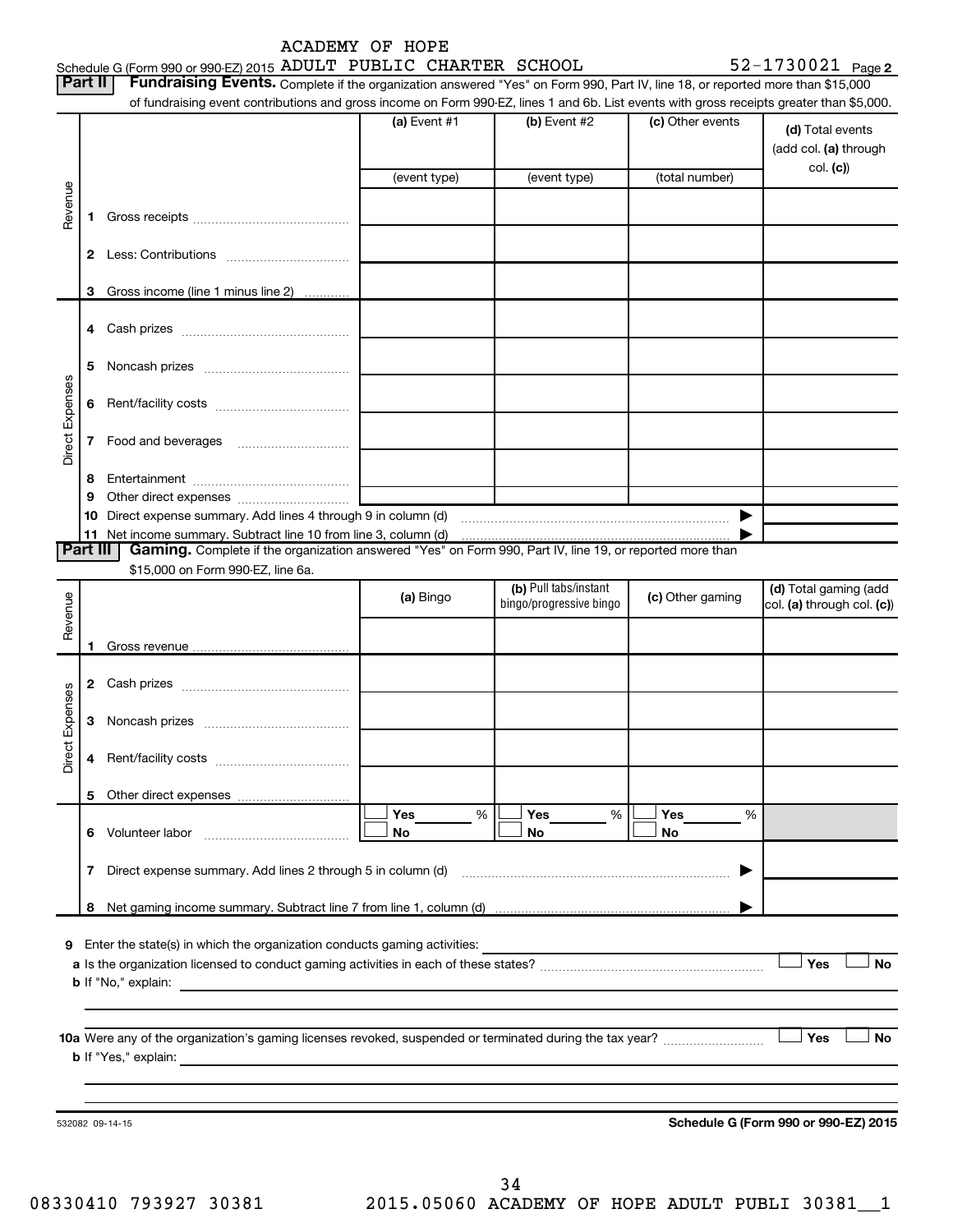|       | <b>ACADEMY OF HOPE</b>                                                                                                                                        |                   |           |
|-------|---------------------------------------------------------------------------------------------------------------------------------------------------------------|-------------------|-----------|
|       | Schedule G (Form 990 or 990-EZ) 2015 ADULT PUBLIC CHARTER SCHOOL                                                                                              | 52-1730021 Page 3 |           |
|       | 11 Does the organization conduct gaming activities with nonmembers?<br>[                                                                                      | Yes               | No        |
|       | 12 Is the organization a grantor, beneficiary or trustee of a trust or a member of a partnership or other entity formed                                       |                   |           |
|       | 13 Indicate the percentage of gaming activity conducted in:                                                                                                   | Yes               | No        |
|       |                                                                                                                                                               |                   | ℅         |
|       | b An outside facility www.communications.com/www.communications.com/www.communications.com/www.communications.com/                                            | 13 <sub>b</sub>   | %         |
|       | 14 Enter the name and address of the person who prepares the organization's gaming/special events books and records:                                          |                   |           |
|       | Name $\blacktriangleright$<br><u> 1989 - Johann Barn, fransk politik (d. 1989)</u>                                                                            |                   |           |
|       |                                                                                                                                                               |                   |           |
|       |                                                                                                                                                               |                   | <b>No</b> |
|       |                                                                                                                                                               |                   |           |
|       | of gaming revenue retained by the third party $\triangleright$ \$ ___________________.                                                                        |                   |           |
|       | c If "Yes," enter name and address of the third party:                                                                                                        |                   |           |
|       | Name $\blacktriangleright$<br><u> 1989 - Andrea Andrew Maria (h. 1989).</u>                                                                                   |                   |           |
|       | Address >                                                                                                                                                     |                   |           |
|       | <b>16</b> Gaming manager information:                                                                                                                         |                   |           |
|       | Name $\blacktriangleright$<br><u> 1980 - John Stein, mars and der Stein Stein Stein Stein Stein Stein Stein Stein Stein Stein Stein Stein Stein</u>           |                   |           |
|       | Gaming manager compensation > \$                                                                                                                              |                   |           |
|       |                                                                                                                                                               |                   |           |
|       |                                                                                                                                                               |                   |           |
|       | Director/officer<br>Employee<br>Independent contractor                                                                                                        |                   |           |
|       |                                                                                                                                                               |                   |           |
|       | 17 Mandatory distributions:                                                                                                                                   |                   |           |
|       | a Is the organization required under state law to make charitable distributions from the gaming proceeds to                                                   |                   |           |
|       | <b>b</b> Enter the amount of distributions required under state law to be distributed to other exempt organizations or spent in the                           | Yes               | No        |
|       | organization's own exempt activities during the tax year $\triangleright$ \$                                                                                  |                   |           |
|       | <b>Part IV</b><br>Supplemental Information. Provide the explanations required by Part I, line 2b, columns (iii) and (v); and Part III, lines 9, 9b, 10b, 15b, |                   |           |
|       | 15c, 16, and 17b, as applicable. Also provide any additional information (see instructions).                                                                  |                   |           |
|       |                                                                                                                                                               |                   |           |
|       | SCHEDULE G, PART I, LINE 2B, LIST OF TEN HIGHEST PAID FUNDRAISERS:                                                                                            |                   |           |
|       |                                                                                                                                                               |                   |           |
| ( I ) | NAME OF FUNDRAISER: LASSITER & ASSOCIATES, LLC                                                                                                                |                   |           |
| (I)   | ADDRESS OF FUNDRAISER:                                                                                                                                        |                   |           |
|       | 2 WISCONSIN CIRCLE, SUITE 700, CHEVY CHASE, MD<br>20815                                                                                                       |                   |           |
|       |                                                                                                                                                               |                   |           |
|       | PART I, LINE 2B, COLUMN (V):                                                                                                                                  |                   |           |
|       | BASED ON OUR AGREEMENT WITH LASSITER, WE PROVIDE PAYMENTS FOR FUNDRAISING                                                                                     |                   |           |
|       | AND ALSO EXPENSES. FUNDRAISING SERVICES ARE CHARGED ONLY BASED<br>SERVICE,                                                                                    |                   |           |
|       | Schedule G (Form 990 or 990-EZ) 2015<br>532083 09-14-15                                                                                                       |                   |           |
|       | 35                                                                                                                                                            |                   |           |

08330410 793927 30381 2015.05060 ACADEMY OF HOPE ADULT PUBLI 30381 1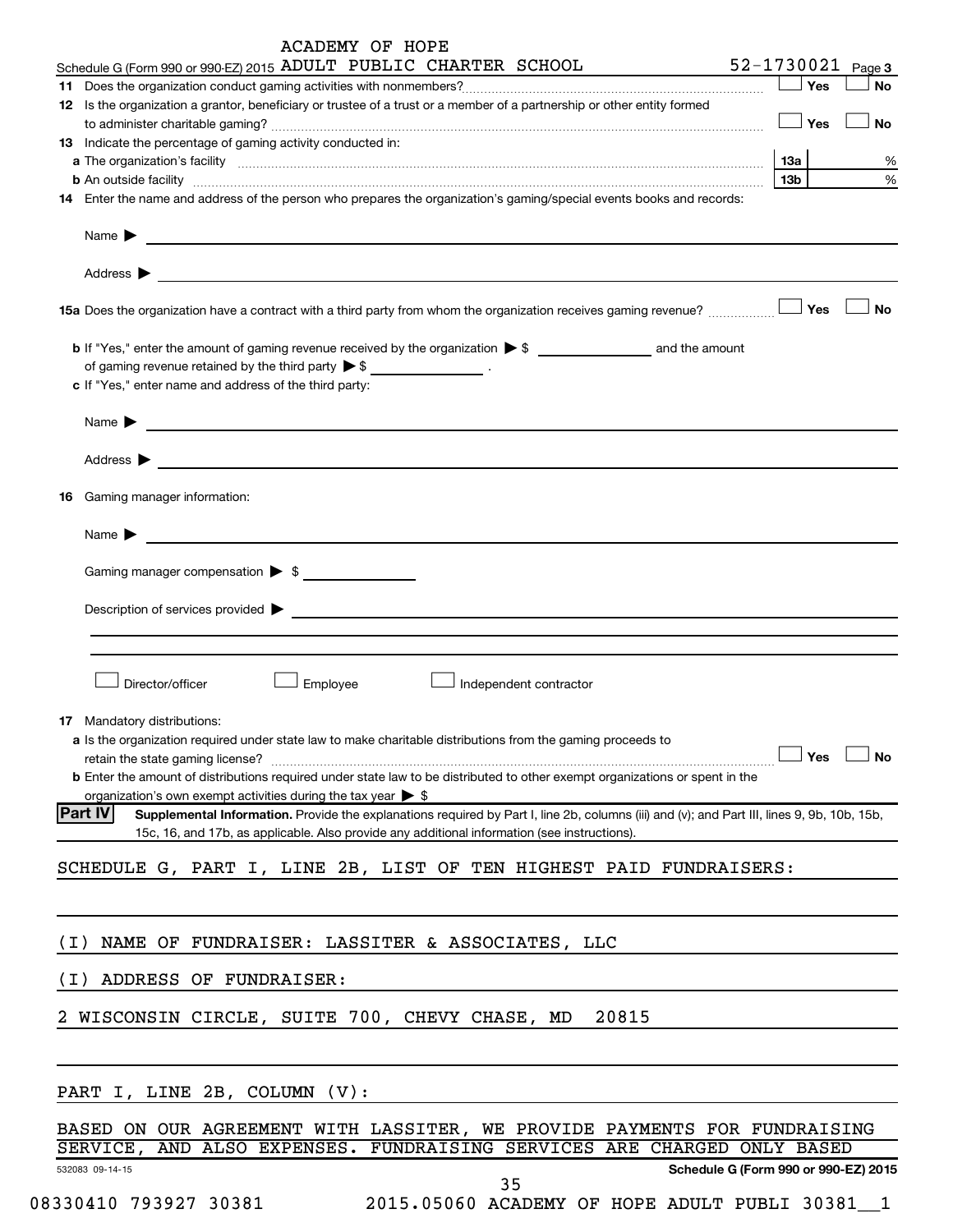|                                                       | ACADEMY OF HOPE                                                         |  |  |  |  |  |  |  |  |
|-------------------------------------------------------|-------------------------------------------------------------------------|--|--|--|--|--|--|--|--|
| Schedule G (Form 990 or 990-EZ)                       | ADULT PUBLIC CHARTER SCHOOL 52-1730021 Page 4                           |  |  |  |  |  |  |  |  |
| <b>Part IV   Supplemental Information (continued)</b> |                                                                         |  |  |  |  |  |  |  |  |
|                                                       | ON THE TIME THEY SPENT ON THE FUNDRAISING PROJECTS. FOR THE EXPENSES    |  |  |  |  |  |  |  |  |
|                                                       | PART, THE SCHOOL IS CHARGED FOR ALL TRAVEL EXPENSES, INCLUDING LARGE    |  |  |  |  |  |  |  |  |
|                                                       | PRINT JOBS (SUCH AS MAIL APPEALS), AIRFARE, HOTELS, RESTAURANTS, GROUND |  |  |  |  |  |  |  |  |
|                                                       | TRANSPORTATION, AS WELL AS PHOTOCOPIES. TELEPHONE CHARGES AND SMALL     |  |  |  |  |  |  |  |  |
|                                                       | POSTAGE ARE NOT BILLED AT THE SCHOOL'S COST.                            |  |  |  |  |  |  |  |  |
|                                                       |                                                                         |  |  |  |  |  |  |  |  |
|                                                       |                                                                         |  |  |  |  |  |  |  |  |
|                                                       |                                                                         |  |  |  |  |  |  |  |  |
|                                                       |                                                                         |  |  |  |  |  |  |  |  |
|                                                       |                                                                         |  |  |  |  |  |  |  |  |
|                                                       |                                                                         |  |  |  |  |  |  |  |  |
|                                                       |                                                                         |  |  |  |  |  |  |  |  |
|                                                       |                                                                         |  |  |  |  |  |  |  |  |
|                                                       |                                                                         |  |  |  |  |  |  |  |  |

**Schedule G (Form 990 or 990-EZ)**

532084 04-01-15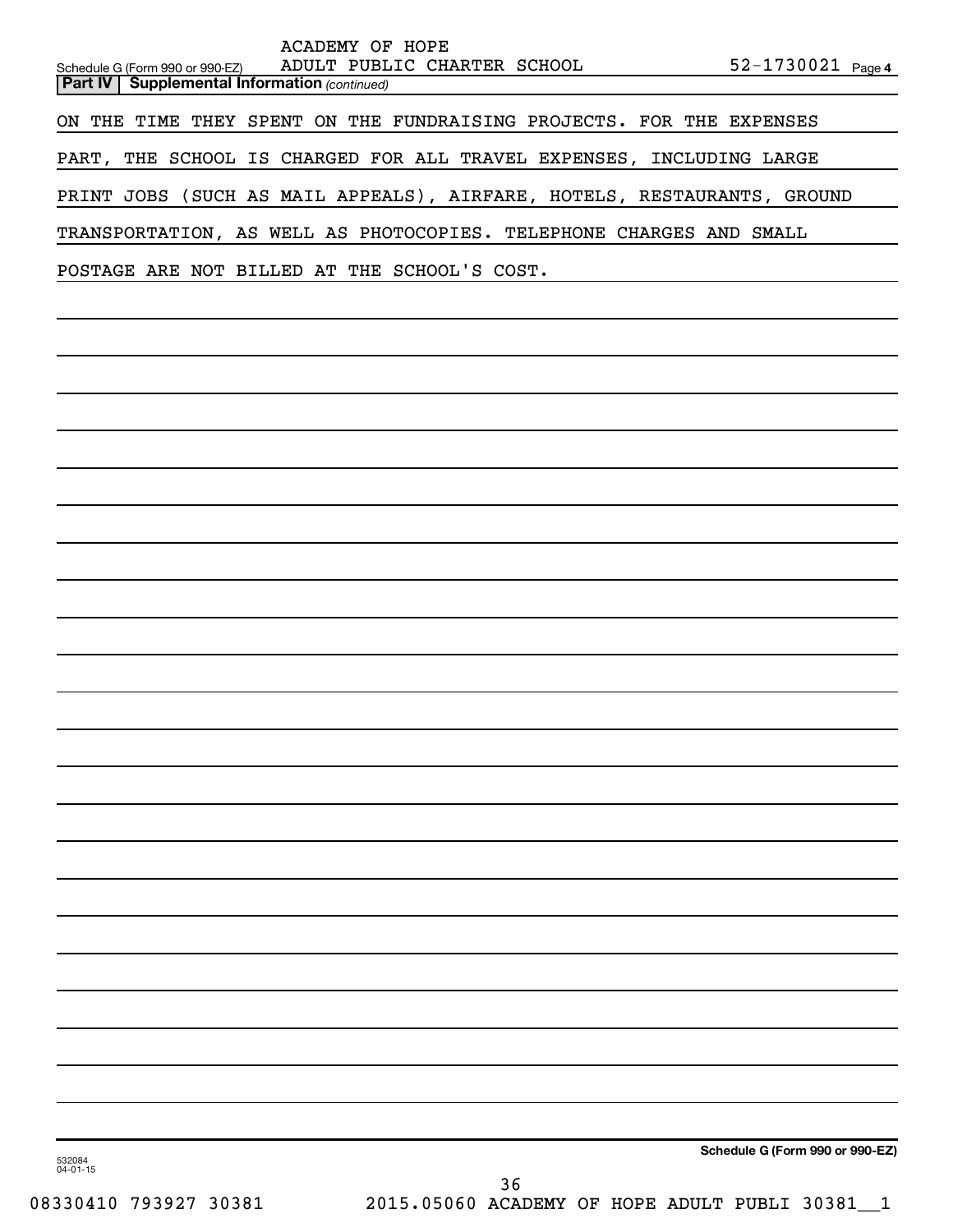| <b>SCHEDULE J</b> |                                                      | <b>Compensation Information</b>                                                                                           | OMB No. 1545-0047                     |     |                         |  |
|-------------------|------------------------------------------------------|---------------------------------------------------------------------------------------------------------------------------|---------------------------------------|-----|-------------------------|--|
|                   | (Form 990)                                           | For certain Officers, Directors, Trustees, Key Employees, and Highest                                                     | 2015                                  |     |                         |  |
|                   |                                                      | <b>Compensated Employees</b><br>Complete if the organization answered "Yes" on Form 990, Part IV, line 23.                |                                       |     |                         |  |
|                   | Department of the Treasury                           | Attach to Form 990.                                                                                                       | <b>Open to Public</b>                 |     |                         |  |
|                   | Internal Revenue Service                             | Information about Schedule J (Form 990) and its instructions is at www.irs.gov/form990.                                   | Inspection                            |     |                         |  |
|                   | Name of the organization                             | <b>ACADEMY OF HOPE</b>                                                                                                    | <b>Employer identification number</b> |     |                         |  |
|                   |                                                      | ADULT PUBLIC CHARTER SCHOOL                                                                                               | 52-1730021                            |     |                         |  |
|                   | Part I                                               | <b>Questions Regarding Compensation</b>                                                                                   |                                       |     |                         |  |
|                   |                                                      |                                                                                                                           |                                       | Yes | No                      |  |
|                   |                                                      | Check the appropriate box(es) if the organization provided any of the following to or for a person listed on Form 990,    |                                       |     |                         |  |
|                   |                                                      | Part VII, Section A, line 1a. Complete Part III to provide any relevant information regarding these items.                |                                       |     |                         |  |
|                   | First-class or charter travel                        | Housing allowance or residence for personal use                                                                           |                                       |     |                         |  |
|                   | Travel for companions                                | Payments for business use of personal residence                                                                           |                                       |     |                         |  |
|                   |                                                      | Health or social club dues or initiation fees<br>Tax indemnification and gross-up payments                                |                                       |     |                         |  |
|                   |                                                      | Discretionary spending account<br>Personal services (e.g., maid, chauffeur, chef)                                         |                                       |     |                         |  |
|                   |                                                      |                                                                                                                           |                                       |     |                         |  |
|                   |                                                      | <b>b</b> If any of the boxes on line 1a are checked, did the organization follow a written policy regarding payment or    |                                       |     |                         |  |
|                   |                                                      |                                                                                                                           | 1b                                    |     |                         |  |
| 2                 |                                                      | Did the organization require substantiation prior to reimbursing or allowing expenses incurred by all directors,          | $\mathbf{2}$                          |     |                         |  |
|                   |                                                      |                                                                                                                           |                                       |     |                         |  |
| з                 |                                                      | Indicate which, if any, of the following the filing organization used to establish the compensation of the organization's |                                       |     |                         |  |
|                   |                                                      | CEO/Executive Director. Check all that apply. Do not check any boxes for methods used by a related organization to        |                                       |     |                         |  |
|                   |                                                      | establish compensation of the CEO/Executive Director, but explain in Part III.                                            |                                       |     |                         |  |
|                   | Compensation committee                               | Written employment contract                                                                                               |                                       |     |                         |  |
|                   |                                                      | $ \mathbf{X} $ Compensation survey or study<br>Independent compensation consultant                                        |                                       |     |                         |  |
|                   | $\boxed{\textbf{X}}$ Form 990 of other organizations | $ \mathbf{X} $ Approval by the board or compensation committee                                                            |                                       |     |                         |  |
|                   |                                                      |                                                                                                                           |                                       |     |                         |  |
| 4                 |                                                      | During the year, did any person listed on Form 990, Part VII, Section A, line 1a, with respect to the filing              |                                       |     |                         |  |
|                   | organization or a related organization:              |                                                                                                                           |                                       |     |                         |  |
| а                 |                                                      | Receive a severance payment or change-of-control payment?                                                                 | 4a                                    |     | х                       |  |
| b                 |                                                      |                                                                                                                           | 4b                                    |     | $\overline{\textbf{x}}$ |  |
|                   |                                                      |                                                                                                                           | 4c                                    |     | $\mathbf x$             |  |
|                   |                                                      | If "Yes" to any of lines 4a-c, list the persons and provide the applicable amounts for each item in Part III.             |                                       |     |                         |  |
|                   |                                                      |                                                                                                                           |                                       |     |                         |  |
|                   |                                                      | Only section 501(c)(3), 501(c)(4), and 501(c)(29) organizations must complete lines 5-9.                                  |                                       |     |                         |  |
|                   |                                                      | For persons listed on Form 990, Part VII, Section A, line 1a, did the organization pay or accrue any compensation         |                                       |     |                         |  |
|                   | contingent on the revenues of:                       |                                                                                                                           |                                       |     |                         |  |
| a                 |                                                      |                                                                                                                           | 5а                                    |     | x                       |  |
|                   |                                                      |                                                                                                                           | 5b                                    |     | X                       |  |
|                   |                                                      | If "Yes" to line 5a or 5b, describe in Part III.                                                                          |                                       |     |                         |  |
| 6.                |                                                      | For persons listed on Form 990, Part VII, Section A, line 1a, did the organization pay or accrue any compensation         |                                       |     |                         |  |
|                   | contingent on the net earnings of:                   |                                                                                                                           |                                       |     |                         |  |
| a                 |                                                      |                                                                                                                           | 6a                                    |     | х                       |  |
|                   |                                                      |                                                                                                                           | 6b                                    |     | $\overline{\mathbf{X}}$ |  |
|                   |                                                      | If "Yes" on line 6a or 6b, describe in Part III.                                                                          |                                       |     |                         |  |
|                   |                                                      | 7 For persons listed on Form 990, Part VII, Section A, line 1a, did the organization provide any non-fixed payments       |                                       |     |                         |  |
|                   |                                                      |                                                                                                                           | $\overline{7}$                        | X   |                         |  |
| 8                 |                                                      | Were any amounts reported on Form 990, Part VII, paid or accrued pursuant to a contract that was subject to the           |                                       |     |                         |  |
|                   |                                                      |                                                                                                                           | 8                                     |     | x.                      |  |
| 9                 |                                                      | If "Yes" to line 8, did the organization also follow the rebuttable presumption procedure described in                    |                                       |     |                         |  |
|                   |                                                      |                                                                                                                           | 9                                     |     |                         |  |
|                   |                                                      | LHA For Paperwork Reduction Act Notice, see the Instructions for Form 990.                                                | Schedule J (Form 990) 2015            |     |                         |  |

532111 10-14-15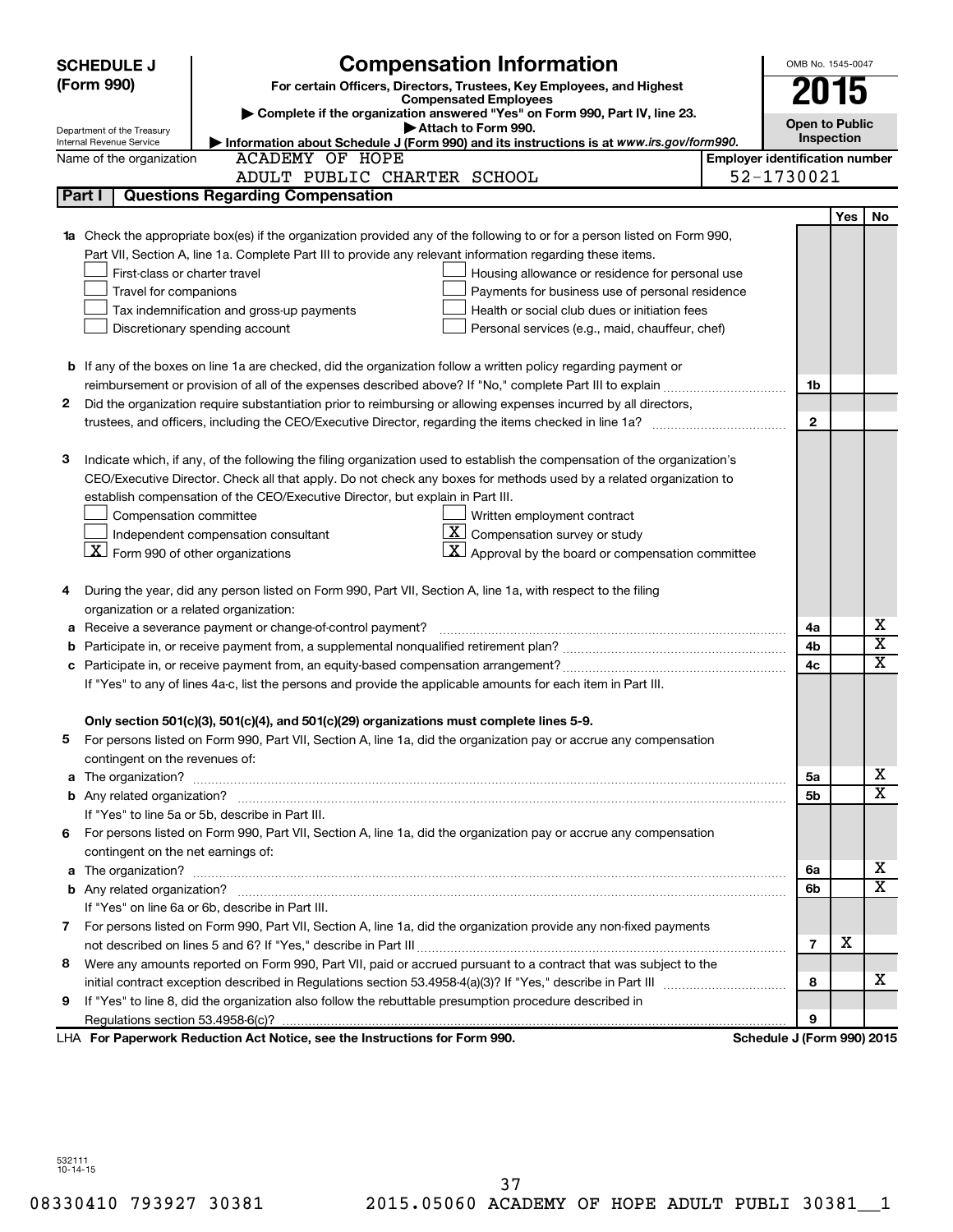# Schedule J (Form 990) 2015 Page ADULT PUBLIC CHARTER SCHOOL 52-1730021

Part II | Officers, Directors, Trustees, Key Employees, and Highest Compensated Employees. Use duplicate copies if additional space is needed.

For each individual whose compensation must be reported on Schedule J, report compensation from the organization on row (i) and from related organizations, described in the instructions, on row (ii). Do not list any individuals that are not listed on Form 990, Part VII.

Note: The sum of columns (B)(i)-(iii) for each listed individual must equal the total amount of Form 990, Part VII, Section A, line 1a, applicable column (D) and (E) amounts for that individual.

|                                |                          | (B) Breakdown of W-2 and/or 1099-MISC compensation |                                           | (C) Retirement and             | (D) Nontaxable   | (E) Total of columns | (F) Compensation                                           |  |
|--------------------------------|--------------------------|----------------------------------------------------|-------------------------------------------|--------------------------------|------------------|----------------------|------------------------------------------------------------|--|
| (A) Name and Title             | (i) Base<br>compensation | (ii) Bonus &<br>incentive<br>compensation          | (iii) Other<br>reportable<br>compensation | other deferred<br>compensation | benefits         | $(B)(i)-(D)$         | in column (B)<br>reported as deferred<br>on prior Form 990 |  |
| LECESTER JOHNSON<br>(1)<br>(i) | 139,852.                 | 25,000.                                            | $\overline{0}$ .                          | $\overline{0}$ .               | 7,030.           | 171,882.             | $\overline{0}$ .                                           |  |
| CHIEF EXECUTIVE OFFICER<br>(i) | $\overline{0}$ .         | $\overline{0}$ .                                   | $\overline{\mathfrak{o}}$ .               | $\overline{0}$ .               | $\overline{0}$ . | $\overline{0}$ .     | $\overline{0}$ .                                           |  |
| (i)                            |                          |                                                    |                                           |                                |                  |                      |                                                            |  |
| $\vert$ (ii)                   |                          |                                                    |                                           |                                |                  |                      |                                                            |  |
| (i)                            |                          |                                                    |                                           |                                |                  |                      |                                                            |  |
| $\vert$ (ii)                   |                          |                                                    |                                           |                                |                  |                      |                                                            |  |
| (i)                            |                          |                                                    |                                           |                                |                  |                      |                                                            |  |
| (ii)                           |                          |                                                    |                                           |                                |                  |                      |                                                            |  |
| (i)                            |                          |                                                    |                                           |                                |                  |                      |                                                            |  |
| $\vert$ (ii)<br>(i)            |                          |                                                    |                                           |                                |                  |                      |                                                            |  |
| (ii)                           |                          |                                                    |                                           |                                |                  |                      |                                                            |  |
| (i)                            |                          |                                                    |                                           |                                |                  |                      |                                                            |  |
| $\vert$ (ii)                   |                          |                                                    |                                           |                                |                  |                      |                                                            |  |
| (i)                            |                          |                                                    |                                           |                                |                  |                      |                                                            |  |
| (ii)                           |                          |                                                    |                                           |                                |                  |                      |                                                            |  |
| (i)                            |                          |                                                    |                                           |                                |                  |                      |                                                            |  |
| (ii)                           |                          |                                                    |                                           |                                |                  |                      |                                                            |  |
| (i)                            |                          |                                                    |                                           |                                |                  |                      |                                                            |  |
| $\vert$ (ii)                   |                          |                                                    |                                           |                                |                  |                      |                                                            |  |
| (i)                            |                          |                                                    |                                           |                                |                  |                      |                                                            |  |
| $\vert$ (ii)                   |                          |                                                    |                                           |                                |                  |                      |                                                            |  |
| (i)                            |                          |                                                    |                                           |                                |                  |                      |                                                            |  |
| $\vert$ (ii)                   |                          |                                                    |                                           |                                |                  |                      |                                                            |  |
| (i)<br>$\vert$ (ii)            |                          |                                                    |                                           |                                |                  |                      |                                                            |  |
| (i)                            |                          |                                                    |                                           |                                |                  |                      |                                                            |  |
| $\vert$ (ii)                   |                          |                                                    |                                           |                                |                  |                      |                                                            |  |
| (i)                            |                          |                                                    |                                           |                                |                  |                      |                                                            |  |
| $\vert$ (ii)                   |                          |                                                    |                                           |                                |                  |                      |                                                            |  |
| (i)                            |                          |                                                    |                                           |                                |                  |                      |                                                            |  |
| (iii)                          |                          |                                                    |                                           |                                |                  |                      |                                                            |  |

**2**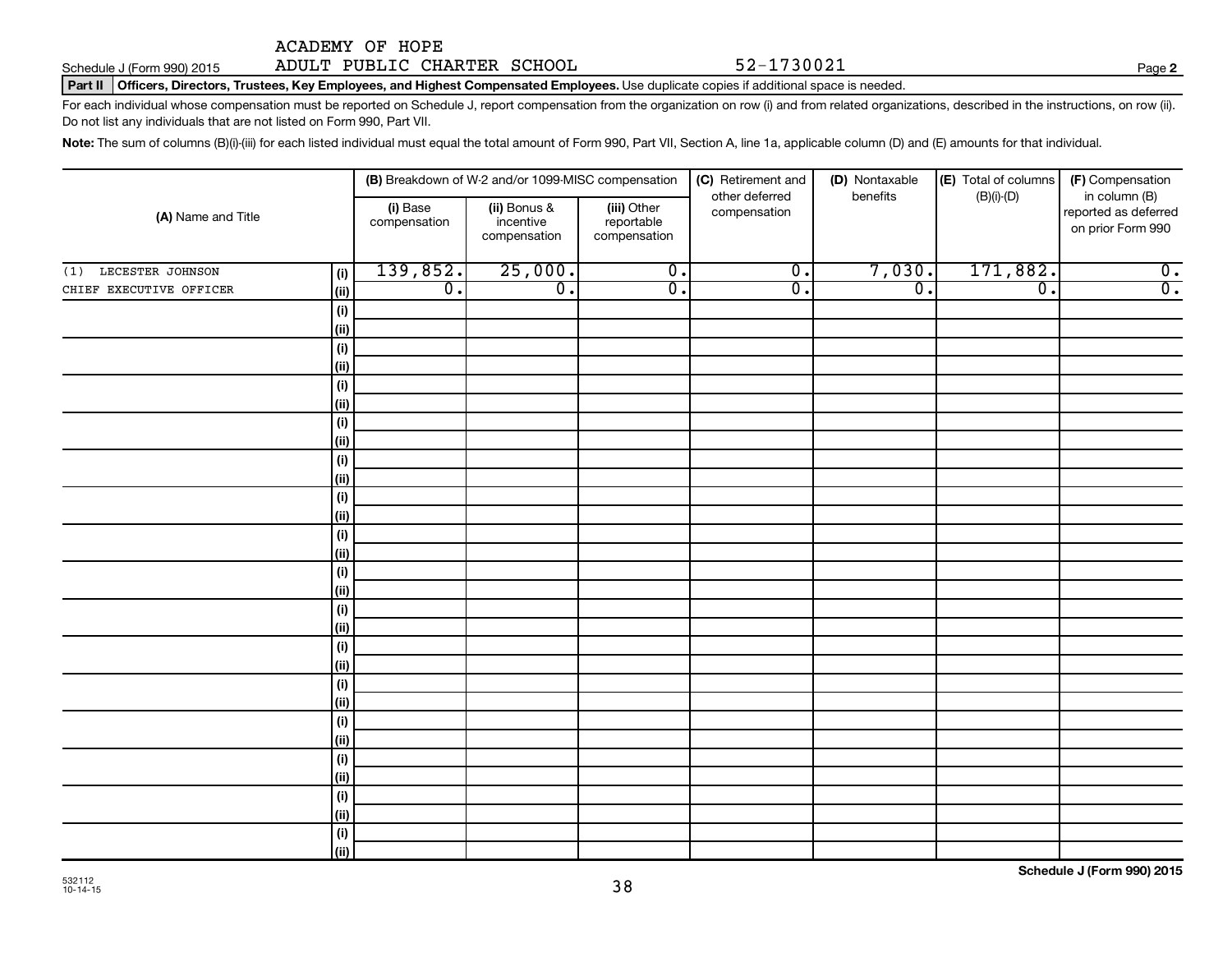## **Part III Supplemental Information**

Provide the information, explanation, or descriptions required for Part I, lines 1a, 1b, 3, 4a, 4b, 4c, 5a, 5b, 6a, 6b, 7, and 8, and for Part II. Also complete this part for any additional information.

PART I, LINE 7:

BONUS IS DETERMINED AND APPROVED BY THE BOARD BASED ON THE SCHOOL'S

PERFORMANCE. THE BONUS AMOUNT IS 15% OF THE ANNUAL SALARY.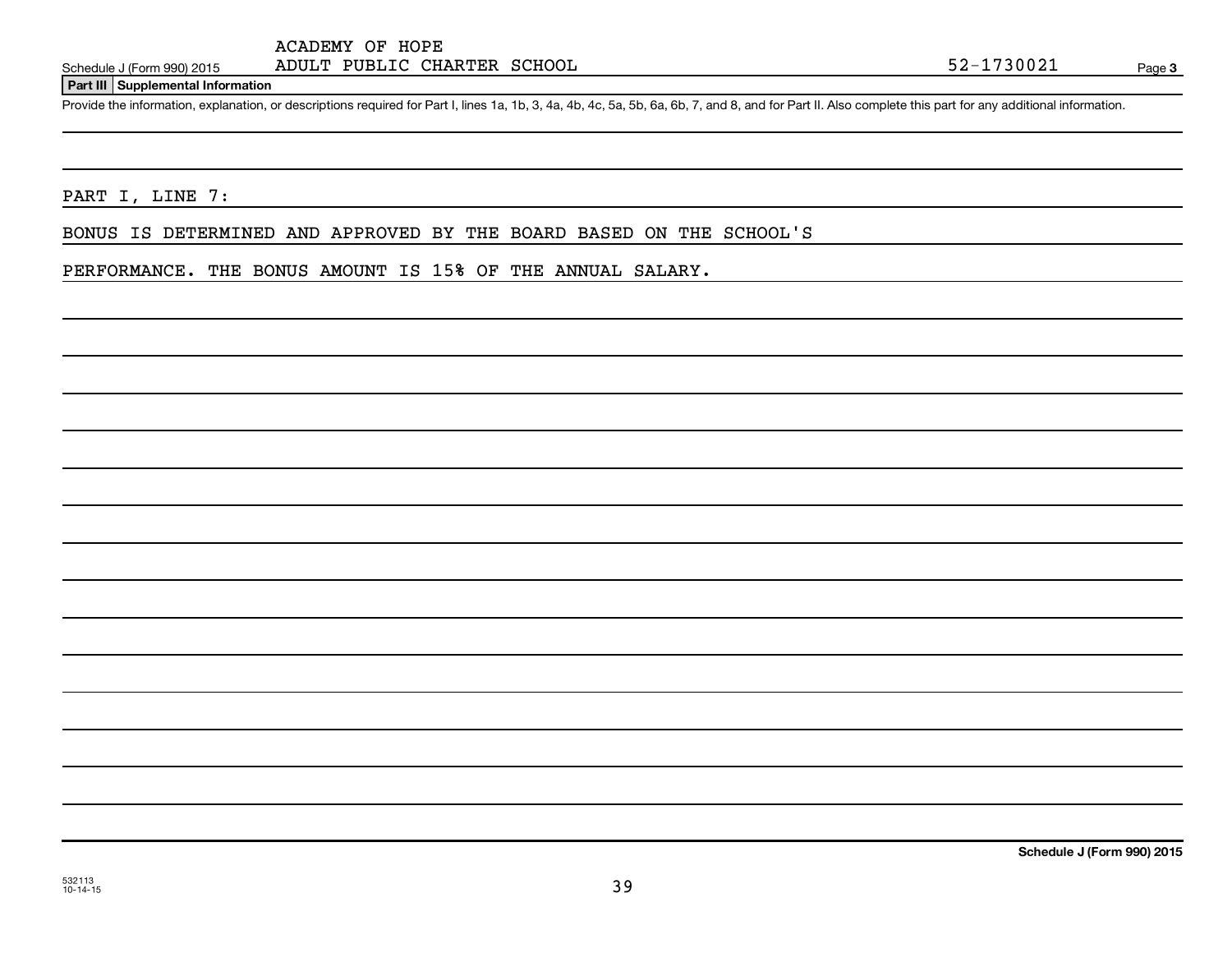Internal Revenue Service

Department of the Treasury **(Form 990 or 990-EZ)**

Name of the organization

SCHEDULE O **Supplemental Information to Form 990 or 990-EZ** 2015<br>(Form 990 or 990-EZ) Complete to provide information for responses to specific questions on

**Information about Schedule O (Form 990 or 990-EZ) and its instructions is at WWW.irs.gov/form990. Complete to provide information for responses to specific questions on Form 990 or 990-EZ or to provide any additional information. | Attach to Form 990 or 990-EZ.**



ACADEMY OF HOPE ADULT PUBLIC CHARTER SCHOOL  $\vert$  52-1730021

**Employer identification number**

FORM 990, PART I, LINE 1, DESCRIPTION OF ORGANIZATION MISSION:

LIVES AND IMPROVES OUR COMMUNITY.

FORM 990, PART VI, SECTION A, LINE 4:

ACADEMY OF HOPE AMENDED THE BY LAWS.

FORM 990, PART VI, SECTION B, LINE 11:

THE FORM 990 IS INITIALLY REVIEWED BY THE CEO. AFTER THE INITIAL REVIEW,

THE FORM 990 IS DISTRIBUTED TO THE BOARD OF DIRECTORS FOR REVIEW PRIOR TO

SUBMISSION WITH THE IRS.

FORM 990, PART VI, SECTION B, LINE 12C:

THE CONFLICT OF INTEREST POLICY IS REVIEWED AND RECOMMITTED ANNUALLY BY SIGNING A NEW FORM AT THE FALL BOARD OF DIRECTORS MEETING. EMPLOYEES CERTIFY THEIR REVEIW OF THE CONFLICT OF INTEREST POLICY UPON BEING HIRED AND WHEN CHANGES ARE MADE TO THE PERSONNEL POLICIES MANUAL.

FORM 990, PART VI, SECTION B, LINE 15A: THE CHIEF EXECUTIVE DIRECTOR'S COMPENSATION IS REVIEWED AND APPROVED BY THE BOARD OF DIRECTORS. COMPENSATION IS SET AND ADJUSTED USING COMPARABLE DATA WITH CONTEMPORANEOUS SUBSTANTIATION OF THE DELIBERATION AND DECISION. THIS PROCESS WAS LAST UNDERTAKEN IN JUNE 2016.

FORM 990, PART VI, SECTION C, LINE 19:

THE GOVERNMENT DOCUMENTS, CONFLICT OF INTEREST POLICY AND FINANCIAL

STATEMENTS ARE AVAILABLE TO THE PUBLIC UPON REQUEST.

532211  $09 - 02 - 15$ LHA For Paperwork Reduction Act Notice, see the Instructions for Form 990 or 990-EZ. Schedule O (Form 990 or 990-EZ) (2015)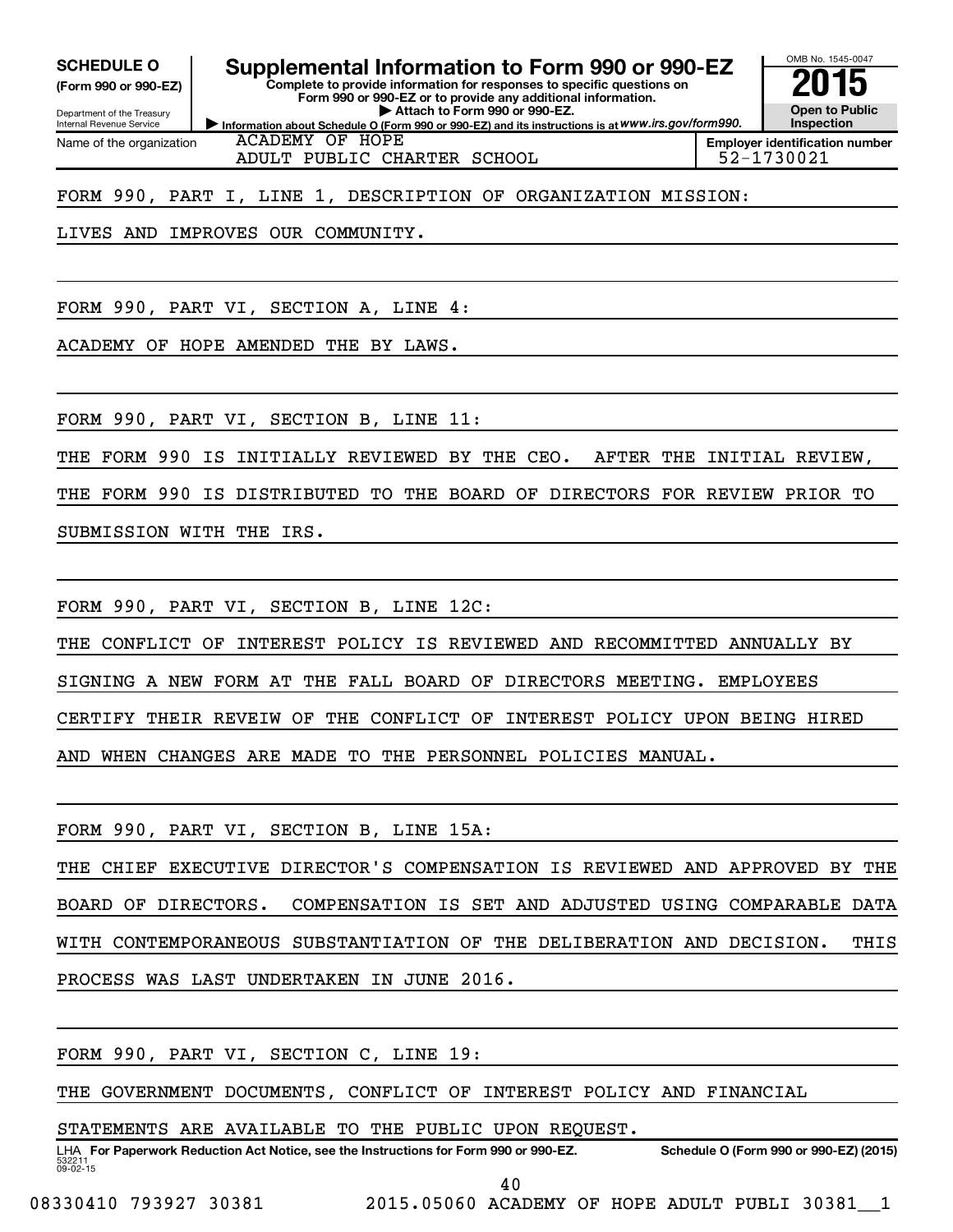| Name of the organization  ACADEMY OF  HOPE |  |                             |  |
|--------------------------------------------|--|-----------------------------|--|
|                                            |  | ADULT PUBLIC CHARTER SCHOOL |  |

# FORM XII, LINE 2C

THE SCHOOL DID NOT CHANGE ITS OVERSIGHT PROCESS IN FYE 6/30/2016.

**Schedule O (Form 990 or 990-EZ) (2015)**

532212 09-02-15

08330410 793927 30381 2015.05060 ACADEMY OF HOPE ADULT PUBLI 30381\_1 41